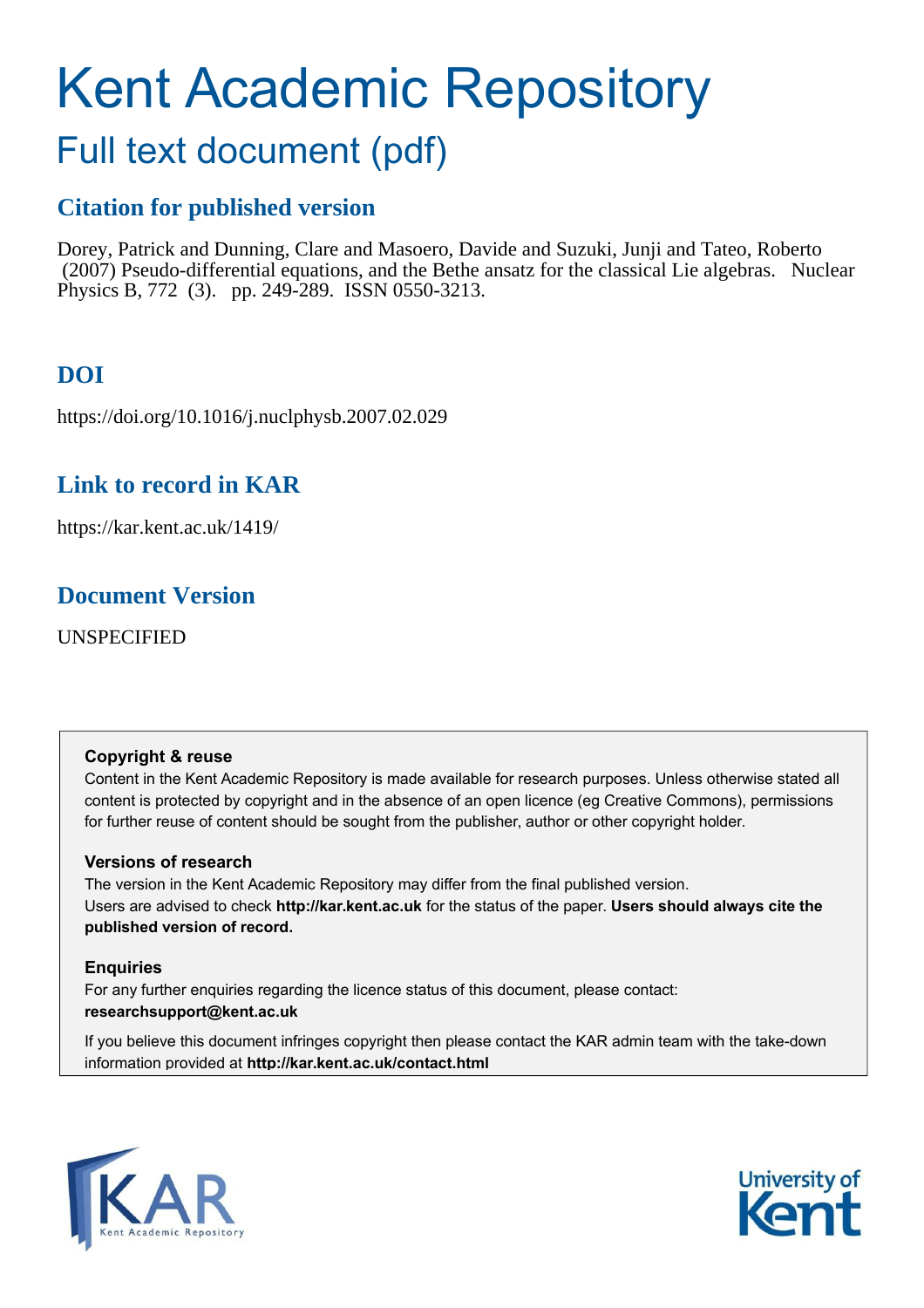#### Pseudo-differential equations, and the Bethe Ansatz for the classical Lie algebras

Patrick Dorey<sup>1</sup>, Clare Dunning<sup>2</sup>, Davide Masoero<sup>3</sup>, Junji Suzuki<sup>4</sup> and Roberto Tateo<sup>5</sup>

<sup>1</sup>Dept. of Mathematical Sciences, University of Durham, Durham DH1 3LE, United Kingdom

<sup>2</sup>IMSAS, University of Kent, Canterbury, UK CT2 7NF, United Kingdom

<sup>3</sup>SISSA, via Beirut 2-4, 34014 Trieste, Italy

 $^{4}$ Department of Physics, Shizuoka University, Ohya 836, SURUGA, Shizuoka, Japan.

 ${}^{5}$ Dip. di Fisica Teorica and INFN, Università di Torino, Via P. Giuria 1, 10125 Torino, Italy

E-mails:

p.e.dorey@durham.ac.uk, t.c.dunning@kent.ac.uk, masoero@sissa.it, sjsuzuk@ipc.shizuoka.ac.jp, tateo@to.infn.it

#### Abstract

The correspondence between ordinary differential equations and Bethe ansatz equations for integrable lattice models in their continuum limits is generalised to vertex models related to classical simple Lie algebras. New families of pseudo-differential equations are proposed, and a link between specific generalised eigenvalue problems for these equations and the Bethe ansatz is deduced. The pseudo-differential operators resemble in form the Miuratransformed Lax operators studied in work on generalised KdV equations, classical W-algebras and, more recently, in the context of the geometric Langlands correspondence. Negative-dimension and boundary-condition dualities are also observed.

PACS: 03.65.-Ge, 11.15.Tk, 11.25.HF, 11.55.DS.

Keywords: conformal field theory, Bethe ansatz, pseudo-differential equations, spectral problems.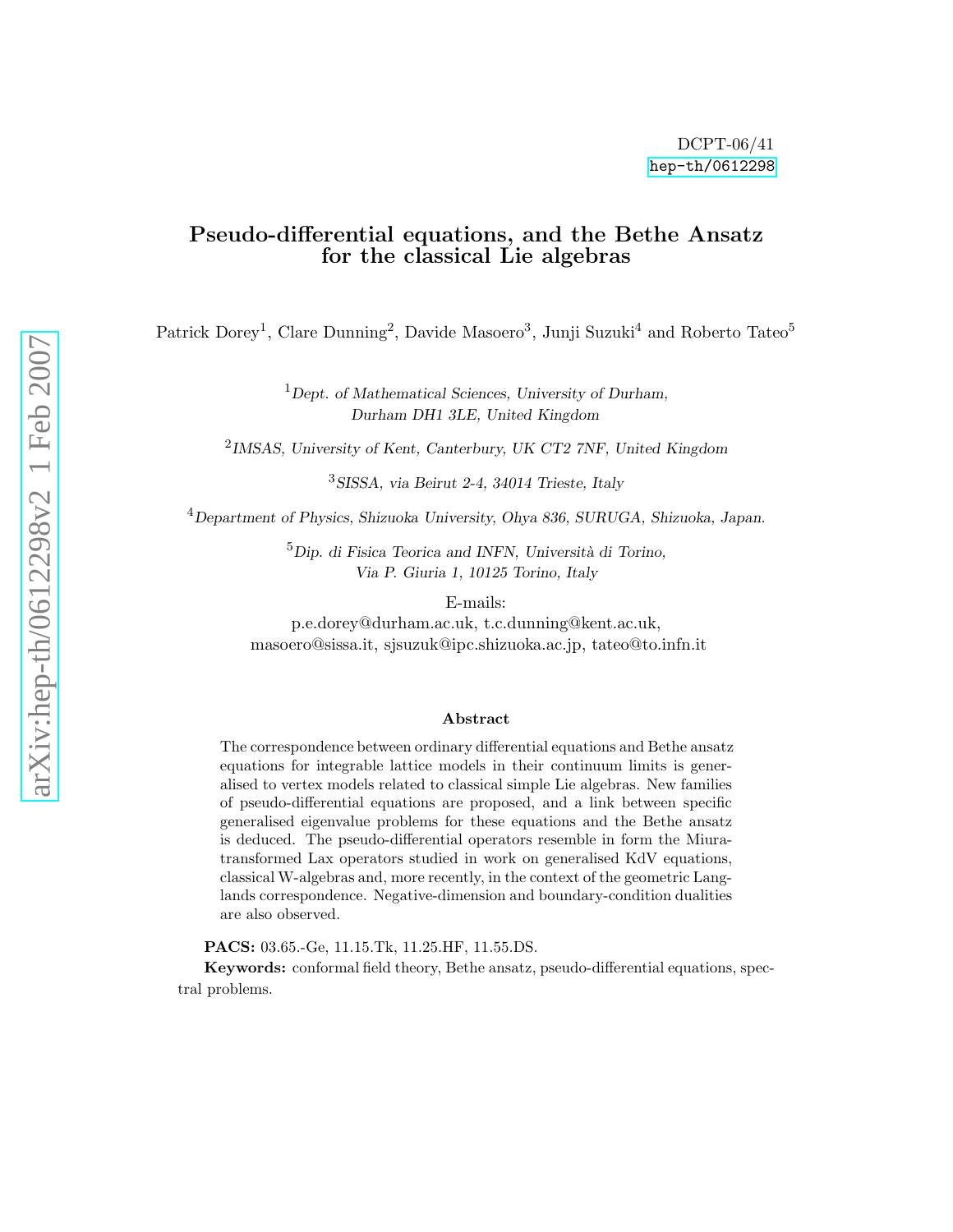#### <span id="page-2-0"></span>1 Introduction

A recent observation [\[1\]](#page-44-0) has established an unexpected link between two dimensional conformal field theory (CFT) and the theory of ordinary differential equations. This rests on a correspondence between the transfer matrix eigenvalues of certain integrable models (IMs), in their conformal limits [\[2,](#page-44-1) [3\]](#page-44-2), and the spectral determinants [\[4,](#page-44-3) [5\]](#page-44-4) of ordinary differential equations.

<span id="page-2-2"></span>The initial results [\[1,](#page-44-0) [6,](#page-44-5) [7,](#page-45-0) [8\]](#page-45-1) connected conformal field theories with Virasoro central charge  $c \leq 1$  with Schrödinger problems for one-dimensional anharmonic oscillators. These conformal field theories are naturally associated to the Lie algebra  $A_1$ , but a generalisation to models related to  $A_{n-1}$ , with additional extended W-algebra symmetries, was soon established [\[9,](#page-45-2) [10,](#page-45-3) [11,](#page-45-4) [12\]](#page-45-5). However, contrary to initial expectations, a simple Lie-algebraic structure did not emerge immediately, and the extension of the correspondence to the theories associated with other simple Lie algebras g has proved surprisingly elusive.

<span id="page-2-3"></span>The purpose of this paper is to begin to fill this gap, by establishing a link between CFTs related to the classical simple Lie algebras and spectral problems associated with a set of ordinary (pseudo-) differential equations.

<span id="page-2-6"></span>We shall also prove for  $\mathfrak{g} = A_{n-1}$ , and conjecture for the other simple Lie algebras, the existence of closed systems of functional equations ( $\psi$ -systems) among uniquely-defined solutions  $\psi^{(1)}, \psi^{(2)}, \dots, \psi^{(rank(\mathfrak{g}))}$  of a set of  $rank(\mathfrak{g})$  pseudodifferential operators, with each pair  $\psi^{(a)}$ /(operator)<sub>a</sub> being naturally associated to a node of the Dynkin diagram. These  $\psi$ -systems are very similar to the systems of functional relations introduced by Mukhin and Varchenko in the framework of the Bethe ansatz (BA) method for g-XXX quantum spin chains [\[13,](#page-45-6) [14,](#page-45-7) [15,](#page-45-8) [16\]](#page-45-9), and in the context of the so-called Miura-opers related to the geometric Langlands correspondence (see, for example, [\[17,](#page-45-10) [18\]](#page-45-11)). This similarity is related to the fact that the homogeneous 'differential' parts of the operators studied here resemble, in form, the Miura-transformed Lax operators introduced by Drinfel'd and Sokolov in their studies of generalised KdV equations and classical W-algebras [\[19\]](#page-45-12).

<span id="page-2-5"></span><span id="page-2-4"></span><span id="page-2-1"></span>The rest of the paper is organised as follows. §[2](#page-2-0) gathers together some known, or easily deduced, properties of the Bethe equations for g-type quantum spin chains in their continuum limits. Our main results are summarised in §[3,](#page-4-0) while extra details and numerical support for the specific  $A, D, B$  and C proposals are given in §[4](#page-9-0) to §[7](#page-26-0) respectively, and §[8](#page-32-0) contains our general conclusions. There are two appendices: appendix [A](#page-33-0) deals with the semiclassical analysis for  $A_1$ -related ODEs in the presence of string solutions, and appendix [B](#page-38-0) describes a simple algorithm useful for the numerical solutions of the differential equations. The algorithm is a generalisation of Cheng's method from Regge pole theory [\[20\]](#page-45-13), and relies on an elegant dual formulation of the relevant boundary problems.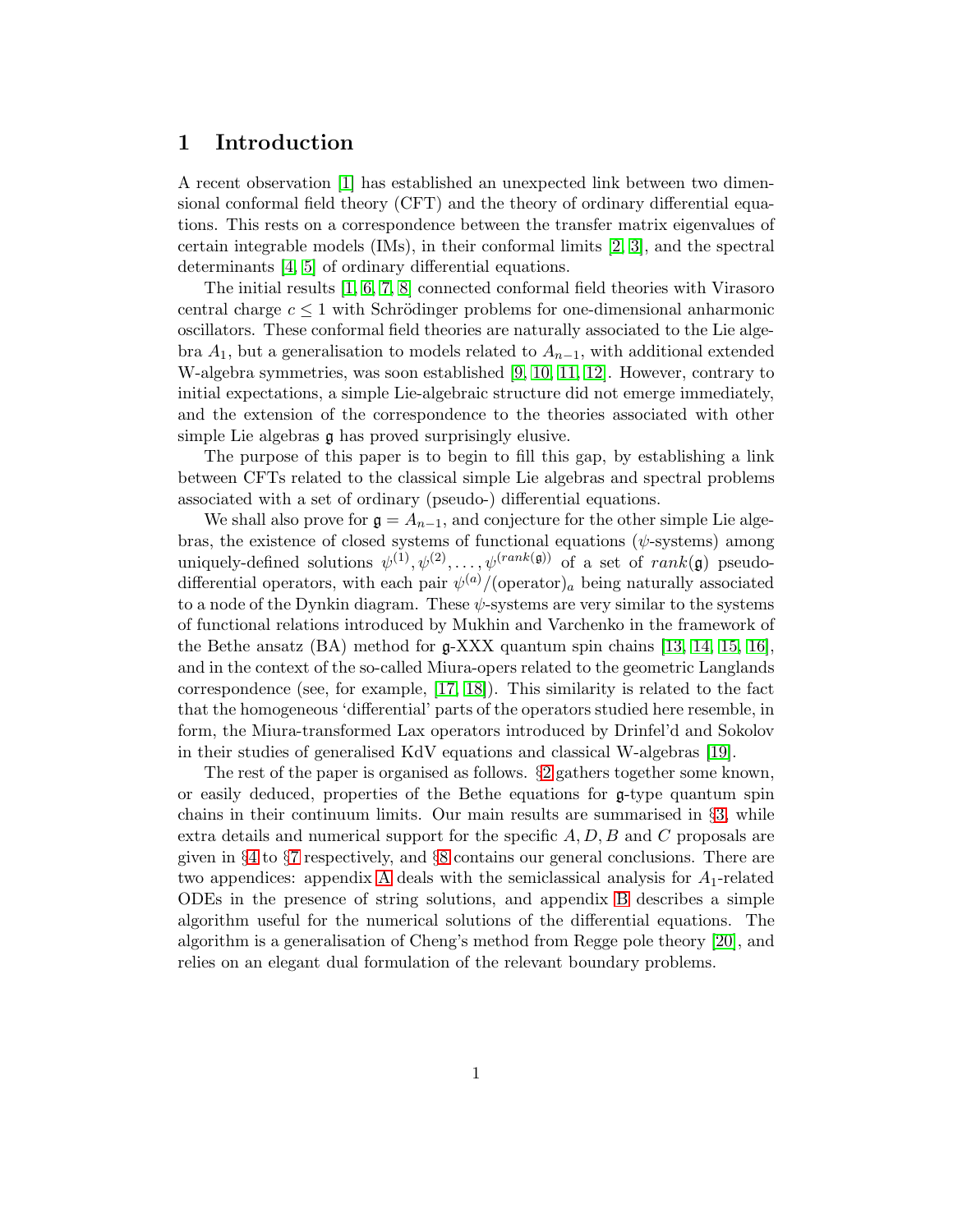#### 2 The Bethe Ansatz equations and their string solutions

For any simple Lie algebra g of type  $A_{n-1}$  to  $G_2$ , a set of Bethe ansatz equations (BAEs), depending on a set of rank(g) twist parameters  $\gamma = \{\gamma_a\}$ , can be written in a universal form as [\[21,](#page-45-14) [22,](#page-46-0) [23,](#page-46-1) [24,](#page-46-2) [25,](#page-46-3) [26\]](#page-46-4)[∗](#page-2-1)

$$
\prod_{b=1}^{rank(\mathfrak{g})} \Omega^{B_{ab}\gamma_b} \frac{Q_{B_{ab}}^{(b)}(E_i^{(a)}, \gamma)}{Q_{-B_{ab}}^{(b)}(E_i^{(a)}, \gamma)} = -1, \qquad i = 0, 1, 2, \dots
$$
 (2.1)

where

$$
Q_k^{(a)}(E, \gamma) = Q^{(a)}(\Omega^k E, \gamma) , \qquad (2.2)
$$

<span id="page-3-0"></span>and the numbers  $E_i^{(a)}$  $\sum_{i=1}^{(a)}$  are the – in general complex – zeros of the functions  $Q^{(a)}$ :

$$
Q^{(a)}(E_i^{(a)}, \gamma) = 0.
$$
\n(2.3)

In  $(2.1)$  and  $(2.3)$  the indices a and b label the simple roots of the Lie algebra, the matrix  $B_{ab}$  is defined by

$$
B_{ab} = \frac{(\alpha_a, \alpha_b)}{|\text{long roots}|^2}, \quad a, b = 1, 2, \dots, rank(\mathfrak{g})
$$
 (2.4)

and the  $\alpha$ 's are the simple roots of  $\mathfrak g$ . The constant  $\Omega$  is a pure phase, parameterised in terms of a real number  $\mu$ >0 as

<span id="page-3-1"></span>
$$
\Omega = \exp\left(i\frac{2\pi}{h^\vee\mu}\right) \tag{2.5}
$$

where  $h^{\vee}$  is the dual Coxeter number of  $\mathfrak g$ . Strictly speaking, the BAE [\(2.1\)](#page-2-2) arise from taking a suitable continuum or field theory limit of the lattice model BAE, in the fashion explained in, for example, [\[27\]](#page-46-5).

The functions  $Q^{(a)}$  appearing in [\(2.1\)](#page-2-2) have a characteristic asymptotic behaviour at large values of  $-E$ 

$$
\ln Q^{(a)}(-E,\gamma) = m_a \frac{\sin(\frac{\pi}{h^{\vee}})}{\sin(\frac{\pi}{h^{\vee}} B_{aa})}(-E)^{\mu} + \dots \quad . \tag{2.6}
$$

For the  $A_{n-1}$ ,  $B_n$ ,  $C_n$  and  $D_n$  models the sets  $\{m_a\}$  are given in table [1.](#page-3-0)<sup>[†](#page-2-4)</sup> The only free parameter –the overall constant  $m$  in table [1–](#page-3-0) depends on the way the conformal field theory limit is reached.

<sup>&</sup>lt;sup>\*</sup> For finite lattice models, the explicit diagonalisation of the  $A_{n-1}$  cases has been performed through the algebraic Bethe ansatz by Schulz [\[21\]](#page-45-14) and also by Babelon, de Vega and Viallet [\[22\]](#page-46-0). For  $C_n$  and  $D_n$  models, it has been done by Reshetikhin [\[23,](#page-46-1) [24\]](#page-46-2). There is a shortcut to reach the same conclusions via the so-called analytic Bethe ansatz of Reshetikhin [\[25\]](#page-46-3), and Wiegmann and Reshetikhin [\[26\]](#page-46-4).

<sup>&</sup>lt;sup>†</sup> The constants  ${m_a}$  are related to a particular matrix  $K_{ab}$  emerging from the analysis of the Bethe ansatz. For simply-laced algebras,  $K_{ab}$  is proportional to the Cartan matrix and  $\vec{v}=(m_1, m_2, \ldots, m_r)$  is its Perron-Frobenius eigenvector.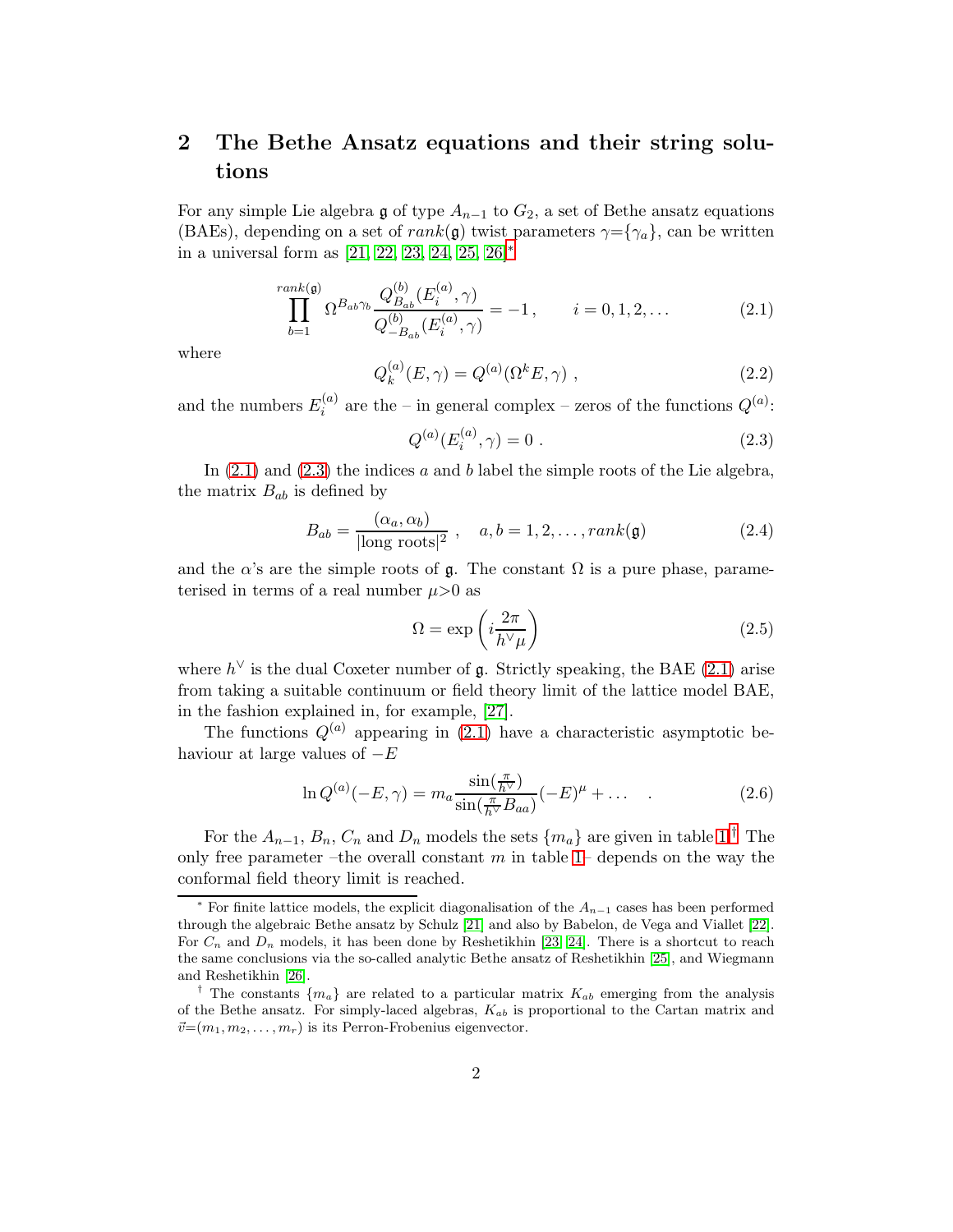<span id="page-4-3"></span><span id="page-4-0"></span>

| Model $h^{\vee}$ |                                              | $m_a$                                                                                      |
|------------------|----------------------------------------------|--------------------------------------------------------------------------------------------|
| $A_{n-1}$ n      |                                              | $m_a = 2m \sin(a \frac{\pi}{h^{\vee}}), \ \ (a = 1, \ldots, n-1)$                          |
|                  |                                              | $D_n$   $2n-2$   $m_{n-1} = m_n = m$ , $m_a = 2m \sin(a \frac{\pi}{h})$ , $(a = 1, , n-2)$ |
|                  | $B_n \quad   \quad 2n-1$                     | $m_n = m, m_a = 2m \sin(a \frac{\pi}{h^{\vee}}), (a = 1, \ldots, n-1)$                     |
|                  | $C_n$ $\begin{array}{ c c } n+1 \end{array}$ | $m_a = 2m \sin(a \frac{\pi}{2h\vee}), \ \ (a = 1, \ldots, n)$                              |

Table 1: Dual Coxeter numbers and coefficients  ${m_a}$  for models based on classical simple Lie algebras.

<span id="page-4-2"></span>The negative real E axis is also the direction of maximal growth for  $\ln Q^{(a)}(E)$ as  $|E| \to \infty$ . From [\(2.6\)](#page-2-5), the Hadamard order of  $Q^{(a)}$  is therefore  $\mu$  and, in the so-called 'semiclassical regime'  $0 < \mu < 1$ ,  $Q^{(a)}$  can be written as a convergent infinite product over its zeros as

$$
Q^{(a)}(E,\gamma) = Q^{(a)}(0,\gamma) \prod_{i=0}^{\infty} \left(1 - \frac{E}{E_i^{(a)}}\right) . \tag{2.7}
$$

It turns out that the Bethe ansatz roots generally split into multiplets with approximately equal modulus  $|E_i^{(a)}|$  $\binom{a}{i}$ , and that the ground state of the quantum spin chain corresponds to a 'pure' configuration of roots, containing only multiplets with a common dimension  $\overline{r}$ 

$$
d_a = \frac{K}{B_{aa}} \tag{2.8}
$$

<span id="page-4-1"></span>The integer  $K$  in  $(2.8)$  depends on the particular spin chain under discussion, and corresponds to the degree of fusion [\[28,](#page-46-6) [29,](#page-46-7) [30\]](#page-46-8). For  $\mathfrak{g} = A_1$ , the spin-j  $A_1$ quantum chains,  $K=d_1=2j$ .

It is generally expected  $[31]$  that for large values of i the zeros asymptotically tend to the perfect string configurations:

<span id="page-4-4"></span>
$$
\arg E_i^{(a)} \sim (d_a + 1 - 2l) \frac{B_{aa} \pi}{h^{\vee} \mu} , \quad l = 1, 2, \dots, d_a . \tag{2.9}
$$

Appendix A contains some further discussion of the asymptotic behaviour of these string solutions.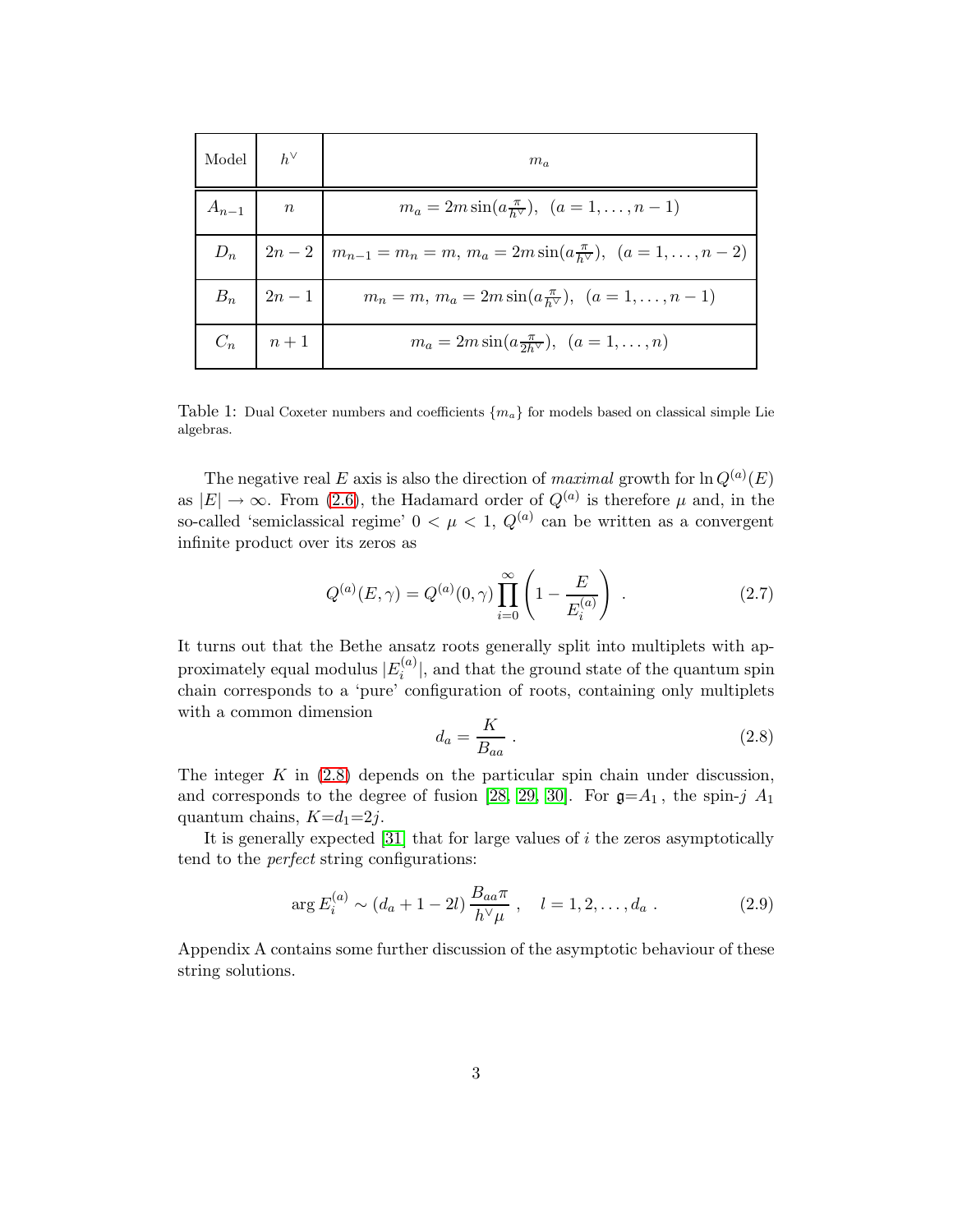#### 3 Summary of the main results

This paper is about the correspondence between the Bethe ansatz equations [\(2.1\)](#page-2-2) for  $\mathfrak{g} = A_{n-1}, B_n, C_n, D_n$  and spectral problems associated to solutions  $\psi(x, E, \mathbf{g})$ of particular pseudo-differential equations with vanishing boundary conditions

<span id="page-5-0"></span>
$$
\psi(x, E, \mathbf{g}) = o\left(e^{-\frac{x^{M+1}}{M+1}}\right) \quad , \quad (M > K/(h^{\vee} - K)) \tag{3.10}
$$

imposed at large  $x$  on the positive real axis. To specify these equations we introduce the  $n<sup>th</sup>$ -order differential operator [\[11\]](#page-45-4)

<span id="page-5-3"></span>
$$
D_n(\mathbf{g}) = D(g_{n-1} - (n-1)) D(g_{n-2} - (n-2)) \dots D(g_1 - 1) D(g_0) , \qquad (3.11)
$$

$$
D(g) = \left(\frac{d}{dx} - \frac{g}{x}\right) \tag{3.12}
$$

with

$$
\mathbf{g} = \{g_{n-1}, \dots, g_1, g_0\} \quad , \quad \mathbf{g}^{\dagger} = \{n-1-g_0, n-1-g_1, \dots, n-1-g_{n-1}\} \quad (3.13)
$$

<span id="page-5-4"></span>We also use the inverse differential operator  $(d/dx)^{-1}$ , generally defined through its formal action

$$
\left(\frac{d}{dx}\right)^{-1} x^s = \frac{x^{s+1}}{s+1} \ . \tag{3.14}
$$

The following properties hold

<span id="page-5-1"></span>
$$
\left(\frac{d}{dx}\right)\left(\frac{d}{dx}\right)^{-1}x^s = x^s , \quad \left(\frac{d}{dx}\right)^{-1}\left(\frac{d}{dx}\right)x^s = x^s \quad (s \neq 0), \tag{3.15}
$$

and the integration by parts property

$$
\left(\frac{d}{dx}\right)^{-1}\left[f(x)\frac{d}{dx}g(x)\right] = f(x)g(x) - \left(\frac{d}{dx}\right)^{-1}\left[g(x)\frac{d}{dx}f(x)\right] \tag{3.16}
$$

is satisfied, provided in the x-expansion of  $f(x)g(x)$  about the origin the constant term is absent. In the following we shall assume the validity of [\(3.16\)](#page-4-1) by working implicitly with non-integer values for the parameters  $g_i$  introduced in  $(3.13)$ , and by invoking continuity of the final results in these parameters.

<span id="page-5-2"></span>Finally, we define a basic 'potential'

<span id="page-5-5"></span>
$$
P_K(E, x) = (x^{h^{\vee} M/K} - E)^K.
$$
\n(3.17)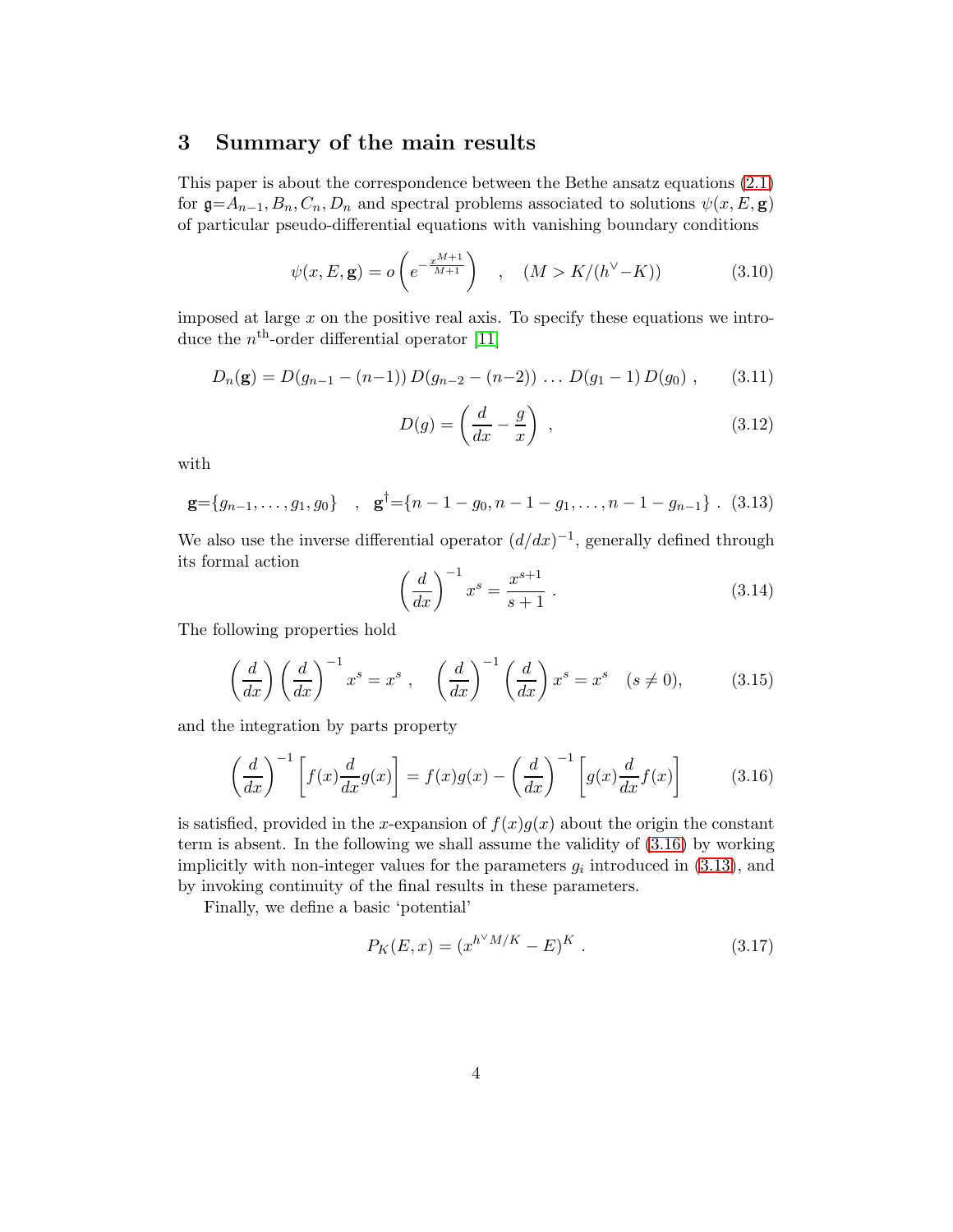With this notation in place, the following pseudo-differential equations are the main concern of this article:

$$
A_{n-1} \left(\mathbf{su(n)}\right): \qquad \qquad \left((-1)^n D_n(\mathbf{g}) - P_K(x, E)\right) \psi(x, E, \mathbf{g}) = 0 \tag{3.18}
$$

with the constraint  $\sum_{i=0}^{n-1} g_i = \frac{n(n-1)}{2}$ .

$$
D_n \left(\mathbf{so(2n)}\right):
$$
\n
$$
\left(D_n(\mathbf{g}^\dagger) \left(\frac{d}{dx}\right)^{-1} D_n(\mathbf{g}) - \sqrt{P_K(x, E)} \left(\frac{d}{dx}\right) \sqrt{P_K(x, E)}\right) \psi(x, E, \mathbf{g}) = 0
$$
\n(3.19)

<span id="page-6-0"></span>
$$
B_n \left(\mathbf{so}(2n+1)\right):
$$

$$
\left(D_n(\mathbf{g}^\dagger)D_n(\mathbf{g}) + \sqrt{P_K(x,E)}\left(\frac{d}{dx}\right)\sqrt{P_K(x,E)}\right)\psi(x,E,\mathbf{g}) = 0 \qquad (3.20)
$$

$$
C_n \left(\mathbf{sp(2n)}\right):
$$
\n
$$
\left(D_n(\mathbf{g}^\dagger) \left(\frac{d}{dx}\right) D_n(\mathbf{g}) - P_K(x, E) \left(\frac{d}{dx}\right)^{-1} P_K(x, E)\right) \psi(x, E, \mathbf{g}) = 0 \quad (3.21)
$$

The correspondence we propose links the ground-state  $Q^{(1)}$ 's of  $(2.1)$  to particular solutions  $\psi$  [\(3.10\)](#page-4-3) of equations [\(3.18](#page-5-0)[–3.21\)](#page-5-1).

In order to clarify this statement we introduce an alternative basis of solutions  $\{\chi_i(x, E, \mathbf{g})\}$  to [\(3.18–](#page-5-0)[3.21\)](#page-5-1), characterised by their behaviour near the origin

<span id="page-6-1"></span>
$$
\chi_i(x, E, \mathbf{g}) \sim x^{\lambda_i} + \dots \quad , \quad x \to 0 \; , \tag{3.22}
$$

where the  $\lambda$ 's are the ordered  $(\lambda_0 < \lambda_1 < \ldots)$  roots of the appropriate indicial equation (see table [2\)](#page-6-0).

Writing  $\psi$  as a linear combination of the  $\chi$ 's, we have in general

<span id="page-6-2"></span>
$$
\psi(x, E, \mathbf{g}) = Q_{[0]}^{(1)}(E, \mathbf{g}) \chi_0(x, E, \mathbf{g}) + Q_{[1]}^{(1)}(E, \mathbf{g}) \chi_1(x, E, \mathbf{g}) + \dots \tag{3.23}
$$

If the zeros of  $Q^{(1)}_{[0]}(E, \mathbf{g})$  are  $\{E^{(1)}_i$  $\{e_i^{(1)}\}$ , then for  $E \in \{E_i^{(1)}\}$  $\{a_i^{(1)}\}$  the function  $x^{-\lambda_0}\psi(x, E, \mathbf{g})$ vanishes exceptionally both at  $x=\infty$  and at  $x=0$ . This allows the coefficient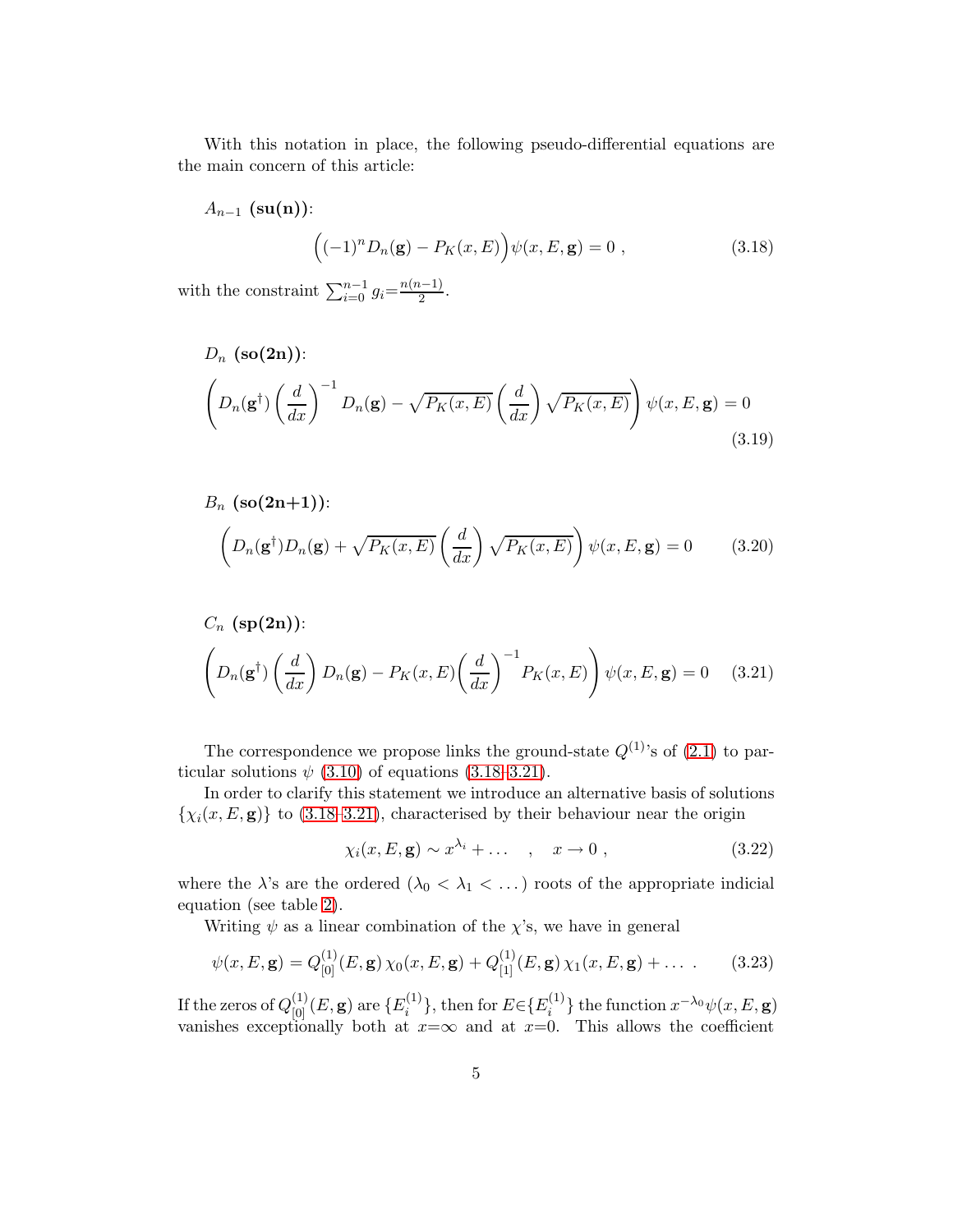| Model     | indicial equation                                                                                            |  |
|-----------|--------------------------------------------------------------------------------------------------------------|--|
| $A_{n-1}$ | $\prod_{i=0}^{n-1} (\lambda - g_i) = 0$                                                                      |  |
|           | $D_n \quad   \; (\lambda - h^{\vee}/2)^{-1} \prod_{i=0}^{n-1} (\lambda - g_i)(\lambda - h^{\vee} + g_i) = 0$ |  |
| $B_n$     | $\prod_{i=0}^{n-1} (\lambda - g_i)(\lambda - h^{\vee} + g_i) = 0$                                            |  |
| $C_n$     | $(\lambda - n) \prod_{i=0}^{n-1} (\lambda - g_i)(\lambda - 2n + g_i) = 0$                                    |  |

Table 2: Indicial equations.

 $Q_{[0]}^{(1)}(E, \mathbf{g})$  to be identified with the spectral determinant for a boundary problem defined on the positive real axis (see, for example, [\[4,](#page-44-3) [5\]](#page-44-4)). An alternative (dual) definition of the spectral functions  $Q_{[0]}^{(1)}(E, \mathbf{g})$  in terms of the adjoint equations to  $(3.18)$ – $(3.21)$  is briefly discussed in appendix [B.](#page-38-0)

<span id="page-7-0"></span>We claim that for classical Lie algebras with arbitrary degree of fusion  $K$ , the ground-state  $Q^{(1)}(E,\gamma)$ 's in [\(2.1\)](#page-2-2) and the functions  $Q^{(1)}_{[0]}(E,\mathbf{g})$  in [\(3.23\)](#page-5-2) coincide up to a trivial normalisation, so that

<span id="page-7-3"></span>
$$
\frac{Q^{(1)}(E,\gamma)}{Q^{(1)}(0,\gamma)} = \frac{Q_{[0]}^{(1)}(E,\mathbf{g})}{Q_{[0]}^{(1)}(0,\mathbf{g})}.
$$
\n(3.24)

Moreover, from the WKB approximation

$$
\ln Q_{[0]}^{(1)}(-E, \mathbf{g}) = \kappa \ (-E)^{\hat{\mu}} + \dots \quad (E \gg 0)
$$
\n(3.25)

with

$$
\widehat{\mu} = \frac{K(M+1)}{h^{\vee}M} , \quad \kappa = \kappa \left( \frac{h^{\vee}M}{K}, \frac{h^{\vee}}{K} \right) \tag{3.26}
$$

and

$$
\kappa(a,b) = \int_0^\infty dx \left( (x^a + 1)^b - x^{ab} \right) = \frac{\Gamma(1 + 1/a)\Gamma(1 + 1/b)\sin(\pi/b)}{\Gamma(1 + 1/a + 1/b)\sin(\pi/b + \pi/a)} . \tag{3.27}
$$

Therefore, in order to have a match between  $(3.25)$  and  $(2.6)$ , we must set

<span id="page-7-2"></span>
$$
\mu = \widehat{\mu} \ , \quad m_1 = \kappa \frac{\sin(\frac{\pi}{h^{\vee}} B_{11})}{\sin(\frac{\pi}{h^{\vee}})} \ , \quad \Omega = \exp\left(i \frac{2\pi M}{K(M+1)}\right) \ . \tag{3.28}
$$

<span id="page-7-1"></span>Given a particular ordering convention, the relationship between the twist parameters  $\{\gamma_a\}$  and the constants  $\{g_a\}$  is given in table [3.](#page-7-0)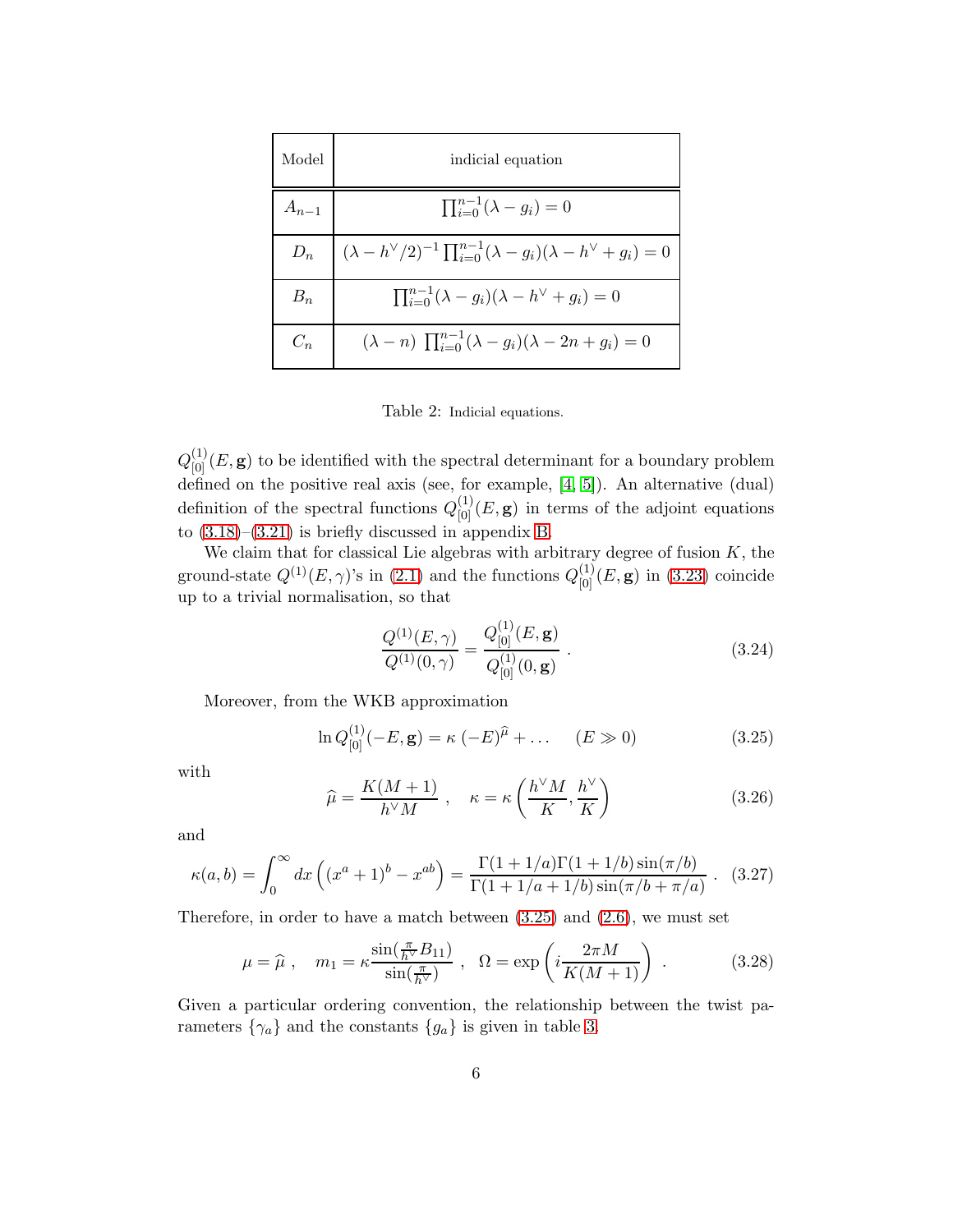<span id="page-8-0"></span>

| Model     | ordering $\forall i < j$          | ${g_a} \leftrightarrow {\gamma_a}$                                                                                                                                                                   |
|-----------|-----------------------------------|------------------------------------------------------------------------------------------------------------------------------------------------------------------------------------------------------|
| $A_{n-1}$ | $g_i < g_j$                       | $\gamma_a = \alpha \left( \sum_{i=0}^{a-1} g_i - \frac{a(h^{\vee}-1)}{2} \right)$                                                                                                                    |
|           |                                   | $\gamma_a = \alpha \left( \sum_{i=0}^{a-1} g_i - \frac{a}{2} h^{\vee} \right) , \ \ (a = 1, \ldots, n-2)$                                                                                            |
|           | $D_n \t   g_i < g_j < h^{\vee}/2$ | $\gamma_{n-1} = \frac{\alpha}{2} \left( \sum_{i=0}^{n-1} g_i - \frac{n}{2} h^{\vee} \right)$<br>$\gamma_n = \frac{\alpha}{2} \left( \sum_{i=0}^{n-2} g_i - g_{n-1} - \frac{n-2}{2} h^{\vee} \right)$ |
| $B_n$     | $g_i < g_j < h^{\vee}/2$          | $\gamma_a = \alpha \left( \sum_{i=0}^{a-1} g_i - \frac{a}{2} h^{\vee} \right)$                                                                                                                       |
| $C_n$     | $g_i < g_j < n$                   | $\gamma_a = \alpha \left( \sum_{i=0}^{a-1} g_i - an \right)$                                                                                                                                         |
|           |                                   | $\gamma_n = \frac{\alpha}{2} \left( \sum_{i=0}^{n-1} g_i - n^2 \right)$                                                                                                                              |

Table 3: The relationship between the set of parameters  $\{g_a\} \leftrightarrow \{\gamma_a\}$  with  $\alpha = 2K/Mh^{\vee}$ .

Various consistency checks, including the WKB approach and numerical work, support the correspondence both qualitatively and quantitatively.

Finally, starting from equations [\(3.18\)](#page-5-0) to [\(3.21\)](#page-5-1), the Bethe ansatz equations and table [3](#page-7-0) were obtained with the help of a system of functional relations involving  $\psi^{(1)}(x,E,\mathbf{g}) = \psi(x,E,\mathbf{g})$  together with other auxiliary functions  $\psi^{(a)}(x, E, \mathbf{g})$ ,  $(a = 2, ..., rank(\mathbf{g}))$  (see §4-§[7](#page-26-0) and [\[9,](#page-45-2) [11\]](#page-45-4)). We set<sup>[‡](#page-7-1)</sup>

$$
\psi_k^{(a)} = \psi^{(a)}(\omega^k x, \Omega^k E, \mathbf{g})\tag{3.29}
$$

where

$$
\Omega = \exp\left(i\frac{2\pi M}{K(M+1)}\right) \tag{3.30}
$$

as in [\(3.28\)](#page-6-2), and

$$
\omega = \Omega^{K/h^{\vee}} = \exp\left(i\frac{2\pi}{h^{\vee}(M+1)}\right) \tag{3.31}
$$

For the simply-laced algebras the  $\psi$ −systems can then be written in the compact form

$$
W[\psi_{-\frac{1}{2}}^{(a)}, \psi_{\frac{1}{2}}^{(a)}] = \prod_{b=1}^{rank(\mathfrak{g})} (\psi^{(b)})^{A_{ab}} , \qquad (3.32)
$$

<sup>&</sup>lt;sup>‡</sup>In the  $A_{n-1}$  models  $\psi_k^{(1)}(x,E,\mathbf{g}) = \omega^{(n-1)k/2} y_{-k}(x,E,\mathbf{g})$ , where  $y_k$  is the function defined in §3 of [\[11\]](#page-45-4).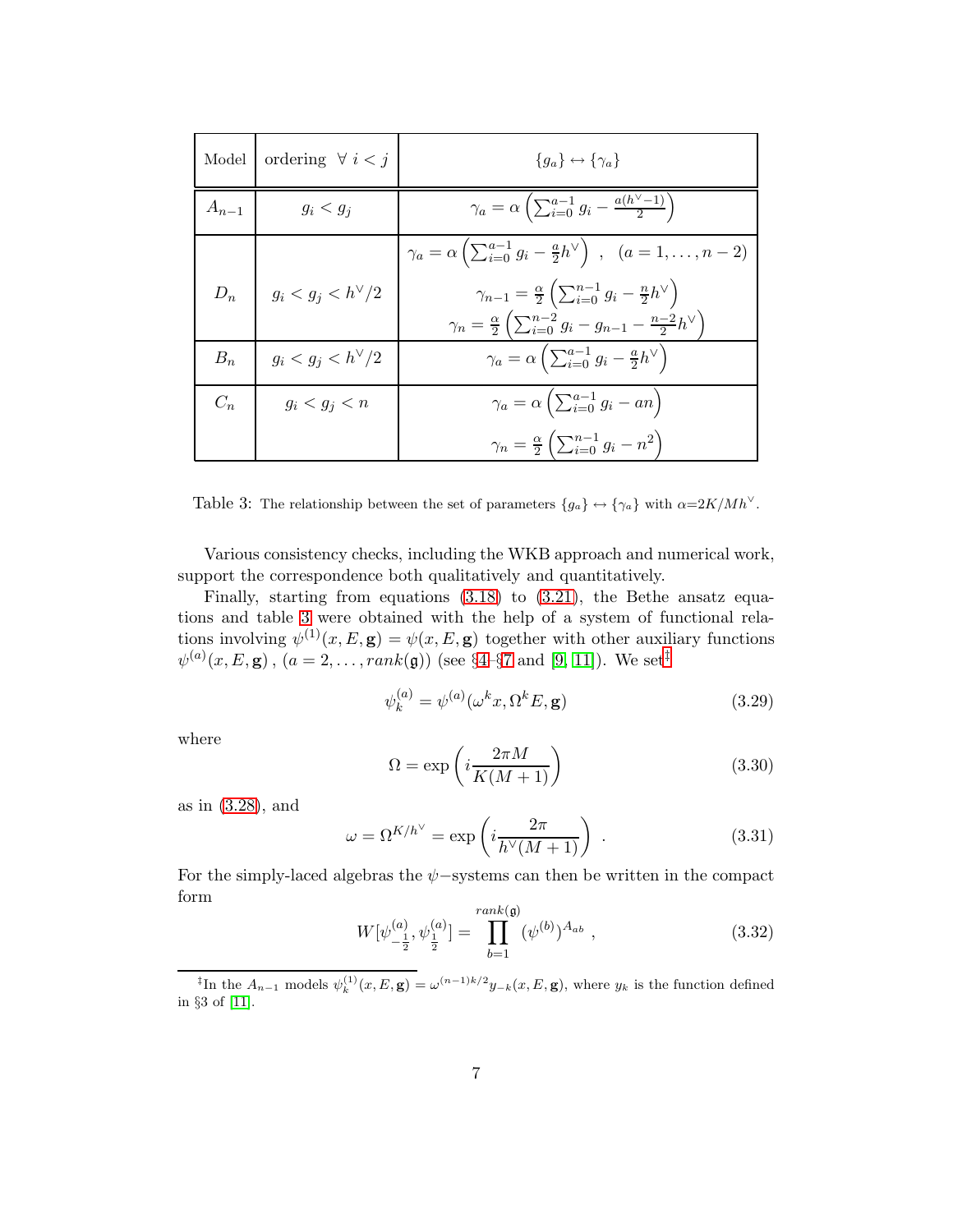where  $A_{ab}=2\delta_{ab}-2B_{ab}$  is the incidence matrix of the corresponding Dynkin diagram and W the Wronskian:

$$
W[f, g] = f(x)\frac{d}{dx}g(x) - g(x)\frac{d}{dx}f(x) .
$$
 (3.33)

<span id="page-9-0"></span>Equation [\(3.32\)](#page-7-2) is proven in §[4.2](#page-10-0) for  $\mathfrak{g} = A_{n-1}$ , and our numerical results indirectly support the validity of [\(3.32\)](#page-7-2) for  $\mathfrak{g}=D_n$ . Currently, we have no analogous pseudodifferential equations for the exceptional Lie algebras but the similarity between [\(3.32\)](#page-7-2), the relations proposed in [\[13,](#page-45-6) [14,](#page-45-7) [15\]](#page-45-8) and the other functional equations (Y-systems and T-systems) discovered in the framework of integrable models [\[32,](#page-46-10) [33,](#page-46-11) [34,](#page-46-12) [35,](#page-46-13) [36,](#page-46-14) [37\]](#page-47-0) suggests the validity of [\(3.32\)](#page-7-2) in its more general form. For the non simply-laced algebras our conjectures are

<span id="page-9-2"></span>
$$
B_n : W[\psi_{-\frac{1}{2}}^{(a)}, \psi_{\frac{1}{2}}^{(a)}] = \psi^{(a-1)}\psi^{(a+1)}; \quad a = 1, \dots, n-1,
$$
  

$$
W[\psi_{-\frac{1}{4}}^{(n)}, \psi_{\frac{1}{4}}^{(n)}] = \psi_{-\frac{1}{4}}^{(n-1)}\psi_{\frac{1}{4}}^{(n-1)}.
$$
 (3.34)

(Our root convention is  $(\alpha_i|\alpha_i)=2$  for  $i=1,2,\ldots,n-1$  and  $(\alpha_n|\alpha_n)=1$ .)

<span id="page-9-3"></span>
$$
C_n : W[\psi_{-\frac{1}{4}}^{(a)}, \psi_{\frac{1}{4}}^{(a)}] = \psi^{(a-1)}\psi^{(a+1)}; \quad a = 1, \dots, n-2,
$$
  
\n
$$
W[\psi_{-\frac{1}{4}}^{(n-1)}, \psi_{\frac{1}{4}}^{(n-1)}] = \psi^{(n-2)}\psi_{-\frac{1}{4}}^{(n)}\psi_{\frac{1}{4}}^{(n)},
$$
  
\n
$$
W[\psi_{-\frac{1}{2}}^{(n)}, \psi_{\frac{1}{2}}^{(n)}] = \psi^{(n-1)}.
$$
\n(3.35)

(Here,  $(\alpha_i|\alpha_i)=1$  for  $i=1,2,\ldots,n-1$  and  $(\alpha_n|\alpha_n)=2$ .)

<span id="page-9-1"></span>
$$
F_4: \tW[\psi_{-\frac{1}{4}}^{(1)}, \psi_{\frac{1}{4}}^{(1)}] = \psi^{(2)},
$$
  
\t
$$
W[\psi_{-\frac{1}{4}}^{(2)}, \psi_{\frac{1}{4}}^{(2)}] = \psi^{(1)} \psi_{-\frac{1}{4}}^{(3)} \psi_{\frac{1}{4}}^{(3)},
$$
  
\t
$$
W[\psi_{-\frac{1}{2}}^{(3)}, \psi_{\frac{1}{2}}^{(3)}] = \psi^{(2)} \psi^{(4)},
$$
  
\t
$$
W[\psi_{-\frac{1}{2}}^{(4)}, \psi_{\frac{1}{2}}^{(4)}] = \psi^{(3)}.
$$
\t(3.36)

(Here,  $(\alpha_1, \alpha_1) = (\alpha_2, \alpha_2) = 1$  and  $(\alpha_3, \alpha_3) = (\alpha_4, \alpha_4) = 2$ .)

$$
G_2 : W[\psi_{-\frac{1}{2}}^{(1)}, \psi_{\frac{1}{2}}^{(1)}] = \psi^{(2)},
$$
  

$$
W[\psi_{-\frac{1}{6}}^{(2)}, \psi_{\frac{1}{6}}^{(2)}] = \psi^{(1)} \psi_{-\frac{2}{6}}^{(1)} \psi_{\frac{2}{6}}^{(1)}.
$$
 (3.37)

(Here,  $(\alpha_1|\alpha_1)=3$  and  $(\alpha_2|\alpha_2)=1$ .)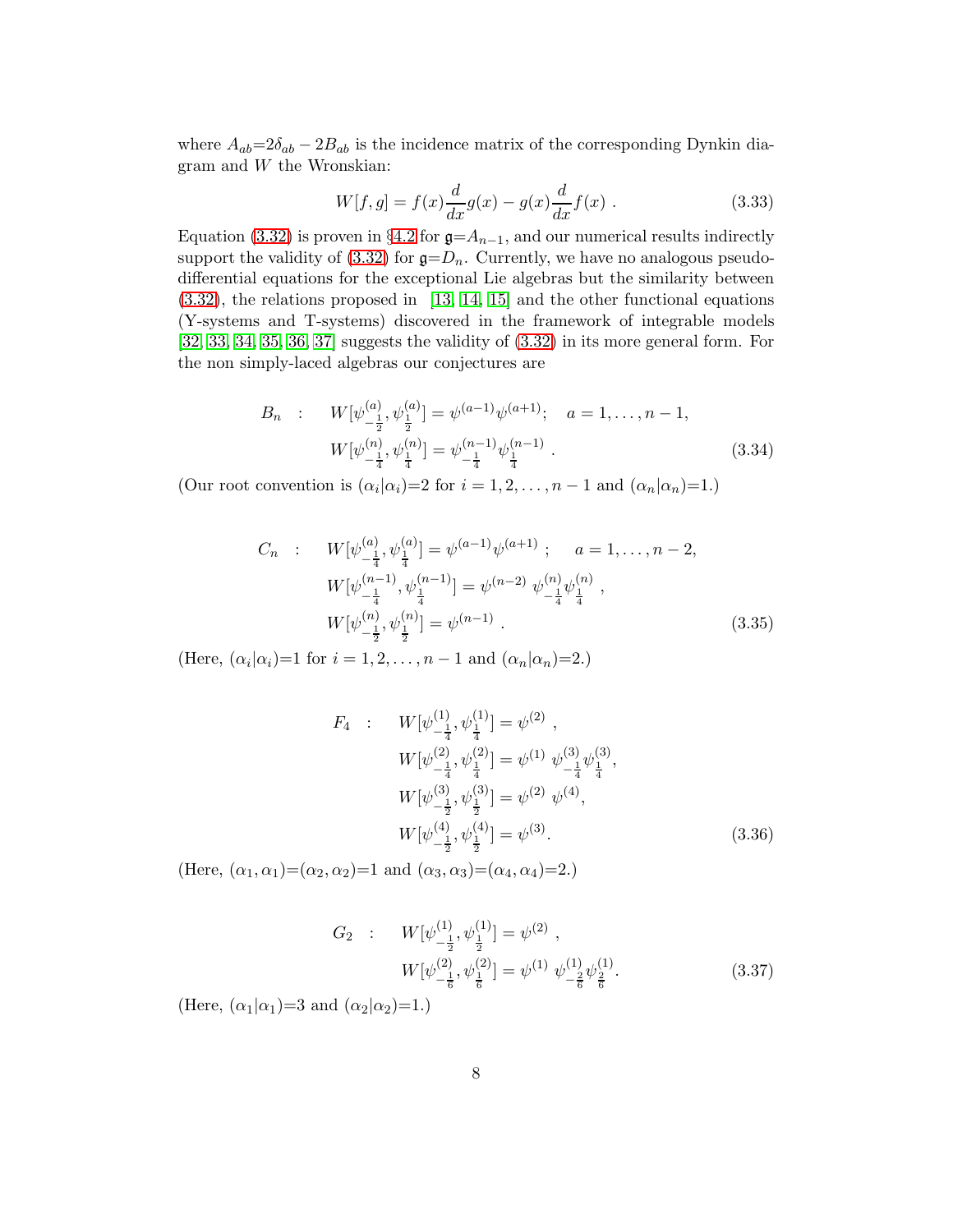<span id="page-10-4"></span>Again, these relations are not proven but we have indirect numerical evidence for  $g=B_n$ ,  $C_n$ . Further details and numerical support for the above conjectures are provided in the following sections, which examine the  $A, D, B$  and  $C$  cases in turn.

#### 4 The  $A_{n-1}$  models

The ODE for the  $A_{n-1}$  models is

<span id="page-10-2"></span><span id="page-10-1"></span>
$$
((-1)^{n+1}D_n(\mathbf{g}) + P_K(x, E)\big)\psi(x, E, \mathbf{g}) = 0 , \qquad (4.1)
$$

where the operator  $D_n(\mathbf{g})$  and the generalised potential  $P_K(x,E)$  were defined in §[3,](#page-4-0) and the additional constraint

<span id="page-10-3"></span>
$$
\sum_{i=0}^{n-1} g_i = \frac{n(n-1)}{2} \tag{4.2}
$$

ensures that the term  $x^{-1} \frac{d^{n-1}}{dx^{n-1}}$  is absent.

The function  $\psi(x, E, \mathbf{g})$  is defined to be the most subdominant solution on the positive real axis, with asymptotic behaviour, for  $M > K/(h^{\vee} - K)$ , given by

$$
\psi(x, E, \mathbf{g}) \sim \mathcal{N} \ x^{(1-n)M/2} \exp(-x^{M+1}/(M+1)) \tag{4.3}
$$

as  $x \to \infty$ . The coefficient N represents an E– and **g**–independent normalisation constant.

The  $K=1$  cases have been extensively discussed in [\[9,](#page-45-2) [10,](#page-45-3) [11,](#page-45-4) [12\]](#page-45-5); they are related to the  $WA_{n-1}$  conformal field theories with integer Virasoro central charge  $c = n-1$ . Alternatively, at particular values of the parameters **g** and M they can also be put in correspondence with the minimal coset conformal field theories

$$
\frac{(\hat{A}_{n-1})_1 \times (\hat{A}_{n-1})_L}{(\hat{A}_{n-1})_{L+1}},
$$
\n(4.4)

with a simple relationship between L in  $(4.4)$  and the parameter M in  $(3.17)$ .

The generalisation to integer  $K > 1$  comes from an observation by Sergei Lukyanov [\[38\]](#page-47-1) for the A<sup>1</sup> case, for which numerical and analytic support was later provided in [\[39\]](#page-47-2) and in [\[40\]](#page-47-3). It is reasonable to conjecture that this generalisation works both for  $A_{n-1}$  with n>2 and, up to minor modifications, for the other models to be discussed in this paper. In analogy to  $(4.4)$ , at particular values of **g** and M, the integer  $K>1$  cases should correspond to the cosets

$$
\frac{\widehat{\mathfrak{g}}_K \times \widehat{\mathfrak{g}}_L}{\widehat{\mathfrak{g}}_{K+L}} , \qquad (4.5)
$$

<span id="page-10-0"></span>which describe conformal field theories with  $g=A_{n-1},B_n,C_n,D_n$ . In appendix [A](#page-33-0) we shall explain, in the simplest case, why potentials of such forms naturally lead to string patterns of roots of the sort mentioned in the introduction.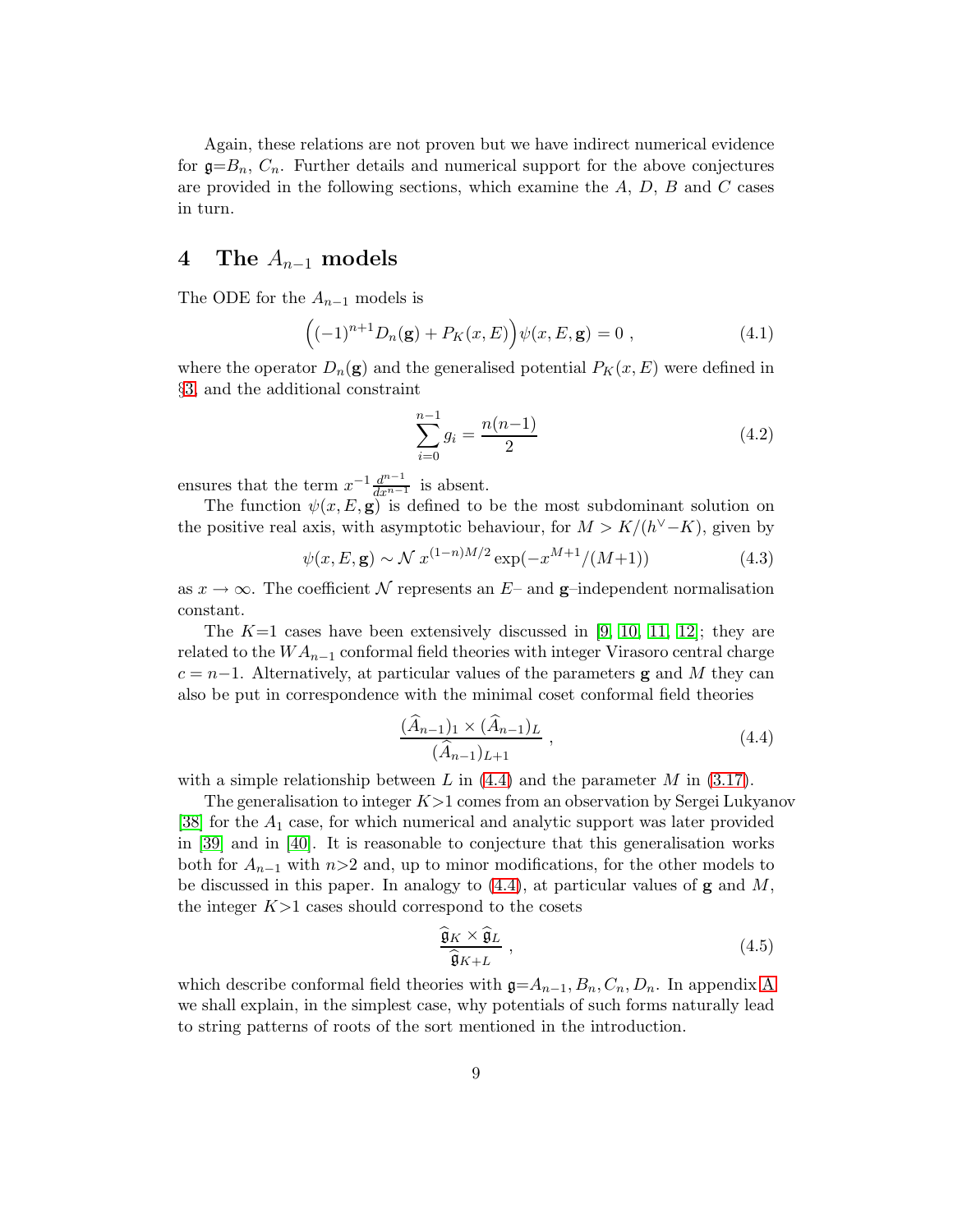#### 4.1 Negative-dimension dualities

<span id="page-11-1"></span>It is interesting to note that there are formal duality relations among our pseudodifferential equations involving negative values of n and K. Consider the  $A_{n-1}$ ODEs with the twists  $\mathbf{g} = \{0, 1, \ldots, n-1\}$ :

$$
((-1)^{n+1} \frac{d^n}{dx^n} + P_K(x, E) \Big) \psi(x, E) = 0.
$$
 (4.6)

Setting  $\tilde{\psi}(x,E) = P_K(x,E)\psi(x,E)$  and multiplying from the left by  $(\frac{d}{dx})^{-n}$ , the result is

$$
\left((-1)^{n+1} \left(\frac{d}{dx}\right)^{-n} + P_{-K}(x, E)\right) \tilde{\psi}(x, E) = 0.
$$
 (4.7)

Comparing  $(4.7)$  with  $(4.6)$  and taking into account the boundary conditions, we see that there is a formal duality and a spectral equivalence between the initial  $n<sup>th</sup>$ -order ODE and the pseudo-differential equation [\(4.7\)](#page-10-1):

$$
\{n, M, K\} \leftrightarrow \{-n, M, -K\} . \tag{4.8}
$$

Though the above manipulation might look purely formal, it strongly resembles previously-observed W-algebra dualities [\[41\]](#page-47-4):

<span id="page-11-0"></span>
$$
\frac{(\widehat{A}_{-n})_K \times (\widehat{A}_{-n})_L}{(\widehat{A}_{-n})_{K+L}} \sim \frac{(\widehat{A}_n)_{-K} \times (\widehat{A}_n)_{-L}}{(\widehat{A}_n)_{-K-L}}.
$$
\n(4.9)

A discussion of the precise relation between L and the ODE parameters  $\{n, M, K, \mathbf{g}\}\$ is not important for the current naive considerations and we shall postpone it to the future.

Whilst the duality  $(4.8)$  remains at the moment a purely formal observation, the second duality discussed in [\[41\]](#page-47-4)

$$
\frac{(\widehat{D}_{-n})_K \times (\widehat{D}_{-n})_L}{(\widehat{D}_{-n})_{K+L}} \sim \frac{(\widehat{C}_n)_{-K/2} \times (\widehat{C}_n)_{-L/2}}{(\widehat{C}_n)_{-K/2-L/2}},
$$
\n(4.10)

will lead us to the proposal  $(3.21)$  for the  $C_n$ -related equations. (For the quantisation of the classical  $D_n$  W-algebras in relation to the Miura-opers see, for example, [\[42\]](#page-47-5).)

Negative-dimension dualities resembling those described here are also wellknown to group theorists; many more details can be found in [\[43\]](#page-47-6).

#### 4.2 Auxiliary functions and the  $\psi$ -system

The solution  $\psi(x, E, \mathbf{g})$  of [\(4.1\)](#page-9-2) with the asymptotic behavior [\(4.3\)](#page-9-3) is not the only function associated to the  $A_{n-1}$  Bethe ansatz equations. In order to derive the Bethe ansatz itself a total of  $n-1$  functions  $\psi^{(1)}, \dots, \psi^{(n-1)}$ , one for each node of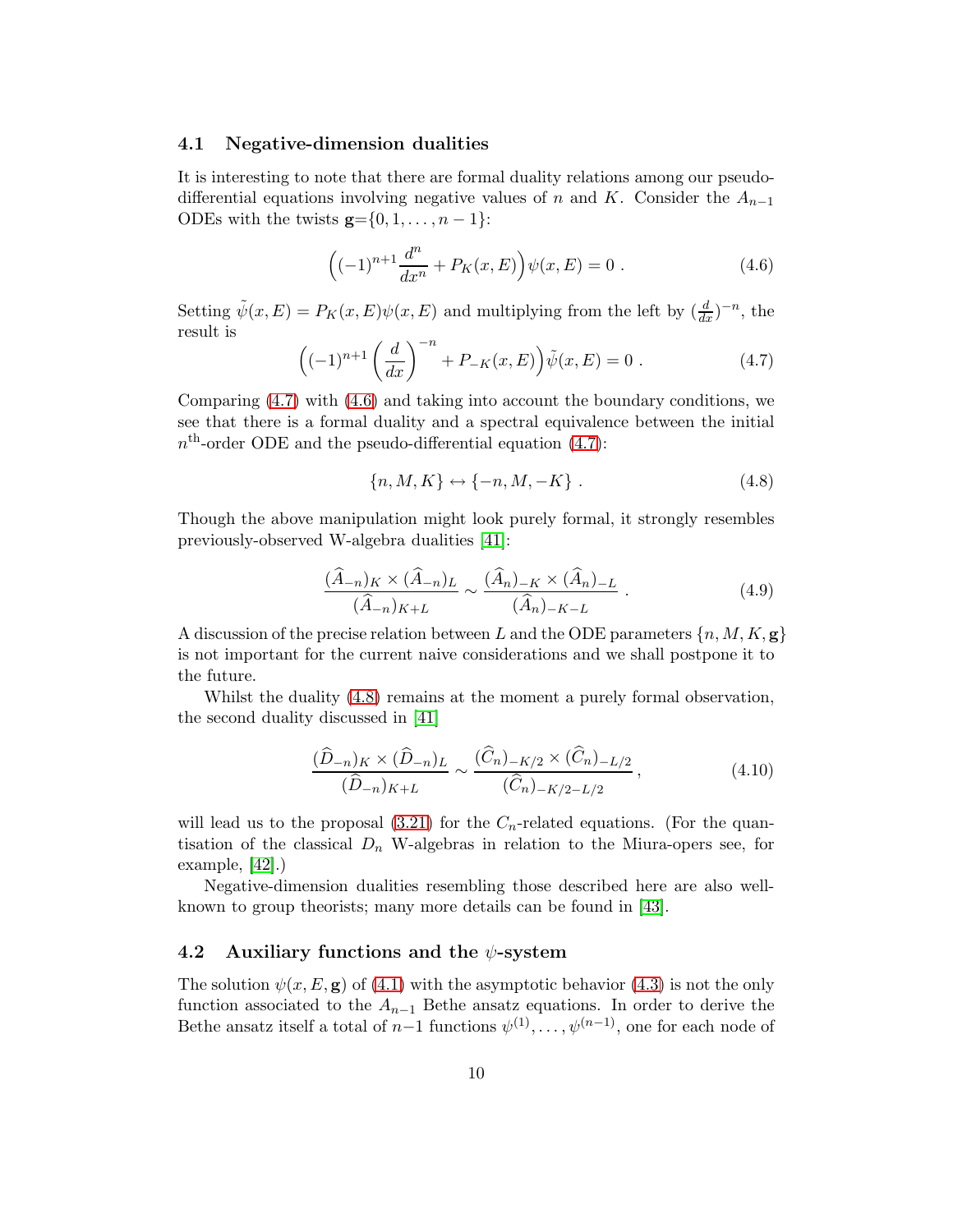the  $A_{n-1}$  Dynkin diagram, should be introduced. These auxiliary functions are solutions of generally more-complicated ordinary differential equations.

Following [\[11\]](#page-45-4), all the functions  $\psi^{(a)}(x, E, \mathbf{g})$  decaying at large x on the positive real axis can be constructed from  $\psi \equiv \psi^{(1)}$  as

$$
\psi^{(a)} = W^{(a)}\left[\frac{1-a}{2}, \frac{3-a}{2}, \dots, \frac{a-1}{2}\right] \equiv W^{(a)}\left[\psi_{\frac{1-a}{2}}, \psi_{\frac{3-a}{2}}, \dots, \psi_{\frac{a-1}{2}}\right],\tag{4.11}
$$

where  $a = 1, 2, \ldots, n-1$ ,  $W^{(a)}[f_1, \ldots, f_a]$  denotes the generalised Wronskian of the set of functions  $\{f_a\}$ 

<span id="page-12-2"></span><span id="page-12-1"></span>
$$
W^{(a)}[f_1,\ldots,f_a] = \det\left[\left(\vec{f},\frac{d}{dx}\vec{f},\ldots,\frac{d^{a-1}}{dx^{a-1}}\vec{f}\right)\right]
$$
(4.12)

with  $\vec{f} = (f_1, f_2,..., f_a)$  (so that  $W^{(2)}[f,g] \equiv W[f,g],$  cf. eq. [\(3.33\)](#page-8-0)), and  $\psi_k$ denotes the 'rotated' solution [\(3.29\)](#page-7-3).

Finally, normalising  $\psi^{(1)}$  by

$$
\mathcal{N} = \frac{i^{(n-1)/2}}{\sqrt{n}} \implies \psi^{(n)}(x, E, \mathbf{g}) = 1.
$$
 (4.13)

Since  $\psi$  is a solution of an n<sup>th</sup>-order ODE, a naive counting of degrees of freedom shows that the order of the ODE satisfied by  $\psi^{(a)}$  should be

$$
\frac{n!}{(n-a)! a!} \tag{4.14}
$$

The  $(n-a+1)$  and the  $(a)$  equations are related by a  $(\mathbf{g} \leftrightarrow \mathbf{g}^{\dagger})$ -conjugation [\[9,](#page-45-2) [11\]](#page-45-4), arising from the  $\mathbb{Z}_2$  symmetry of the Dynkin diagram. Notice that the result [\(4.14\)](#page-11-0) exactly matches the dimensions of the basic representations of  $A_{n-1}$ ; these are again in one-to-one correspondence with the nodes of the Dynkin diagram.

Fortunately, in order to derive the Bethe ansatz equations an explicit knowledge of the remaining  $n-2$  ODEs is unnecessary: the derivation of [\[11\]](#page-45-4) was instead based on the Stokes relation associated to [\(4.1\)](#page-9-2)

$$
\sum_{k=0}^{n} (-1)^{k} C^{(k)}(E, \mathbf{g}) y_{k}(x, E, \mathbf{g}) = 0 , \qquad (4.15)
$$

<span id="page-12-0"></span>where, according to [\[11\]](#page-45-4),

$$
y_k(x, E, \mathbf{g}) = \omega^{(n-1)k/2} \psi(\omega^{-k} x, \Omega^{-k} E, \mathbf{g}) , \qquad (4.16)
$$

 $C^{(0)}(E, \mathbf{g}) = 1$  and the Stokes multipliers  $C^{(k)}(E, \mathbf{g})$  with  $k > 0$  are analytic functions of E and **g**. Stokes relations for the  $D_n, B_n$  and  $C_n$  equations [\(3.19\)](#page-5-3), [\(3.20\)](#page-5-4)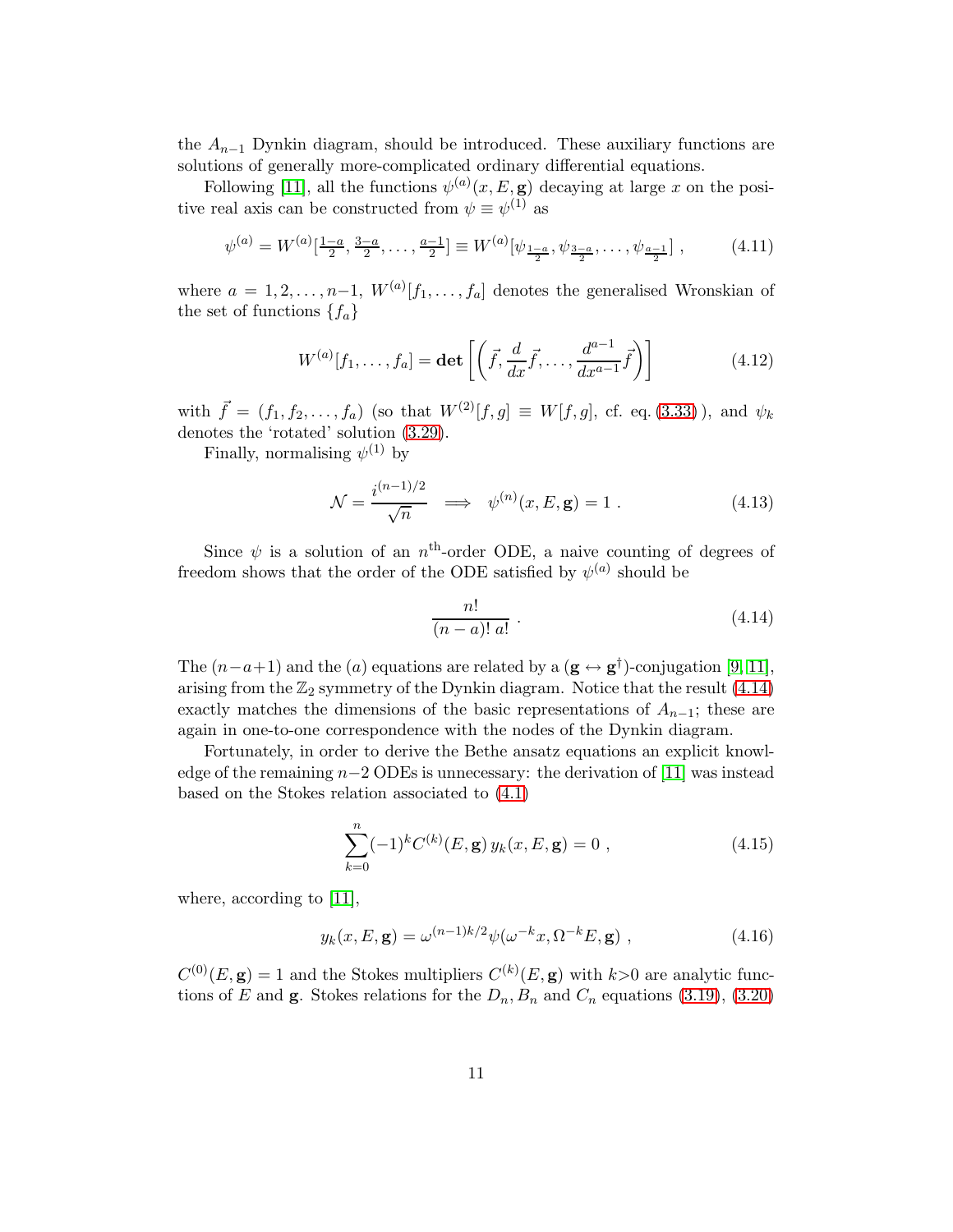and [\(3.21\)](#page-5-1) also exist, but we have encountered some subtle complications[§](#page-12-0) in generalising the approach of [\[11\]](#page-45-4) to these cases.

Instead, the strategy here is based on the conjectured validity of a simple 'universal' system of functional equations among the  $\psi^{(a)}$  functions, which leads immediately to the Bethe ansatz equations and bypasses the analysis of Stokes relations.

We shall now prove the  $A_{n-1} \psi$ -system [\(3.32\)](#page-7-2):

$$
\psi^{(a-1)}\psi^{(a+1)} = W[\psi^{(a)}_{-\frac{1}{2}}, \psi^{(a)}_{\frac{1}{2}}], \quad \psi^{(0)} = \psi^{(n)} = 1.
$$
 (4.17)

The proof is based on the observation that determinants satisfy functional equations, in particular the so-called Jacobi identity

$$
\Delta \Delta[p, q | p, q] = \Delta[p | p] \Delta[q | q] - \Delta[p | q] \Delta[q | p] . \qquad (4.18)
$$

<span id="page-13-1"></span>Here,  $\Delta$  is the determinant of an  $(a + 1) \times (a + 1)$  matrix and  $\Delta[p_1, p_2]q_1, q_2$ denotes the determinant of the same matrix with the  $p_{1,2}$  – th rows and  $q_{1,2}$  – th columns removed.

In order to prove  $(4.17)$  we have to consider three different cases:  $a=1$ ,  $1 < a < n-1$  and  $a=n-1$ . The  $a=1$  case follows from the definition of  $\psi^{(2)}$  given in [\(4.11\)](#page-11-1). Equation [\(4.17\)](#page-12-1) for  $1 \leq a \leq n-1$  follows from the following chain of identities

<span id="page-13-0"></span>
$$
\prod_{b} (\psi^{(b)})^{A_{ab}} = W^{(a+1)}[-\frac{a}{2}, -\frac{a-2}{2}, \dots, \frac{a-2}{2}, \frac{a}{2}] W^{(a-1)}[-\frac{a-2}{2}, \dots, \frac{a-2}{2}]
$$
  
=  $(-1)^{(a-1)} W^{(a+1)}[-\frac{a-2}{2}, \dots, \frac{a-2}{2}, -\frac{a}{2}, \frac{a}{2}] W^{(a-1)}[-\frac{a-2}{2}, \dots, \frac{a-2}{2}]$   
=  $(-1)^{(a-1)} \Delta \Delta[a, a+1]a, a+1]$  (4.19)

where we have identified

$$
\Delta \equiv W^{(a+1)}[-\frac{a-2}{2}, \dots, \frac{a-2}{2}, -\frac{a}{2}, \frac{a}{2}]
$$
\n(4.20)

and

$$
\Delta[a, a+1|a, a+1] = W^{(a-1)}[-\frac{a-2}{2}, \dots, \frac{a-2}{2}].
$$
\n(4.21)

This is nothing but the LHS of the Jacobi identity [\(4.18\)](#page-12-2). Then an application

<span id="page-13-2"></span> $\S$ In the  $D_n$  case these complications are probably a consequence of the fact that the ODEs associated to the  $\mathbb{Z}_2$ -conjugate nodes in the Dynkin diagram are somehow more fundamental than eq. [\(3.19\)](#page-5-3). This latter equation is more naturally associated to the first node on the 'tail' of the diagram.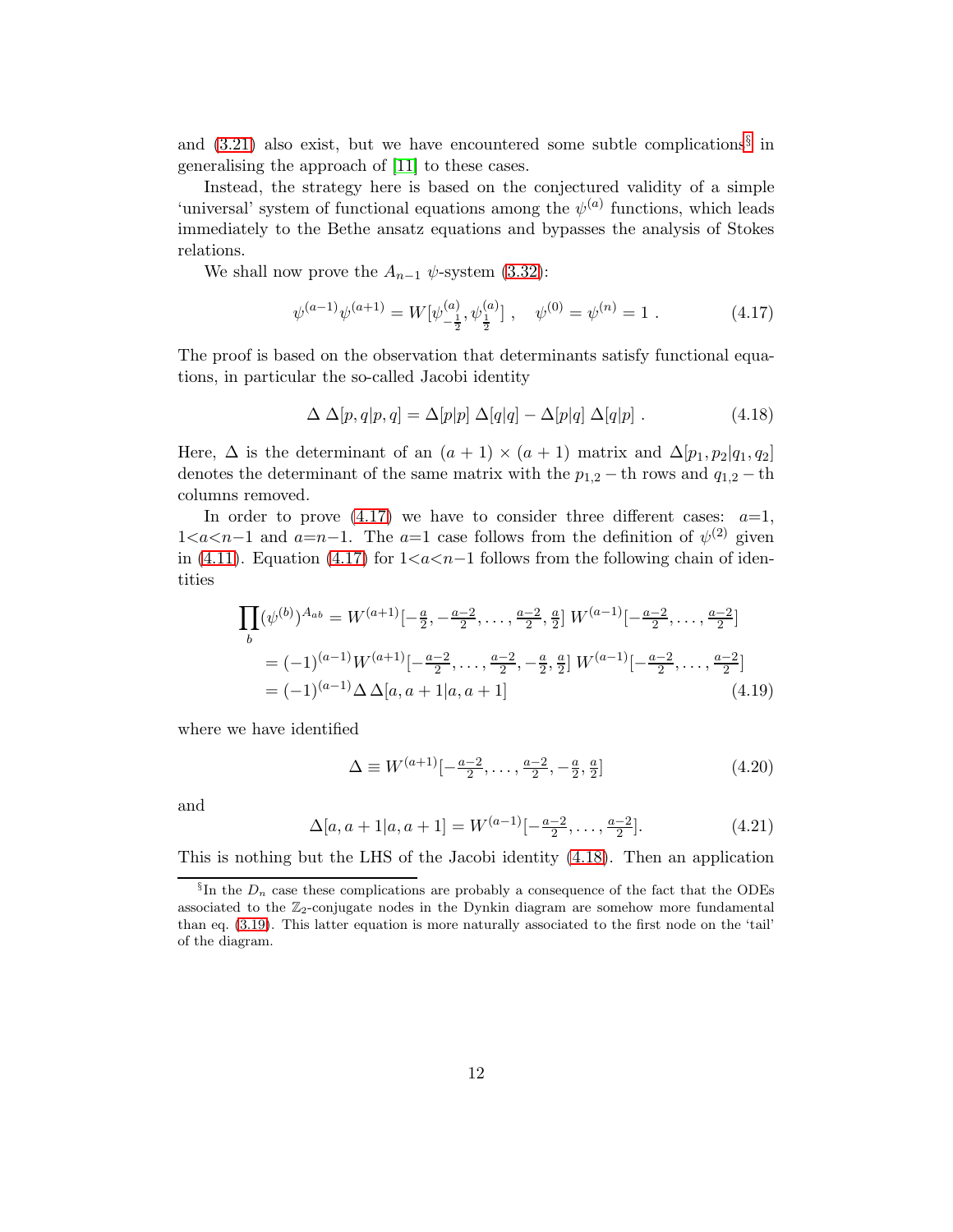of the Jacobi identity naturally proves [\(4.17\)](#page-12-1) in the following way:

$$
\prod_{b} (\psi^{(b)})^{A_{ab}} = (-1)^{(a-1)} (\Delta[a|a) \Delta[a+1|a+1] - \Delta[a|a+1] \Delta[a+1|a])
$$
  
\n
$$
= (-1)^{(a-1)} \left( W'^{(a)}[-\frac{a-2}{2}, \dots, \frac{a-2}{2}, \frac{a}{2}] W^{(a)}[-\frac{a-2}{2}, \dots, \frac{a-2}{2}, -\frac{a}{2}] - W'^{(a)}[-\frac{a-2}{2}, \dots, \frac{a-2}{2}, \frac{a}{2}] \right)
$$
  
\n
$$
= W'^{(a)}[-\frac{a-2}{2}, \dots, \frac{a-2}{2}, \frac{a}{2}] W^{(a)}[-\frac{a}{2}, -\frac{a-2}{2}, \dots, \frac{a-2}{2}]
$$
  
\n
$$
= W'^{(a)}[-\frac{a-2}{2}, \dots, \frac{a-2}{2}, \frac{a}{2}] W^{(a)}[-\frac{a}{2}, -\frac{a-2}{2}, \dots, \frac{a-2}{2}]
$$
  
\n
$$
- W'^{(a)}[-\frac{a}{2}, -\frac{a-2}{2}, \dots, \frac{a-2}{2}] W^{(a)}[-\frac{a-2}{2}, \dots, \frac{a-2}{2}, \frac{a}{2}]
$$
  
\n
$$
= \psi^{(a)}_{-\frac{1}{2}} \psi^{(a)}_{\frac{1}{2}} - \psi^{(a)}_{-\frac{1}{2}} \psi^{(a)}_{\frac{1}{2}} = W[\psi^{(a)}_{-\frac{1}{2}}, \psi^{(a)}_{\frac{1}{2}}]. \tag{4.22}
$$

<span id="page-14-0"></span>Finally, for  $a=n-1$  the previous calculation shows that

$$
\psi^{(n-2)}\psi^{(n)} = W[\psi_{-\frac{1}{2}}^{(n-1)}, \psi_{\frac{1}{2}}^{(n-1)}].
$$
\n(4.23)

Choosing  $\mathcal{N} = \frac{i^{(n-1)/2}}{\sqrt{n}}$  gives  $\psi^{(n)} = 1$  and  $(4.17)$  is proved.

#### 4.3 The  $A_{n-1}$  Bethe ansatz equations

In this section we shall show that the BAEs are a simple consequence of the  $\psi$ -system. First, recall the alternative  $\chi$ -basis of solutions [\(3.22\)](#page-5-5) and the formal ordering of table [3](#page-7-0)

$$
g_i < g_j \quad \forall \ i < j \ . \tag{4.24}
$$

These solutions are defined by their behaviour as  $x \to 0$ 

$$
\chi_i(x, E, \mathbf{g}) \sim x^{\lambda_i} + O(x^{\lambda_i + n}) \quad , \quad \lambda_i = g_i \quad . \tag{4.25}
$$

Next, expand  $\psi(x, E, \mathbf{g})$  in the  $\chi$ -basis

$$
\psi(x, E, \mathbf{g}) = \sum_{i=0}^{n-1} Q_{[i]}^{(1)}(E, \mathbf{g}) \chi_i(x, E, \mathbf{g}) , \qquad (4.26)
$$

and use the property

$$
\chi_i(\omega^k x, \Omega^k E, \mathbf{g}) = \omega^{k\lambda_i} \chi_i(x, E, \mathbf{g}) , \qquad (4.27)
$$

to obtain

$$
\psi_k(x, E, \mathbf{g}) = \sum_{i=0}^{n-1} Q_{[i]}^{(1)}(\Omega^k E, \mathbf{g}) \,\omega^{k\lambda_i} \chi_i(x, E, \mathbf{g}) \,. \tag{4.28}
$$

Now expanding the determinants in the determinants for this new basis leads to

<span id="page-14-1"></span>
$$
\psi^{(a)}(x, E, \mathbf{g}) = \sum_{\mathbf{i}} \left( \prod_{j} Q^{(1)}_{[i_j]}(\Omega^j E, \mathbf{g}) \, \omega^{j\lambda_{i_j}} \right) W^{(a)}[\chi_{i_{\frac{1-a}{2}}}, \dots, \chi_{i_{\frac{a-1}{2}}}]
$$
\n
$$
= \sum_{\mathbf{i}}' Q^{(a)}_{[i_{\frac{1-a}{2}}, \dots, i_{\frac{a-1}{2}}]}(E, \mathbf{g}) W^{(a)}[\chi_{i_{\frac{1-a}{2}}}, \dots, \chi_{i_{\frac{a-1}{2}}}] \qquad (4.29)
$$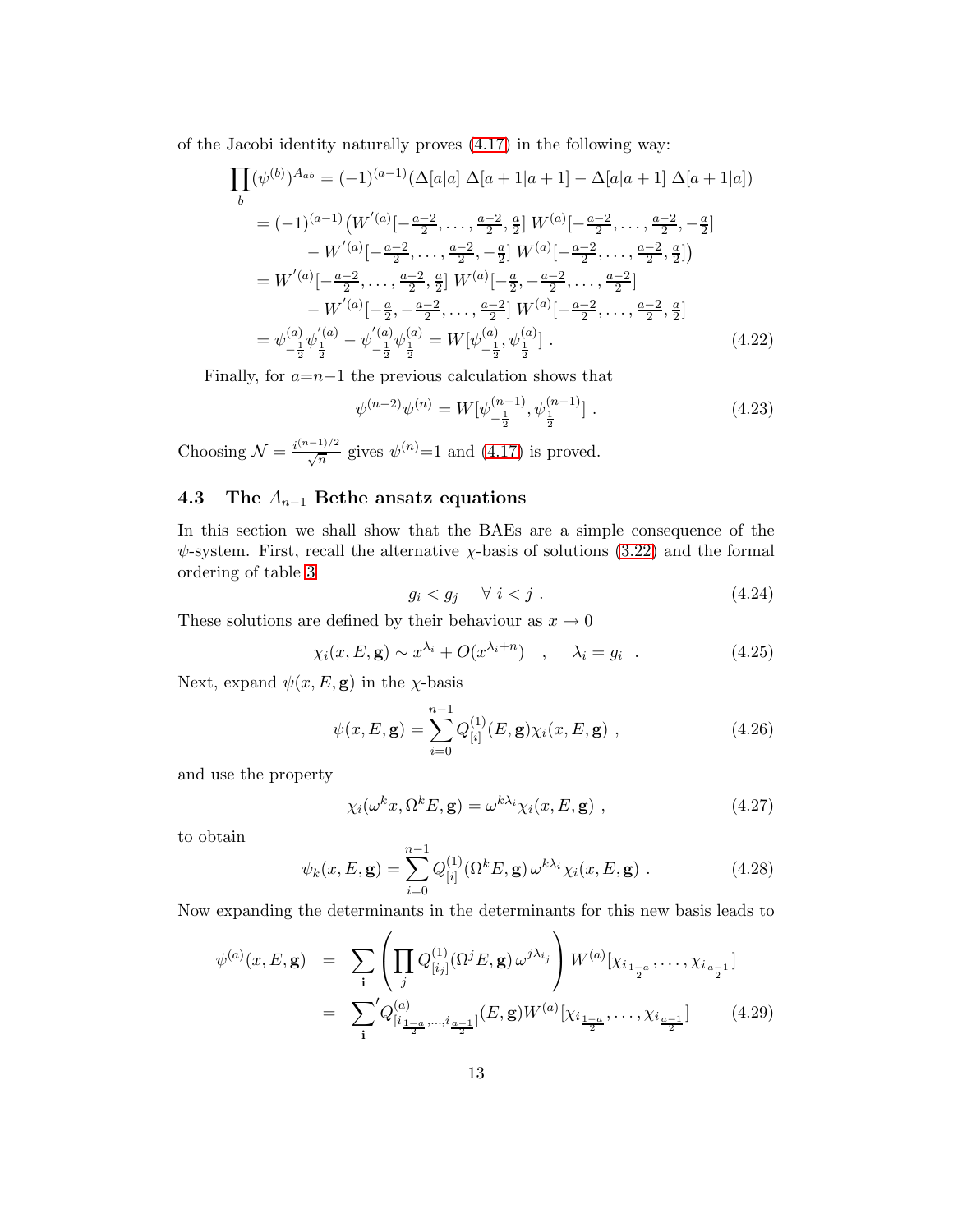where  $j = \frac{1-a}{2}, \frac{3-a}{2}, \ldots, \frac{a-1}{2}, \sum_{i}$  denotes the sum from 0 to  $n-1$  of the set  $\{i_j\}$ while in  $\sum_{i=1}^{\infty}$  there is the additional constraint  $0 \leq i_{\frac{1-a}{2}} \leq i_{\frac{3-a}{2}} \leq \cdots \leq i_{\frac{a-1}{2}}$ .

A family of x-independent equations is obtained by identifying from the LHS and RHS of [\(4.17\)](#page-12-1) the terms corresponding to the same power. It is possible apriori to identify from every determinant only the highest, second highest, lowest and second lowest orders. We shall extract the leading orders, though similar results can be obtained from the subdominant ones.

Setting

$$
Q_k^{(a)}(E, \mathbf{g}) = Q_{[0,\dots,a-1]}^{(a)}(\Omega^k E, \mathbf{g}) , \quad \bar{Q}_k^{(a)}(E, \mathbf{g}) = Q_{[0,\dots,a-2,a]}^{(a)}(\Omega^k E, \mathbf{g})
$$
(4.30)

we have

$$
\psi_k^{(a)}(x, E, \mathbf{g}) = \omega^{k\alpha_a} Q_k^{(a)}(E, \mathbf{g}) W^{(a)}[\chi_0, \dots, \chi_{a-1}] +
$$
  

$$
\omega^{k(\alpha_{a+1} - \lambda_{a-1})} \bar{Q}_k^{(a)}(E, \mathbf{g}) W^{(a)}[\chi_0, \dots, \chi_{a-2}, \chi_a] + \dots
$$
  
(4.31)

<span id="page-15-0"></span>The orders of the first and the second terms in [\(4.31\)](#page-14-0) are  $\alpha_a-a(a-1)/2$  and  $\alpha_{a+1}-\lambda_{a-1}-a(a-1)/2$  respectively, where

$$
\alpha_a = \sum_{i=0}^{a-1} \lambda_i \tag{4.32}
$$

Substituting [\(4.31\)](#page-14-0) into [\(4.17\)](#page-12-1), comparing the leading terms of both sides for small  $x$  and using the relation

$$
W^{(a+1)}W^{(a-1)} = W[W^{(a)}, \widehat{W}^{(a)}],
$$
  
\n
$$
W^{(a)} := W^{(a)}[\chi_0, \dots, \chi_{a-1}], \quad \widehat{W}^{(a)} := W^{(a)}[\chi_0, \dots, \chi_{a-2}, \chi_a]
$$

(also proved through the Jacobi identity), we find

<span id="page-15-1"></span>
$$
Q^{(a+1)}Q^{(a-1)} = \omega^{\frac{1}{2}(\lambda_a - \lambda_{a-1})} Q^{(a)}_{-\frac{1}{2}} \bar{Q}^{(a)}_{\frac{1}{2}} - \omega^{\frac{1}{2}(\lambda_{a-1} - \lambda_a)} Q^{(a)}_{\frac{1}{2}} \bar{Q}^{(a)}_{-\frac{1}{2}} \,, \tag{4.33}
$$

<span id="page-15-3"></span> $Q^{(0)} = 1$ . Finally, let  $E_i^{(a)}$  $\mathcal{L}_i^{(a)}$  be a zero of  $Q^{(a)}(E, \mathbf{g})$ . Evaluating the above equation at  $E = \Omega^{1/2} E_i^{(a)}$  $i^{(a)}$  and at  $E = \Omega^{-1/2} E_i^{(a)}$  $i^{(u)}$ , and by dividing the two equations thus obtained, we find the  $A_{n-1}$  Bethe Ansatz equations

$$
\prod_{b=1}^{n-1} \Omega^{B_{ab}\gamma_b} \frac{Q_{B_{ab}}^{(b)}(E_i^{(a)})}{Q_{-B_{ab}}^{(b)}(E_i^{(a)})} = -1, \qquad i = 0, 1, 2, \dots \,, \tag{4.34}
$$

<span id="page-15-2"></span>where

$$
\gamma_a = \frac{2K}{Mh^{\vee}} \left( \sum_{i=0}^{a-1} g_i - a \frac{(n-1)}{2} \right) \ . \tag{4.35}
$$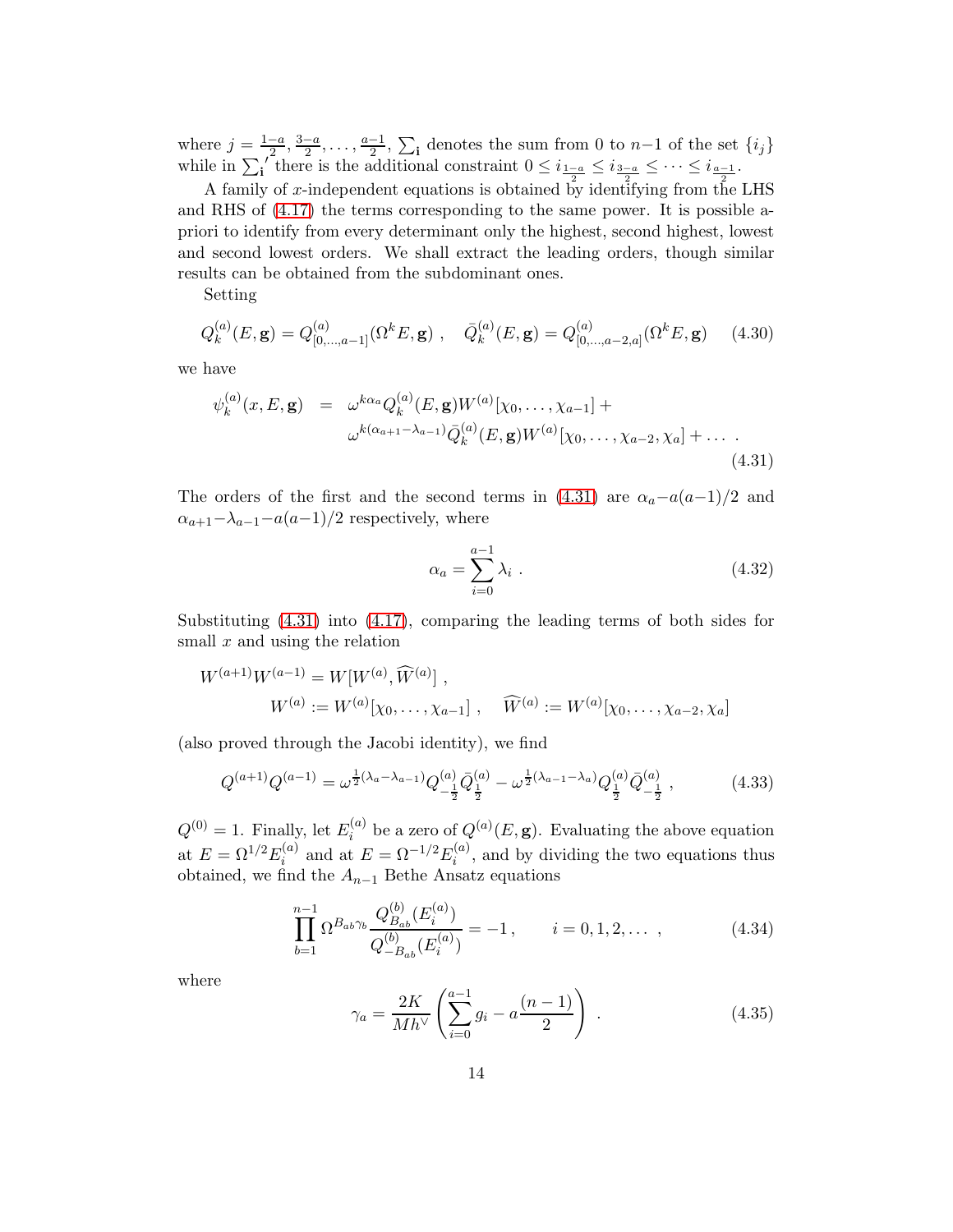Notice that in writing relation [\(4.35\)](#page-14-1) we have used the identity

$$
\frac{K}{Mh^{\vee}}(\lambda_a - \lambda_{a-1}) = -\sum_{b=1}^{n-1} B_{ab} \gamma_b , \qquad (4.36)
$$

the ordering [\(4.24\)](#page-13-0) and imposed the constraint  $\gamma_0 = \gamma_n = 0$ .

As shown in table [4,](#page-15-0) for  $K=1$  there is very good agreement between the IM results obtained from the solution of a suitable non-linear integral equation (NLIE) (see §6 in [\[11\]](#page-45-4)) and the direct numerical solution of the ODE.

<span id="page-16-0"></span>

| Level | $A_4$ NLIE    | ODE numerics  |
|-------|---------------|---------------|
|       | 14.0495626907 | 14.0495626922 |
|       | 47.7146839354 | 47.7146839363 |
|       | 95.1785845453 | 95.1785845456 |
|       | 154.202021469 | 154.202021470 |
|       | 223.483044292 | 223.483044292 |

<span id="page-16-5"></span>Table 4: Comparison of IM results  $(A_4 \text{ NLE})$  with the direct numerical solution of the  $A_4$ ODE with  $K=1$ ,  $M=10/21$  and  $\mathbf{g}=(0.2, 1.02, 2.3, 3.421)$ .

Table [5](#page-15-1) also shows the good agreement between the IM results obtained using the spin-1 NLIEs [\[44,](#page-47-7) [45\]](#page-47-8) and the exact solution of the ODE with  $K=2$  (see §[6.2](#page-25-0)).

| Level                             | $A_1$ NLIE with $K=2$              | ODE numerics                       |
|-----------------------------------|------------------------------------|------------------------------------|
| $\frac{E_0^{(1)}}{E_1^{(1)}}$     | $1.49259741085 \pm 1.60304589242i$ | $1.49259741085 \pm 1.60304589242i$ |
|                                   | $2.31180377628 \pm 2.38537059826i$ | $2.31180377628 \pm 2.38537059826i$ |
| $E_2^{(1)}$                       | $2.91183770898 \pm 2.97068128676i$ | $2.91183770898 \pm 2.97068128676i$ |
| $E_3^{(1)}$                       | $3.40837129214 \pm 3.45880577384i$ | $3.40837129216 \pm 3.45880577388i$ |
| $E^{(1)}_{\scriptscriptstyle{A}}$ | $3.84143464742 \pm 3.88626414305i$ | $3.84143464640 \pm 3.88626414641i$ |

<span id="page-16-1"></span>Table 5: Comparison of IM results  $(A_1 \text{ NLE})$  with the exact solution of the  $A_1$  ODE with  $K=2$ ,  $M=1$  and  $g_0=0$ . The set  $\{2E_i^{(1)}\}$  are the exact eigenvalues of the  $B_1$  linear ODE of §[6.2.](#page-25-0)

#### <span id="page-16-2"></span>5 The  $D_n$  models

The  $D_n$  pseudo-differential equation [\(3.19\)](#page-5-3) is

<span id="page-16-4"></span><span id="page-16-3"></span>
$$
\left(D_n(\mathbf{g}^\dagger)\left(\frac{d}{dx}\right)^{-1}D_n(\mathbf{g})-\sqrt{P_K(x,E)}\left(\frac{d}{dx}\right)\sqrt{P_K(x,E)}\right)\psi(x,E,\mathbf{g})=0.
$$
\n(5.1)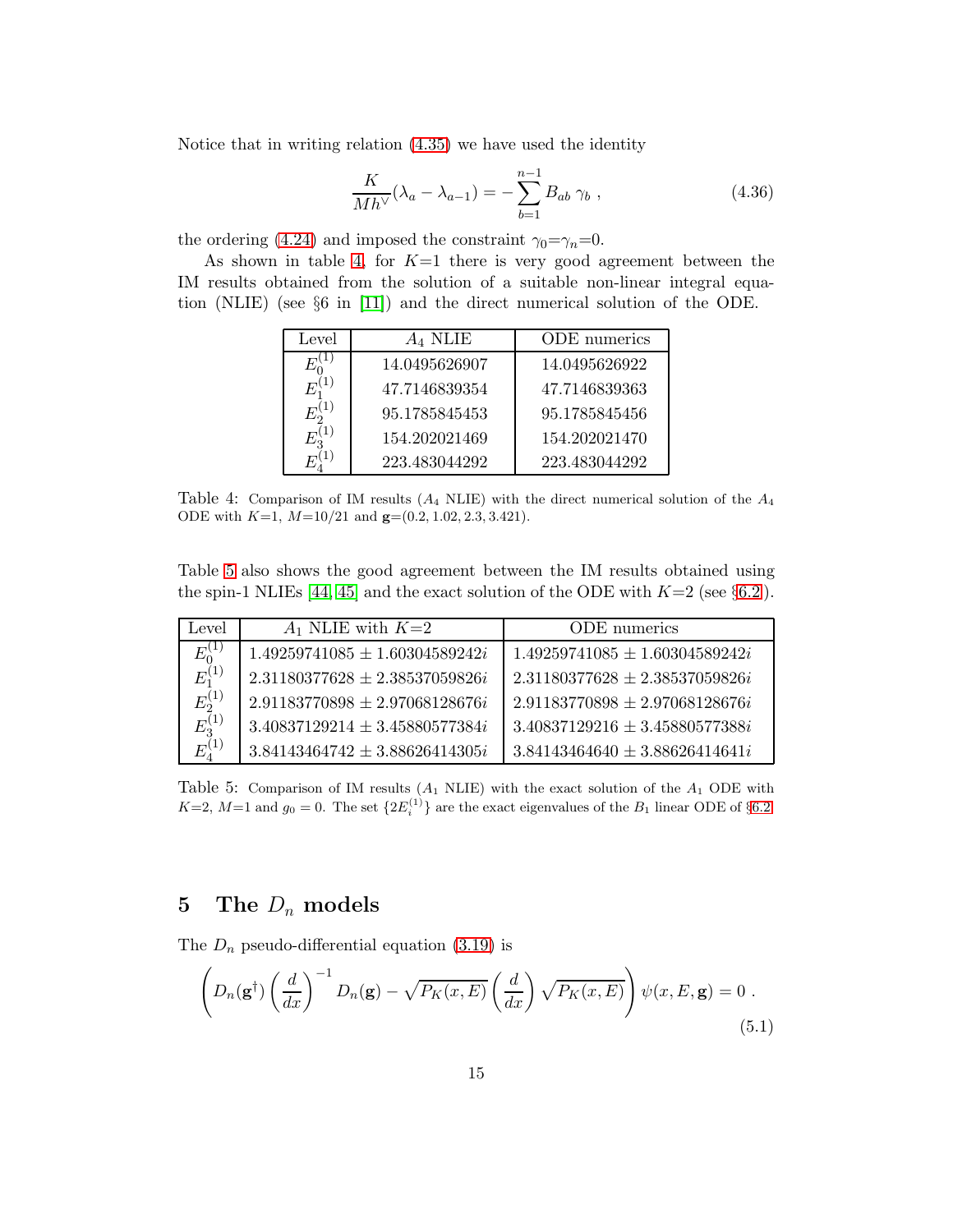Following the  $A_{n-1}$  example, we start from the solution  $\psi(x, E, \mathbf{g})$  of [\(5.1\)](#page-15-2) with asymptotic behaviour

<span id="page-17-1"></span>
$$
\psi(x, E, \mathbf{g}) \sim \mathcal{N} x^{-h^{\vee} M/2} \exp\left(-\frac{x^{M+1}}{M+1}\right) , \quad (M > K/(h^{\vee} - K))
$$
 (5.2)

<span id="page-17-0"></span>as  $x \to \infty$  on the positive real axis, and introduce the alternative basis of solutions [\(3.22\)](#page-5-5)

$$
\chi_i(x, E, \mathbf{g})
$$
,  $i = 0, 1, ..., 2n - 1$  (5.3)

characterised by their behaviour near the origin

$$
\chi_i(x, E, \mathbf{g}) \sim x^{\lambda_i} + O(x^{\lambda_i + 2n - 1}) \quad , \quad \begin{cases} \lambda_i = g_i \,, & \text{for } i \le n - 1, \\ \lambda_i = h^{\vee} - g_{2n - 1 - i} \,, & \text{for } i > n - 1. \end{cases} \tag{5.4}
$$

In [\(5.4\)](#page-16-0) the parameters  $\lambda_i$  represent the 2n solutions of the indicial equation (see table [2\)](#page-6-0) with the ordering

$$
g_i < g_j \le h^{\vee}/2 \ , \quad \lambda_i < \lambda_j \ , \quad \forall \ i < j \ . \tag{5.5}
$$

#### 5.1 The  $\psi$ -system and the  $D_n$  Bethe ansatz equations

To extract the  $D_n$  BAE, we start from

$$
\psi_k^{(1)} = \psi_k(x, E, \mathbf{g}) = \psi(\omega^k x, \Omega^k E, \mathbf{g}) , \qquad (5.6)
$$

where  $\Omega$  and  $\omega$  are as defined in [\(3.28\)](#page-6-2) and [\(3.29\)](#page-7-3), and assume the validity, for a suitable value of the normalisation constant  $\mathcal{N}$ , of the  $\psi$ -system [\(3.32\)](#page-7-2)

<span id="page-17-3"></span><span id="page-17-2"></span>
$$
W[\psi_{-\frac{1}{2}}^{(a)}, \psi_{\frac{1}{2}}^{(a)}] = \psi^{(a-1)}\psi^{(a+1)}, \quad a = 1, \dots, n-3
$$
  
\n
$$
W[\psi_{-\frac{1}{2}}^{(n-2)}, \psi_{\frac{1}{2}}^{(n-2)}] = \psi^{(n-3)}\psi^{(n-1)}\psi^{(n)},
$$
  
\n
$$
W[\psi_{-\frac{1}{2}}^{(n-1)}, \psi_{\frac{1}{2}}^{(n-1)}] = W[\psi_{-\frac{1}{2}}^{(n)}, \psi_{\frac{1}{2}}^{(n)}] = \psi^{(n-2)}.
$$
\n
$$
(5.7)
$$

Equations [\(5.8\)](#page-16-1) and Jacobi identity [\(5.8\)](#page-16-1) used in reverse imply the following relations linking the remaining functions  $\psi^{(a)}(x,E,\mathbf{g})$  to  $\psi^{(1)}(x,E,\mathbf{g})$ :

$$
\phi^{(a)} \equiv \psi^{(a)} = W^{(a)}[\psi_{\frac{1-a}{2}}, \psi_{\frac{3-a}{2}}, \dots, \psi_{\frac{a-1}{2}}], \quad a = 1, \dots, n-2, \quad (5.8)
$$

$$
\phi^{(n-1)} \equiv \psi^{(n-1)}\psi^{(n)} = W^{(n-1)}[\psi_{\frac{2-n}{2}}, \psi_{\frac{4-n}{2}}, \dots, \psi_{\frac{n-2}{2}}],
$$
\n(5.9)

and

<span id="page-17-4"></span>
$$
\phi^{(n)} \equiv \psi_{-\frac{1}{2}}^{(n-1)} \psi_{\frac{1}{2}}^{(n-1)} + \psi_{-\frac{1}{2}}^{(n)} \psi_{\frac{1}{2}}^{(n)} = W^{(n)} [\psi_{\frac{1-n}{2}}, \psi_{\frac{3-n}{2}}, \dots, \psi_{\frac{n-1}{2}}].
$$
 (5.10)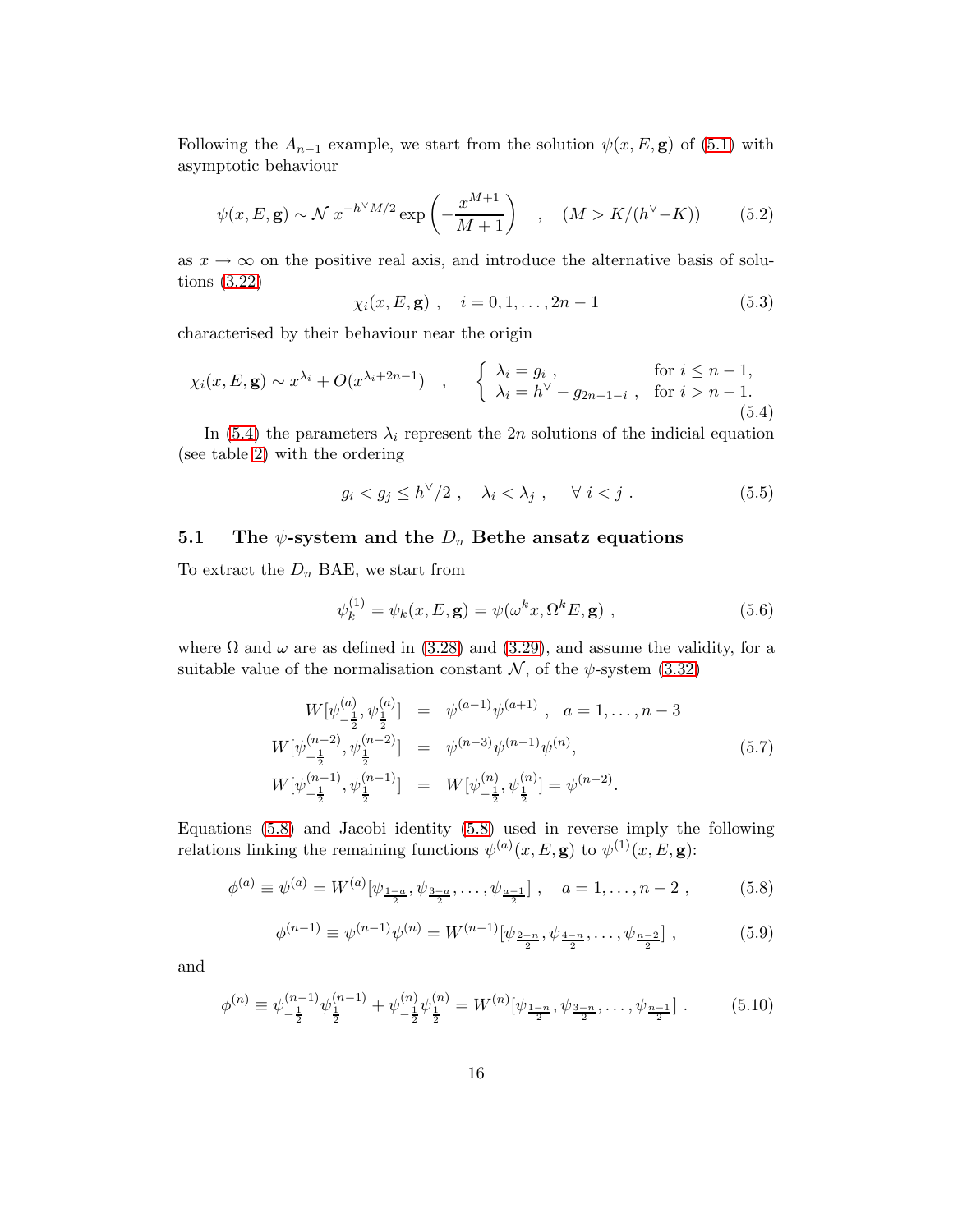Now notice that the auxiliary functions  $\phi^{(a)}(x,E,\mathbf{g})$  defined in [\(5.8\)](#page-16-2), [\(5.9\)](#page-16-3) and  $(5.10)$  satisfy an A-type  $\psi$ -system

<span id="page-18-0"></span>
$$
\phi^{(a-1)}\phi^{(a+1)} = W[\phi^{(a)}_{-\frac{1}{2}}, \phi^{(a)}_{\frac{1}{2}}], \quad a = 1, \dots, n-1.
$$
 (5.11)

Therefore, the arguments applied in §[4.3](#page-13-1) go through in the same way:

$$
\phi_k^{(a)}(x, E, \mathbf{g}) = \omega^{k\alpha_a} \widehat{Q}_k^{(a)}(E, \mathbf{g}) W^{(a)}[\chi_0, \dots, \chi_{a-1}] +
$$

$$
\omega^{k(\alpha_{a+1} - \lambda_{a-1})} \overline{Q}_k^{(a)}(E, \mathbf{g}) W^{(a)}[\chi_0, \dots, \chi_{a-2}, \chi_a] + \dots (5.12)
$$

 $(a = 1, 2, \ldots, n - 1)$ . The orders of the first and the second terms in [\(5.12\)](#page-17-0) are given by  $\alpha_a - a(a-1)/2$  and  $\alpha_{a+1} - \lambda_{a-1} - a(a-1)/2$  respectively, with  $\alpha_a =$  $\sum_{i=0}^{a-1} \lambda_i$  and

$$
\hat{Q}_{k}^{(a)}(E, \mathbf{g}) = \hat{Q}^{(a)}(\Omega^{k}E, \mathbf{g}) , \quad \bar{Q}_{k}^{(a)}(E, \mathbf{g}) = \bar{Q}^{(a)}(\Omega^{k}E, \mathbf{g})
$$
(5.13)

are  $\phi$ -related spectral determinants.

Using equation [\(5.11\)](#page-17-1) we establish the following identity among  $\phi$ -related spectral determinants

$$
\widehat{Q}^{(a+1)}(E)\widehat{Q}^{(a-1)}(E) = \omega^{\frac{1}{2}(\lambda_a - \lambda_{a-1})}\widehat{Q}^{(a)}_{-\frac{1}{2}}(E)\overline{Q}^{(a)}_{\frac{1}{2}}(E) - \omega^{\frac{1}{2}(\lambda_{a-1} - \lambda_a)}\widehat{Q}^{(a)}_{\frac{1}{2}}(E)\overline{Q}^{(a)}_{-\frac{1}{2}}(E);
$$
\n(5.14)

which leads to

$$
\frac{\widehat{Q}_{-\frac{1}{2}}^{(a-1)}(E_i^{(a)})}{\widehat{Q}_{\frac{1}{2}}^{(a-1)}(E_i^{(a)})}\frac{\widehat{Q}_1^{(a)}(E_i^{(a)})}{\widehat{Q}_{-1}^{(a)}(E_i^{(a)})}\frac{\widehat{Q}_{-\frac{1}{2}}^{(a+1)}(E_i^{(a)})}{\widehat{Q}_{\frac{1}{2}}^{(a+1)}(E_i^{(a)})} = -\Omega^{\frac{\alpha}{2}(\lambda_a - \lambda_{a-1})}
$$
(5.15)

with  $a = 1, 2, ..., n - 1$  and  $\alpha = \frac{2K}{Mh^{\vee}}$ . We then make the following identifications

$$
\widehat{Q}^{(0)}(E, \mathbf{g}) = Q^{(0)}(E, \mathbf{g}) = 1; \tag{5.16}
$$

$$
\widehat{Q}^{(a)}(E, \mathbf{g}) = Q^{(a)}(E, \mathbf{g}), \quad (a = 1, \dots, n-1); \tag{5.17}
$$

$$
\widehat{Q}^{(n-1)}(E, \mathbf{g}) = Q^{(n-1)}(E, \mathbf{g}) Q^{(n)}(E, \mathbf{g}) ; \qquad (5.18)
$$

$$
\widehat{Q}^{(n)}(E, \mathbf{g}) = Q_{-\frac{1}{2}}^{(n-1)}(E, \mathbf{g}) Q_{\frac{1}{2}}^{(n-1)}(E, \mathbf{g}), \tag{5.19}
$$

which reflect the relations among the  $\phi$ 's and the  $\psi$ 's in the above. In [\(5.19\)](#page-17-2) we have implicitly assumed

$$
\psi^{(n)}(x, E, \mathbf{g}) = o(\psi^{(n-1)}(x, E, \mathbf{g}))
$$
\n(5.20)

<span id="page-18-1"></span>as  $x \to 0$  and also that (see the discussion in §[5.2\)](#page-19-0)

$$
Q^{(n-1)}(E, \{g_0, \ldots, g_{n-2}, g_{n-1}\}) \equiv Q^{(n)}(E, \{g_0, \ldots, g_{n-2}, h^{\vee} - g_{n-1}\}) . \quad (5.21)
$$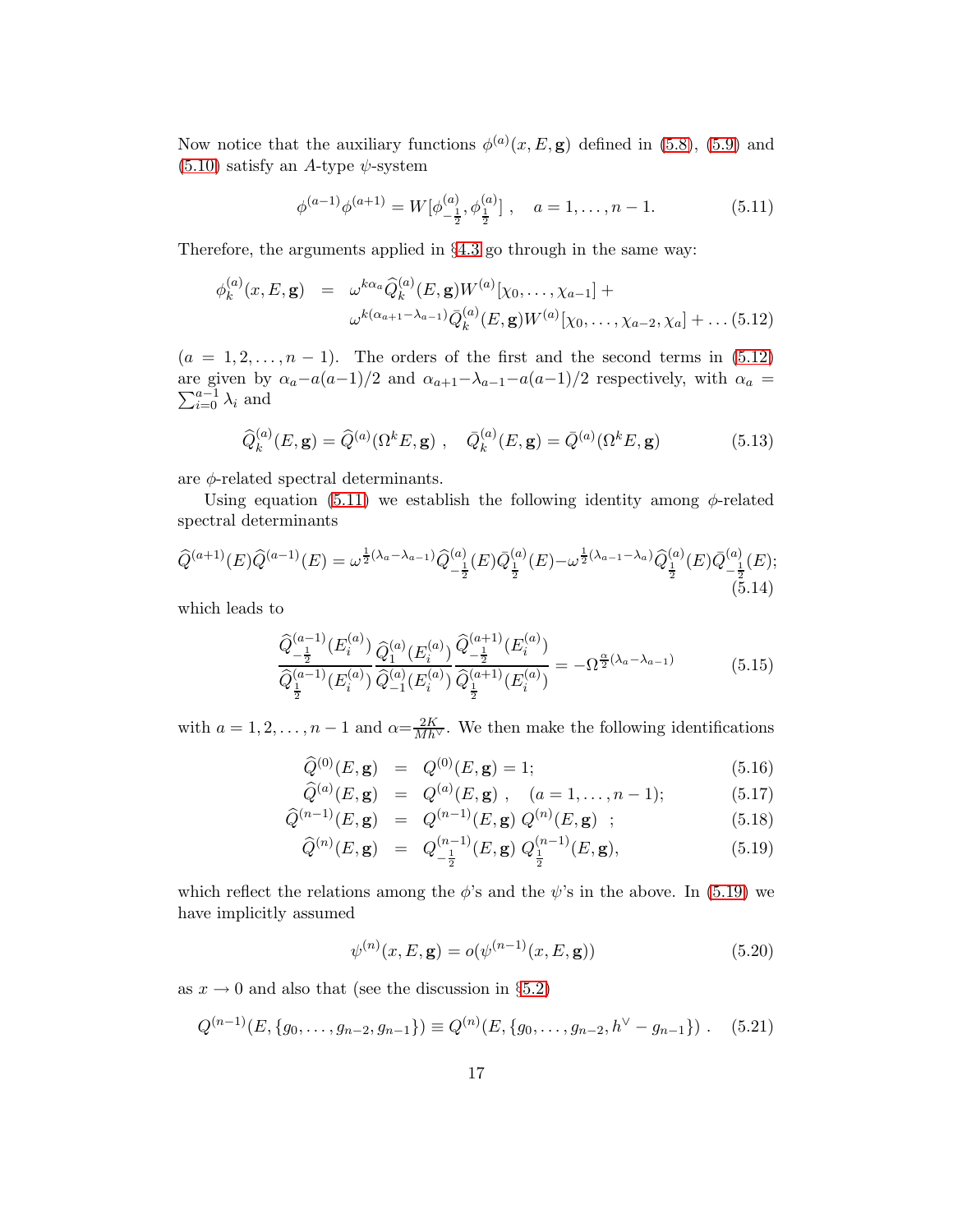<span id="page-19-0"></span>Plugging relations  $(5.17)$ ,  $(5.18)$  and  $(5.19)$  into  $(5.15)$  and using  $(5.21)$  is it easy to check that  $(5.15)$  can be recast in the universal form  $(2.1)$ 

$$
\prod_{b=1}^{n} \Omega^{B_{ab}\gamma_b} \frac{Q_{B_{ab}}^{(b)}(E_i^{(a)}, \gamma)}{Q_{-B_{ab}}^{(b)}(E_i^{(a)}, \gamma)} = -1, \qquad i = 0, 1, 2, \dots
$$
\n(5.22)

where  $B_{ab}$  is the  $D_n$ -related matrix defined according to [\(2.4\)](#page-2-6) and we have imposed the extra condition

$$
\gamma_n - \gamma_{n-1} = n - 1 - g_{n-1} \tag{5.23}
$$

to fix the exact  ${g_a} \leftrightarrow {\gamma_a}$  relation as given in table [3.](#page-7-0)

<span id="page-19-1"></span>Condition [\(5.23\)](#page-18-0) guarantees that when  $g_{n-1}-n+1=0$  the operator  $(d/dx)^{-1}$ in [\(5.1\)](#page-15-2) acts directly on a  $d/dx$  and the relevant equation reduces to an  $(2n-1)$ order ODE. When this occurs  $\gamma_n = \gamma_{n-1}$  and so the pair of Z<sub>2</sub>-conjugate nodes of the Dynkin diagram are 'twisted' in exactly the same way. Further, a change of sign in the RHS of [\(5.23\)](#page-18-0) swaps  $\gamma_n$  and  $\gamma_{n-1}$ , a property that naturally reflects the presence of the  $\mathbb{Z}_2$ -symmetry in the  $D_n$  Dynkin diagram. All these properties are confirmed by the analysis of §[5.2](#page-19-0) and §[5.3](#page-20-0) and by 12-digits of numerical agreement at  $K=1$  with  $\mathbf{g}=\{0,1,\ldots,n-1\},\,$ 

<span id="page-19-3"></span>
$$
\gamma_a = \alpha \left( \frac{(a-1)a}{2} - a \frac{h^{\vee}}{2} \right) , \quad \gamma_n = \gamma_{n-1} = -\frac{nh^{\vee}}{4} ,
$$
\n(5.24)

between NLIE and ODE results.

Table [6](#page-18-1) shows the (still-excellent) agreement at K=1 away from the  $\gamma_n = \gamma_{n-1}$ surface. Appropriate  $K>1$  NLIEs are unknown but numerical results qualitatively reproduce the expected IM scenario of §[2.](#page-2-0) Further analytic support to the proposed ODE/IM correspondence for  $D_n$  is given in §[5.2,](#page-19-0) §[5.3](#page-20-0) and §[5.4](#page-22-0) below.

<span id="page-19-2"></span>

| Level | $D_4$ NLIE    | ODE numerics  |
|-------|---------------|---------------|
|       | 17.8625636061 | 17.8625636061 |
|       | 50.2942213433 | 50.2942213430 |
|       | 92.8267466445 | 92.8267466442 |
|       | 143.348705065 | 143.348705065 |
|       | 200.738324171 | 200.738324172 |

Table 6: Comparison of IM results ( $D_4$  NLIE) with the direct numerical solution of the  $D_4$ pseudo-differential equation with  $K=1$ ,  $M=1/3$  and  $\mathbf{g} = (0.2, 1.1, 2.3, 2.95)$ .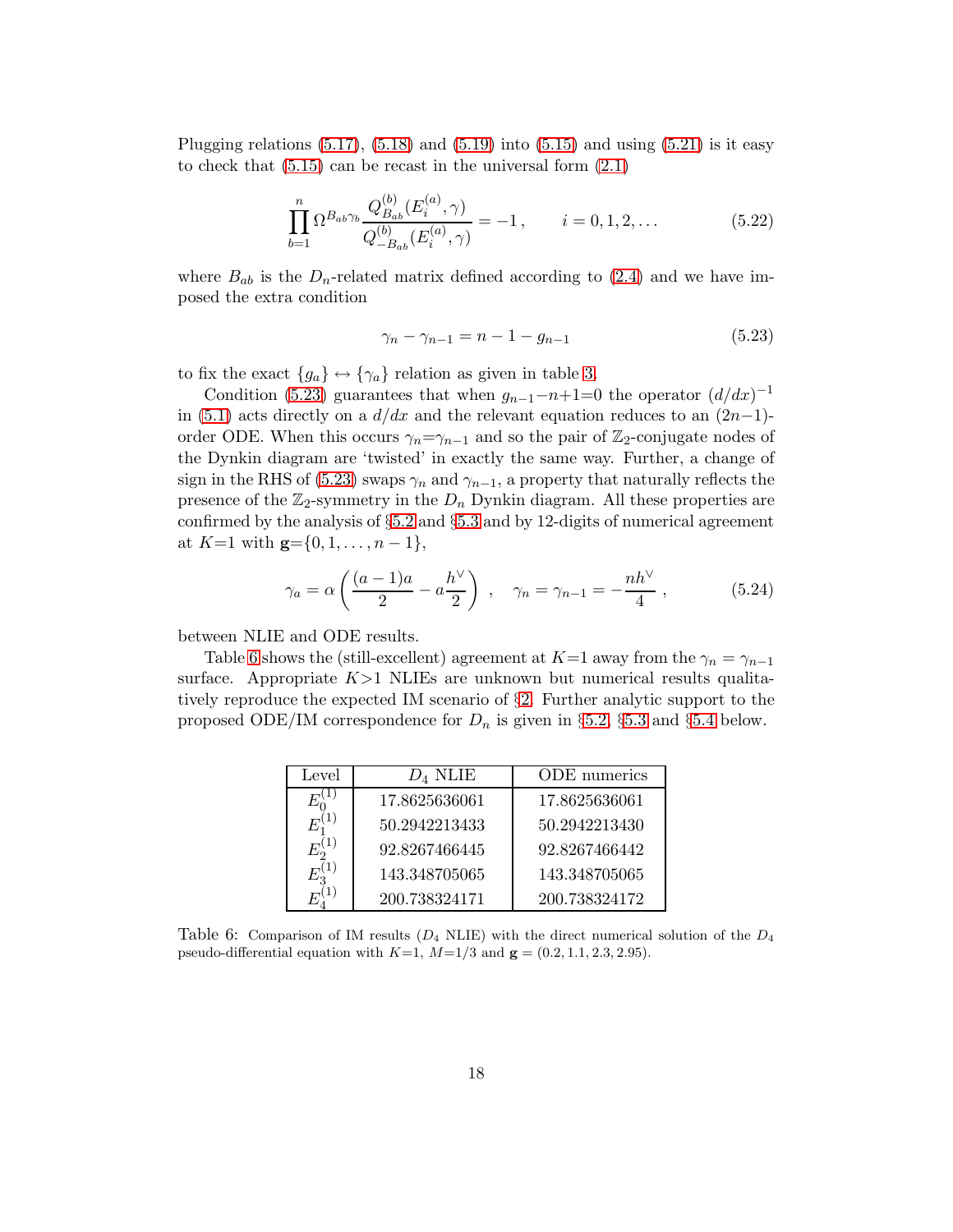#### 5.2 Example 1:  $D_2 \sim A_1 \oplus A_1$

The  $D_2$  algebra can be decomposed into a pair of independent  $A_1$  algebras, mirroring an analogous factorisation in the BAE. In this section we shall prove that the solution  $\psi(x, E, g)$  to [\(5.1\)](#page-15-2) with  $n=2$  is the product of two solutions of  $A_1$ related ODEs.

We start from the general  $D_2$  equation:

$$
\left( \left( \frac{d}{dx} + \frac{g_0}{x} \right) \left( \frac{d}{dx} + \frac{g_1 - 1}{x} \right) \left( \frac{d}{dx} \right)^{-1} \left( \frac{d}{dx} - \frac{g_1 - 1}{x} \right) \left( \frac{d}{dx} - \frac{g_0}{x} \right) - \sqrt{P_K(x, E)} \left( \frac{d}{dx} \right) \sqrt{P_K(x, E)} \right) \psi(x, E, \mathbf{g}) = 0 \quad (5.25)
$$

Expanding and integrating by parts, we obtain an equivalent equation:

$$
\left(-\frac{d^3}{dx^3} + 4P(x, E, g')\frac{d}{dx} + 2\frac{dP}{dx}(x, E, g')\right) + \frac{(1 - g_0)^2 (1 - g_1)^2}{x^2} \left(\frac{d}{dx}\right)^{-1} \frac{1}{x^2}\right) \psi(x, E, \mathbf{g}) = 0 \tag{5.26}
$$

where for this subsection it is convenient to define  $P(x, E, k) = \frac{1}{4}[(x^{2M/K} - E)^K +$  $\frac{k}{x^2}$ , and  $g' = g_0^2 - 2g_0 + g_1^2 - 2g_1 + 1$ .

We now set  $Z(x) = \chi_1(x)\chi_2(x)$ , a product of the solutions of two  $A_1$  (spin- $\frac{1}{2}$ ) equations, which for general  $\rho$  and  $\sigma$  satisfy

$$
\frac{d^2}{dx^2} \chi_1(x, E, \rho) = P(x, E, \rho) \chi_1(x, E, \rho) , \qquad (5.27)
$$

$$
\frac{d^2}{dx^2} \chi_2(x, E, \sigma) = P(x, E, \sigma) \chi_2(x, E, \sigma) . \tag{5.28}
$$

<span id="page-20-0"></span>To show that  $Z(x)$  satisfies equation [\(5.26\)](#page-19-1), we differentiate and repeatedly use the  $A_1$  equations to find

$$
\frac{d^3Z}{dx^3} = 2\frac{dP}{dx}(x, E, \frac{\rho + \sigma}{2})Z + 2P(x, E, \frac{\rho + \sigma}{2})\frac{dZ}{dx} + 2P(x, E, \rho)\chi_1\frac{d\chi_2}{dx} + 2P(x, E, \sigma)\frac{d\chi_1}{dx}\chi_2.
$$
\n(5.29)

If we now define the Wronskian

<span id="page-20-2"></span>
$$
W = \chi_1 \frac{d\chi_2}{dx} - \frac{d\chi_1}{dx} \chi_2 \tag{5.30}
$$

<span id="page-20-1"></span>and use

$$
\chi_1 \frac{d\chi_2}{dx} = \frac{1}{2} \left( \frac{dZ}{dx} + W \right) , \quad \frac{d\chi_1}{dx} \chi_2 = \frac{1}{2} \left( \frac{dZ}{dx} - W \right) , \tag{5.31}
$$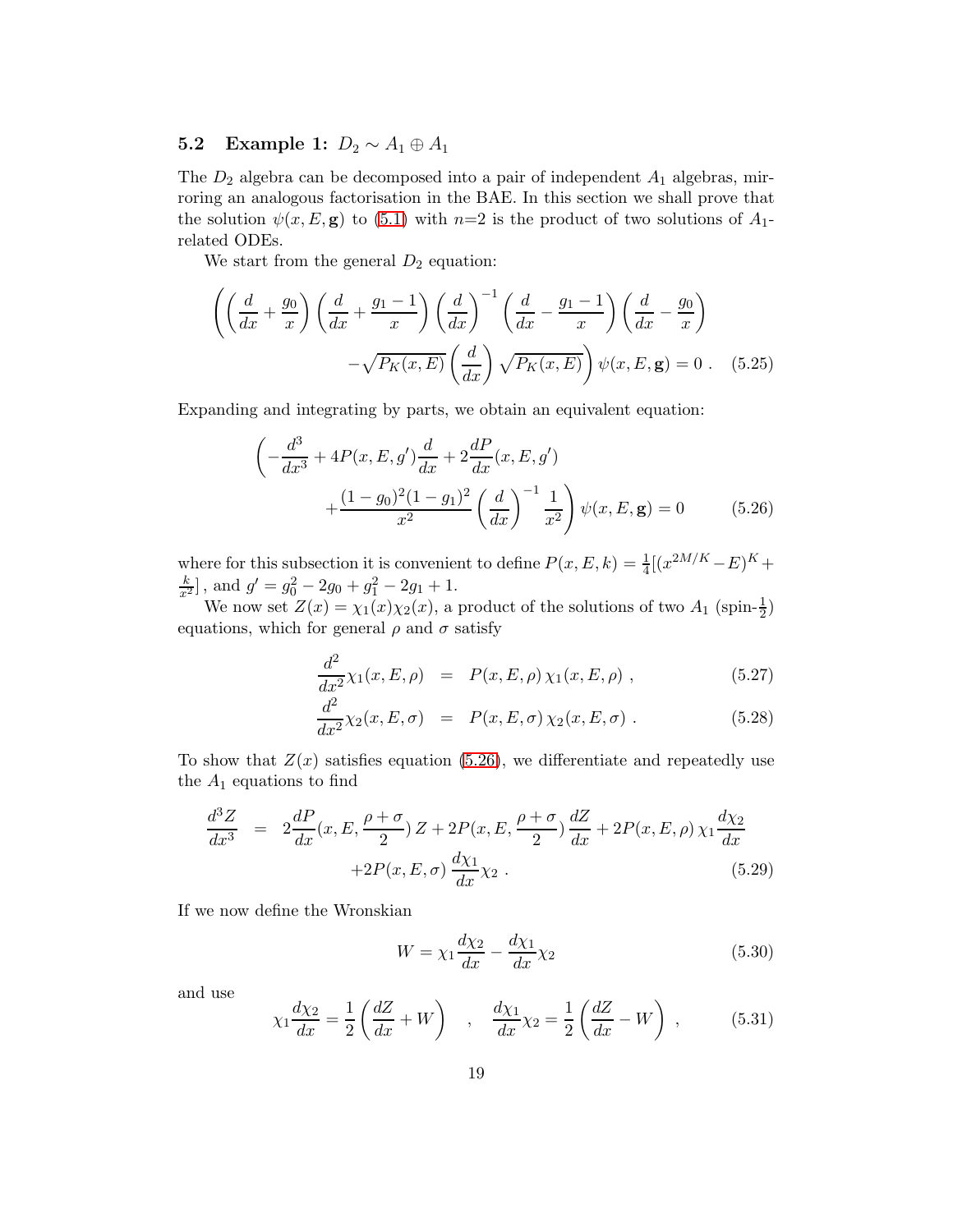then [\(5.29\)](#page-19-2) can be written as

$$
\frac{d^3Z}{dx^3} = 2\frac{dP}{dx}(x, E, \frac{\rho + \sigma}{2})Z + 4P(x, E, \frac{\rho + \sigma}{2})\frac{dZ}{dx} + \frac{\rho - \sigma}{4x^2}W.
$$
 (5.32)

In order to express  $W$  in terms of  $Z$  we differentiate, apply  $(5.27)$  and  $(5.28)$ , and then integrate:

$$
\frac{dW}{dx} = \chi_1 \frac{d^2 \chi_2}{dx^2} - \frac{d^2 \chi_1}{dx^2} \chi_2 = \frac{\sigma - \rho}{4x^2} Z \quad \to \quad W = (\sigma - \rho) \left(\frac{d}{dx}\right)^{-1} \frac{Z}{4x^2} \,. \tag{5.33}
$$

The resulting equation for Z,

$$
\left(-\frac{d^3}{dx^3} + 4P(x, E, \frac{\rho + \sigma}{2})\frac{d}{dx} + 2\frac{dP}{dx}(x, E, \frac{\rho + \sigma}{2})\right.\left. - \frac{(\rho - \sigma)^2}{16x^2} \left(\frac{d}{dx}\right)^{-1} \frac{1}{x^2}\right) Z(x, E, \rho, \sigma) = 0, \quad (5.34)
$$

exactly matches equation [\(5.26\)](#page-19-1) provided the following relations between  $g_0$  and  $g_1$ , and  $\rho$  and  $\sigma$  hold:

$$
\rho + \sigma = 2(g_0^2 - 2g_0 + g_1^2 - 2g_1 + 1) \tag{5.35}
$$

$$
\frac{\rho - \sigma}{4} = (g_0 - 1)(g_1 - 1) \tag{5.36}
$$

If  $\rho = \sigma$  then either  $g_0$  or  $g_1$  has to be zero and the integral operator in the  $D_2$ equation acts on a total derivative. This observation agrees with the discussion in §[5.1](#page-16-5) about the relation between  $(d/dx)^{-1}$  and an asymmetric choice of the twists  $\gamma_n$  and  $\gamma_{n-1}$ .

#### 5.3 Example 2:  $D_3 \sim A_3$

The BAE for  $A_3$  and  $D_3$  are the same under identification of Bethe roots. It is therefore interesting to discuss the exact correspondence between the two models at the level of the pseudo-differential equations. Actually, it was the study of this case that lead us to the general  $D_n$ -related equations.

We start from the observation that the solution  $\psi$  of the  $A_3$ -related ODE

$$
(D_4(\mathbf{g}) - P_K(x, E))\psi(x, E, \mathbf{g}) = 0 , \qquad (5.37)
$$

is associated to the first node of the  $A_3$  Dynkin diagram, while the solution of the  $D_3$  equation

<span id="page-21-0"></span>
$$
\left(D_3(\bar{\mathbf{g}}^\dagger)\left(\frac{d}{dx}\right)^{-1}D_3(\bar{\mathbf{g}}) - \tau\sqrt{P_K(x,E)}\left(\frac{d}{dx}\right)\sqrt{P_K(x,E)}\right)\phi(x,E,\bar{\mathbf{g}}) = 0\tag{5.38}
$$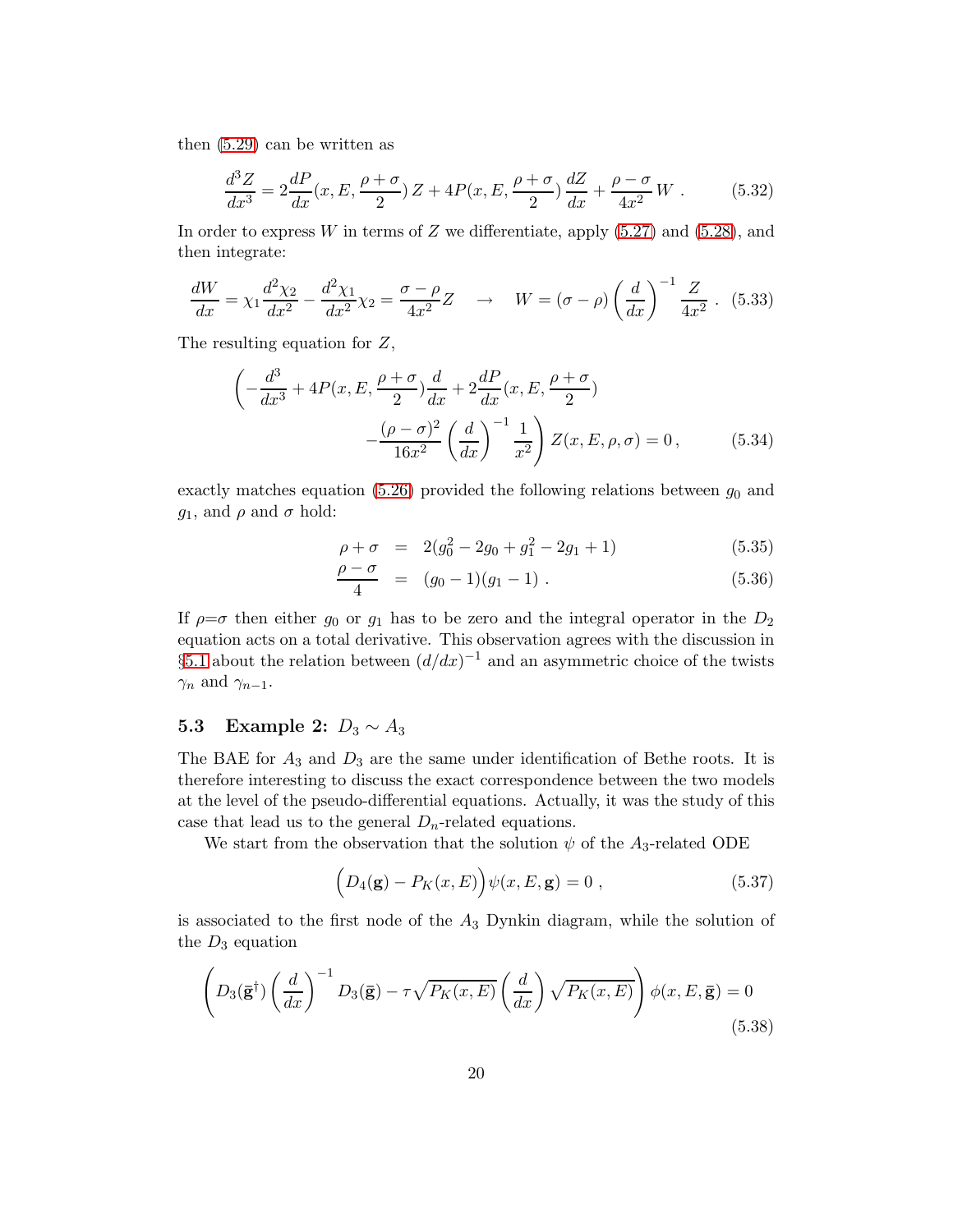is more naturally associated to the central node of the  $D_3 = A_3$  Dynkin diagram. (A constant factor  $\tau$  has been included in eq. [\(5.38\)](#page-20-1) to take into account the possibly-different normalisations for the E parameters.)

Therefore we are looking for a relationship between  $\phi(x, E, \bar{g})$  and

$$
\psi^{(2)}(x,E,\mathbf{g}) = W[\psi^{(1)}_{-\frac{1}{2}},\psi^{(1)}_{\frac{1}{2}}].
$$
\n(5.39)

<span id="page-22-0"></span>For simplicity, we perform the calculation at  $g = \{0, 1, 2\}$ . We set

$$
\psi^{(2)}(x,E) = [0,1] \tag{5.40}
$$

where we have introduced the shorthand notation

$$
[i,j] = \left(\frac{d^i}{dx^i}\psi^{(1)}_{-\frac{1}{2}}\right)\left(\frac{d^j}{dx^j}\psi^{(1)}_{\frac{1}{2}}\right) - \left(\frac{d^j}{dx^j}\psi^{(1)}_{-\frac{1}{2}}\right)\left(\frac{d^i}{dx^i}\psi^{(1)}_{\frac{1}{2}}\right) \tag{5.41}
$$

so that

$$
\frac{d}{dx}[i,j] = [i+1,j] + [i,j+1] \quad , \quad [i,i] = 0 \; , \tag{5.42}
$$

and

<span id="page-22-1"></span>
$$
\frac{d^4}{dx^4}\psi^{(1)}_{\pm\frac{1}{2}}(x,E) = -P_K(x,E)\psi^{(1)}_{\pm\frac{1}{2}}(x,E) .
$$
\n(5.43)

Taking derivatives five times and using the above equation we have

<span id="page-22-2"></span>
$$
\psi^{(2)} = [0, 1], \frac{d}{dx}\psi^{(2)} = [0, 2], \frac{d^2}{dx^2}\psi^{(2)} = [1, 2] + [0, 3],
$$
  

$$
\frac{d^3}{dx^3}\psi^{(2)} = 2[1, 3] + [0, 4] = 2[1, 3] - P_K [0, 0] = 2[1, 3],
$$
  

$$
\frac{d^4}{dx^4}\psi^{(2)} = 2[2, 3] + 2[1, 4] = 2[2, 3] + 2P_K\psi^{(2)},
$$
  

$$
\frac{d^5}{dx^5}\psi^{(2)} = 2[2, 4] + 2\frac{d}{dx}(P_K\psi^{(2)}) = 2P_K\frac{d}{dx}\psi^{(2)} + 2\frac{d}{dx}(P_K\psi^{(2)})
$$
, (5.44)

and therefore obtain the desired ODE

<span id="page-22-3"></span>
$$
\left(\frac{d^5}{dx^5} - 2\sqrt{P_K(x, E)}\frac{d}{dx}\sqrt{P_K(x, E)}\right)\psi^{(2)}(x, E) = 0 ,\qquad (5.45)
$$

which matches [\(5.38\)](#page-20-1) at  $\tau=2$ .

We have also checked that the solution  $\psi^{(1)}(x,E,\mathbf{g})$  of the more general  $A_3$ -related differential equation [\(5.37\)](#page-20-2) leads to a function  $\psi^{(2)}(x,E,\mathbf{g})=W[\psi^{(1)}_1]$  $\frac{(1)}{-\frac{1}{2}}, \psi_{\frac{1}{2}}^{(1)}],$ which is the solution of

$$
\left(D_3(\bar{\mathbf{g}}^\dagger)\left(\frac{d}{dx}\right)^{-1}D_3(\bar{\mathbf{g}}) - 2\sqrt{P_K(x, E)}\left(\frac{d}{dx}\right)\sqrt{P_K(x, E)}\right)\psi^{(2)}(x, E, \mathbf{g}) = 0.
$$
\n(5.46)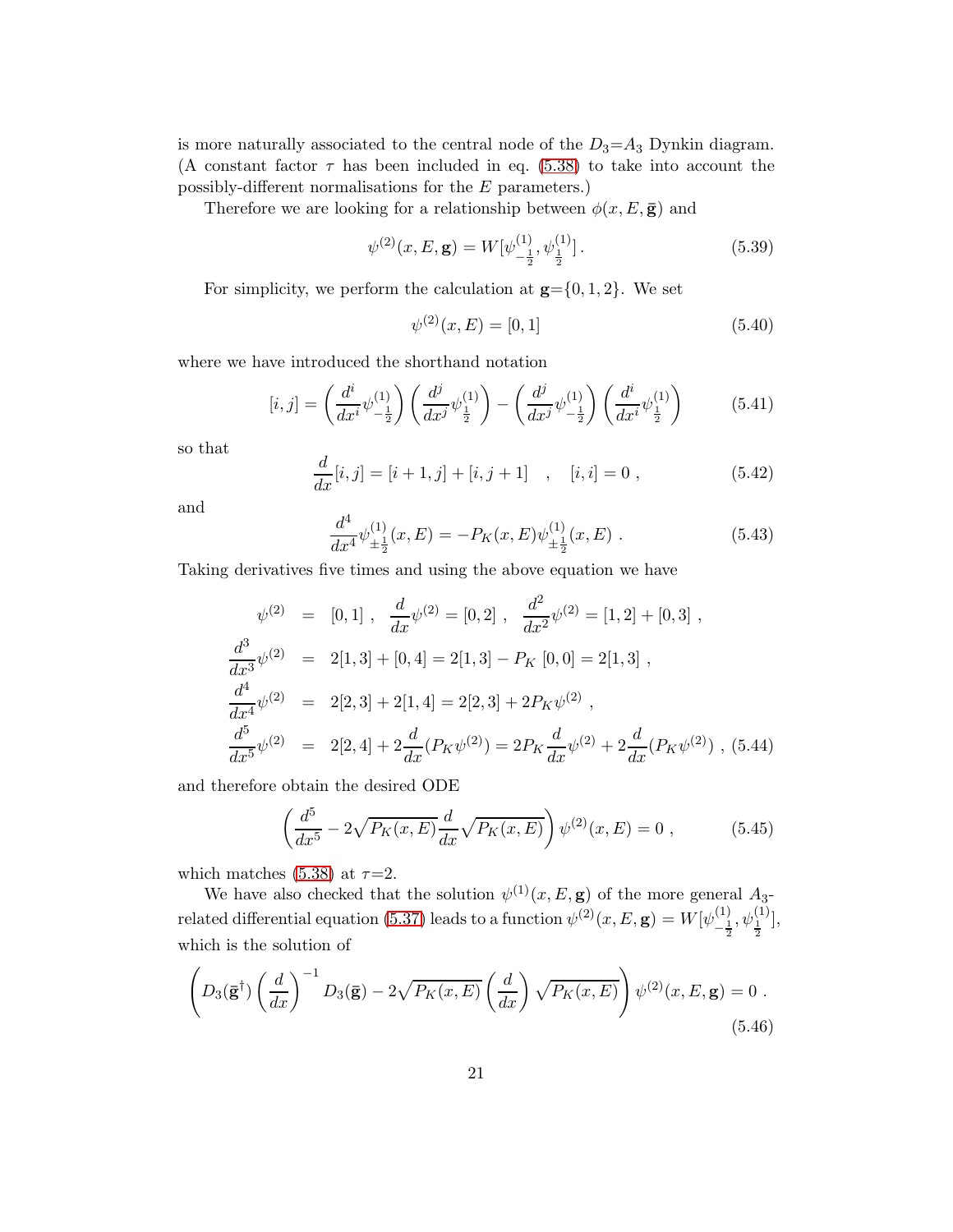<span id="page-23-4"></span>As already seen in §[5.2,](#page-19-0) in order to recast the resulting equation in the factorised form [\(5.46\)](#page-21-0) one has perform a number of integrations by parts.

The exact relation between the  $A_3$  and  $D_3$  sets of parameters is

$$
2g_0 = 1 + \bar{g}_0 + \bar{g}_1 - \bar{g}_2 ,
$$
  
\n
$$
2g_1 = 1 + \bar{g}_0 - \bar{g}_1 + \bar{g}_2 ,
$$
  
\n
$$
2g_2 = 1 - \bar{g}_0 + \bar{g}_1 + \bar{g}_2 .
$$
\n(5.47)

#### <span id="page-23-0"></span>5.4 Relationship with the sine-Gordon model

The reader may have noticed that the sets of numbers  $\{m_a\}$  for the  $D_n$  and  $B_n$ models summarised in table [1](#page-3-0) match the mass spectra of the sine-Gordon model at particular values of the coupling constant. From the sine-Gordon point of view the  $D_n$ -related mass spectrum emerges at the reflectionless points where the scattering between the solitons becomes purely diagonal. This link between the sine-Gordon model, affine Toda field theories and perturbed coset CFTs has been discussed in various places [\[46,](#page-47-9) [47,](#page-47-10) [48,](#page-47-11) [49\]](#page-47-12).

In this section we would like to point out that there is a simple connection between equation [\(5.1\)](#page-15-2) taken at

$$
K = 1 , \quad M = 1/(n-1) , \quad \mathbf{g} = \{0, 1, \dots, n-1\}
$$
 (5.48)

and the Schrödinger problem associated, through the first instance of the ODE/IM correspondence [\[1,](#page-44-0) [6\]](#page-44-5), to the CFT limit of the sine-Gordon model. We start from  $(5.1)$  with parameters  $(5.48)$ :

$$
\left(-\frac{d^{2n-1}}{dx^{2n-1}} + (x^2 - E)\frac{d}{dx} + x\right)\chi(x, E) = 0\tag{5.49}
$$

<span id="page-23-1"></span>and require  $\chi(x,E)$  to be absolutely integrable on the full real line; this restricts the possible values taken by  $E$  to a discrete set. Fourier transforming [\(5.49\)](#page-22-2) yields

$$
\left(-\frac{d^2}{dk^2} - \frac{1}{k}\frac{d}{dk} + ((-1)^n k^{2n-2} - E)\right)\tilde{\chi}(k, E) = 0 ,\qquad (5.50)
$$

and replacing

$$
k \to ik \ , \ E \to -E \ , \ \tilde{\chi}(k,E) \to k^{-1/2} \tilde{\chi}(k,E) \tag{5.51}
$$

we finally find

<span id="page-23-3"></span><span id="page-23-2"></span>
$$
\left(-\frac{d^2}{dk^2} + k^{2n-2} - \frac{1}{4k^2} - E\right)\tilde{\chi}(k, E) = 0.
$$
\n(5.52)

Equation  $(5.52)$  exactly matches the ODE associated in [\[1,](#page-44-0) [6\]](#page-44-5) to the reflectionless points of the untwisted sine-Gordon model at its  $c=c_{\text{eff}}=1$  conformal point.

This simple observation gives extra support to the correctness of the  $D_n$  pro-posal [\(5.1\)](#page-15-2), and it leads naturally to the  $B_n$  proposals discussed in the next section.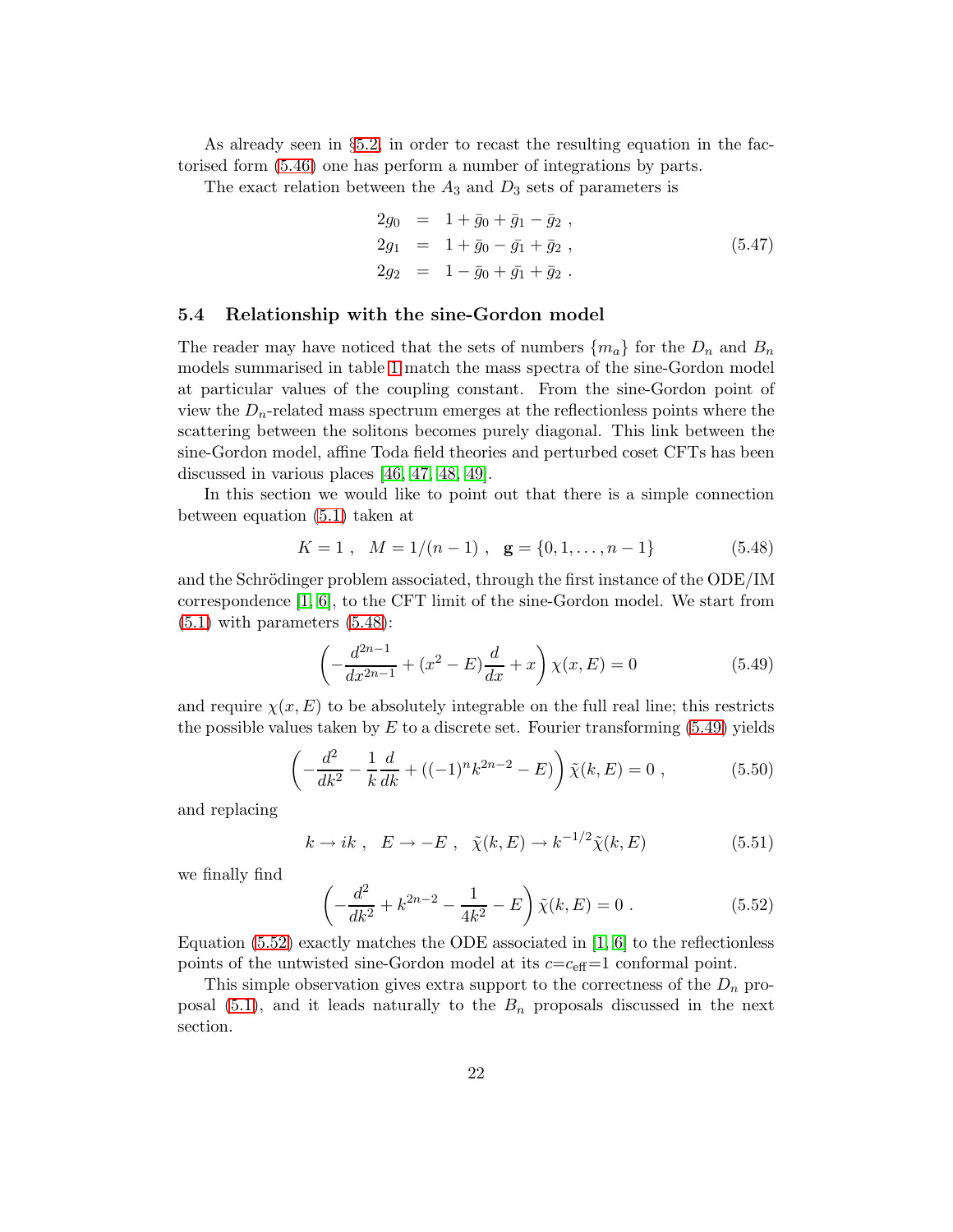#### 6 The  $B_n$  models

The discussion in §[5.4](#page-22-0) of the link between the sine-Gordon and  $D_n$  scattering theories at specific values of the parameters can be extended to the  $B_n$  models [\[48,](#page-47-11) [49\]](#page-47-12). This and further considerations led us to the ODE [\(3.20\)](#page-5-4), which we repeat here:

<span id="page-24-0"></span>
$$
\left(D_n(\mathbf{g}^\dagger)D_n(\mathbf{g}) + \sqrt{P_K(x, E)} \left(\frac{d}{dx}\right) \sqrt{P_K(x, E)}\right) \psi(x, E, \mathbf{g}) = 0. \quad (6.1)
$$

The results of §[5.1](#page-16-5) and §[5.2](#page-19-0) suggest a link between the presence of the integral operator  $\left(\frac{d}{dx}\right)^{-1}$  and the possibility of breaking the symmetry between the n and n−1 nodes of the  $D_n$  Dynkin diagram by choosing  $\gamma_n \neq \gamma_{n-1}$  in the BAE. Therefore, in writing [\(6.1\)](#page-23-0) we have omitted the integral operator  $(d/dx)^{-1}$  of  $(5.1)$  because, in contrast to the  $D_n$  Dynkin diagrams, the  $B_n$  diagrams have no  $\mathbb{Z}_2$  symmetry.

The relevant solution  $\psi(x, E, \mathbf{g})$  to [\(6.1\)](#page-23-0) has the asymptotic  $x \to \infty$  behaviour

<span id="page-24-1"></span>
$$
\psi(x, E, \mathbf{g}) \sim \mathcal{N} \ x^{-h^{\vee} M/2} \exp\left(-\frac{x^{M+1}}{M+1}\right) \quad , \quad (M > K/(h^{\vee} - K)) \tag{6.2}
$$

on the positive real axis. The solutions [\(3.22\)](#page-5-5)

$$
\chi_i(x, E, \mathbf{g}) \quad , \quad i = 0, 1, \dots, 2n - 1 \tag{6.3}
$$

are instead characterised by the  $x \to 0$  behaviour

$$
\chi_i(x, E, \mathbf{g}) \sim x^{\lambda_i} + O(x^{\lambda_i + 2n}) \quad , \quad \begin{cases} \lambda_i = g_i \,, & \text{for } i \le n - 1 \,, \\ \lambda_i = h^{\vee} - g_{2n - 1 - i} \,, & \text{for } i > n - 1 \,. \end{cases} \tag{6.4}
$$

In [\(6.4\)](#page-23-1) the  $\lambda$ 's represent the [2](#page-6-0)n solutions of the indicial equation in table 2 with the ordering

$$
g_i < g_j < h^{\vee}/2 \ , \quad \lambda_i < \lambda_j \ , \quad \forall \ i < j \ . \tag{6.5}
$$

#### 6.1 The  $\psi$ -system and the  $B_n$  Bethe ansatz equations

The  $B_n \psi$ -system is

<span id="page-24-2"></span>
$$
\psi^{(a-1)}\psi^{(a+1)} = W[\psi^{(a)}_{-\frac{1}{2}}, \psi^{(a)}_{\frac{1}{2}}] \ , \ a = 1, \dots, n-1 \ , \tag{6.6}
$$

$$
\psi_{-\frac{1}{4}}^{(n-1)}\psi_{\frac{1}{4}}^{(n-1)} = W[\psi_{-\frac{1}{4}}^{(n)},\psi_{\frac{1}{4}}^{(n)}] \quad . \tag{6.7}
$$

Using the identity [\(4.18\)](#page-12-2) we can express  $\psi^{(a)}$  with  $a>1$  in terms of  $\psi^{(1)} \equiv \psi$ . The result is

$$
\psi^{(a)} = W[\psi_{\frac{1-a}{2}}, \dots, \psi_{\frac{a-1}{2}}], \quad a = 1, 2, \dots, n. \tag{6.8}
$$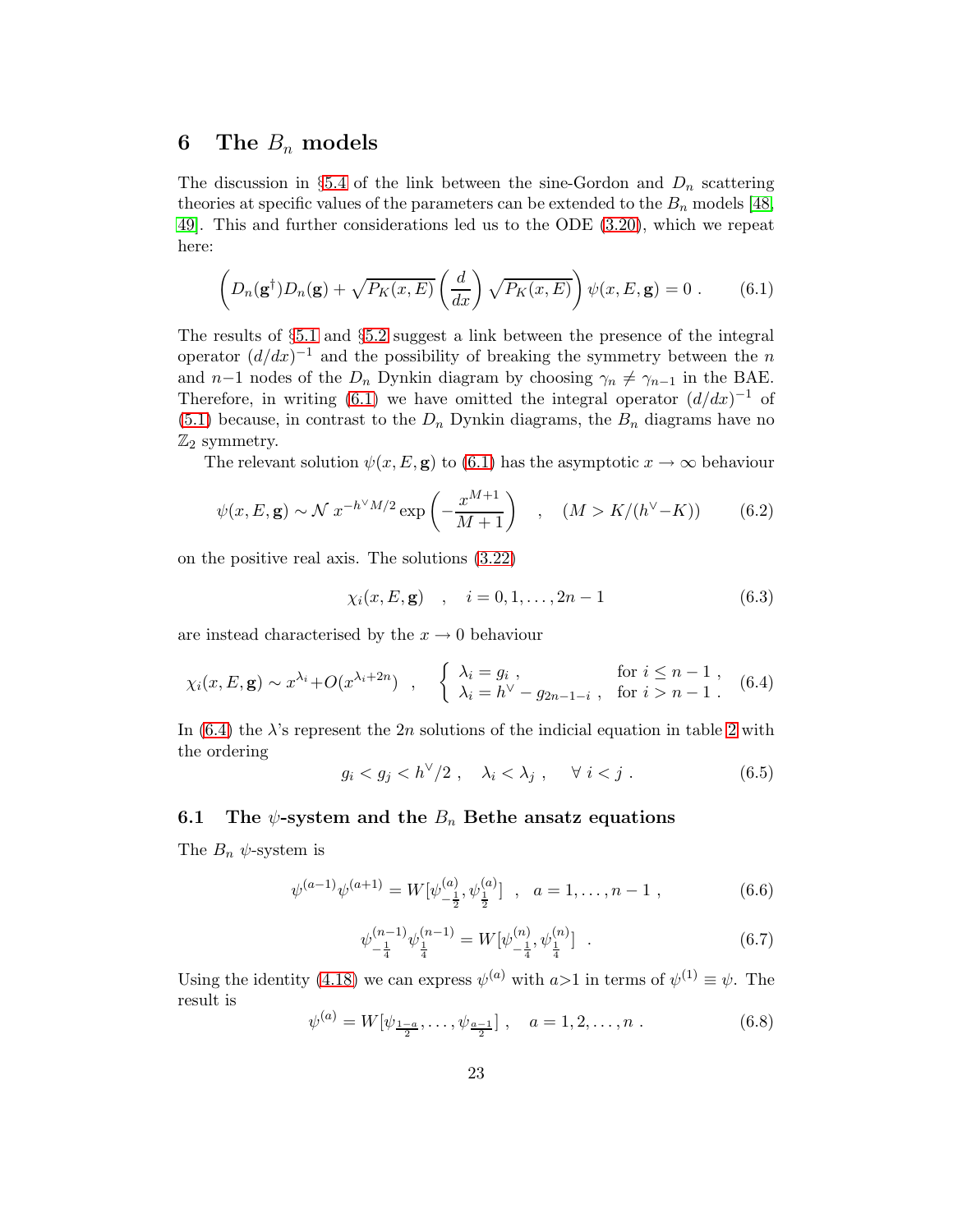<span id="page-25-0"></span>Following the derivation in §[4.3,](#page-13-1) define  $\alpha_a = \sum_{i=0}^{a-1} \lambda_i$ ,

$$
Q_k^{(a)}(E, \mathbf{g}) = Q_{[0, \dots, a-1]}^{(a)}(\Omega^k E, \mathbf{g}) , \quad \bar{Q}_k^{(a)}(E, \mathbf{g}) = Q_{[0, \dots, a-2, a]}^{(a)}(\Omega^k E, \mathbf{g}) \tag{6.9}
$$

where  $Q_{[0,...,a-1]}^{(a)}$  and  $Q_{[0,..,a]}^{(a)}$  ${}_{[0,...,a-2,a]}^{(a)}$  are defined as in [\(4.29\)](#page-13-2) and

$$
\psi_k^{(a)}(x, E, \mathbf{g}) = \omega^{k\alpha_a} Q_k^{(a)}(E, \mathbf{g}) W^a[\chi_0, \dots, \chi_{a-1}] +
$$
  

$$
\omega^{k(\alpha_{a+1} - \lambda_{a-1})} \bar{Q}_k^{(a)}(E, \mathbf{g}) W^a[\chi_0, \dots, \chi_{a-2}, \chi_a] + \dots
$$
  
(6.10)

Using  $(6.10)$  in  $(6.6)$  and identifying the leading contributions about  $x=0$  gives  $Q^{(a+1)}(E)Q^{(a-1)}(E)=\omega^{\frac{1}{2}(\lambda_a-\lambda_{a-1})}Q^{(a)}_{\;\;1}$  $\frac{1}{2} {}^{(a)}_{}\bar{z}^{(a)}_{}\bar{z}^{(a)}_{}\bar{z}^{(E)} -\omega^{\frac{1}{2}(\lambda_{a-1}-\lambda_a)}Q^{(a)}_{\frac{1}{2}}(E)\bar{Q}^{(a)}_{-\frac{1}{2}}$  $\frac{u}{\frac{1}{2}}(E)$  $(\overset{2}{6}.11)$ 

with  $Q^{(0)}(E) = 1$  and

<span id="page-25-1"></span>
$$
\frac{Q_{-\frac{1}{2}}^{(a-1)}(E_i^{(a)})}{Q_{\frac{1}{2}}^{(a-1)}(E_i^{(a)})}\frac{Q_1^{(a)}(E_i^{(a)})}{Q_{-1}^{(a)}(E_i^{(a)})}\frac{Q_{-\frac{1}{2}}^{(a+1)}(E_i^{(a)})}{Q_{\frac{1}{2}}^{(a+1)}(E_i^{(a)})} = -\Omega^{-2\gamma_a + \gamma_{a-1} + \gamma_{a+1}}.
$$
\n(6.12)

In  $(6.12)$ ,  $a = 1, \ldots, n-1$  and

$$
\gamma_a = \alpha \left( \sum_{i=0}^{a-1} \lambda_i + av \right) , \quad a = 1, 2, ..., n ,
$$
\n(6.13)

where  $\alpha = \frac{2K}{Mh^{\vee}}$  and v is still to be fixed. Plugging [\(6.10\)](#page-24-0) into [\(6.7\)](#page-23-3) leads to  $Q^{(n-1)}_{-1}$  $\frac{(n-1)}{-\frac{1}{4}}(E)Q_{\frac{1}{4}}^{(n-1)}(E)=\omega^{\frac{1}{4}(\lambda_n-\lambda_{n-1})}Q_{-\frac{1}{4}}^{(n)}$  $\frac{(\alpha)}{-\frac{1}{4}}(E)\bar{Q}^{(n)}_{\frac{1}{4}}(E) - \omega^{\frac{1}{4}(\lambda_{n-1}-\lambda_{n})}Q^{(n)}_{\frac{1}{4}}(E)\bar{Q}^{(n)}_{-\frac{1}{4}}$  $\frac{\binom{n}{2}}{\binom{n}{4}}$ (6.14)

and

$$
\frac{Q_{-\frac{1}{2}}^{(n-1)}(E_i^{(n)})Q_{\frac{1}{2}}^{(n)}(E_i^{(n)})}{Q_{-\frac{1}{2}}^{(n-1)}(E_i^{(n)})} = -\Omega^{-\gamma_n + \frac{1}{2}(\gamma_{n-1} + \gamma_{n+1})}.
$$
\n(6.15)

The boundary condition  $\gamma_{n+1} = \gamma_{n-1}$  fixes  $v = -h^{\vee}/2$ , the  $\{g_a\} \leftrightarrow \{\gamma_a\}$  relation in table [3](#page-7-0) and allows  $(6.12)$  and  $(6.15)$  to be recast in the form  $(2.1)$ .

We have checked the consistency of the  $n=2$  case both numerically and analytically. The relation with the sine-Gordon model briefly mentioned at the beginning of §[6](#page-23-4) and the analysis of §[6.2](#page-25-0) and §[7.1.2](#page-30-0) lend extra analytic support to the proposal.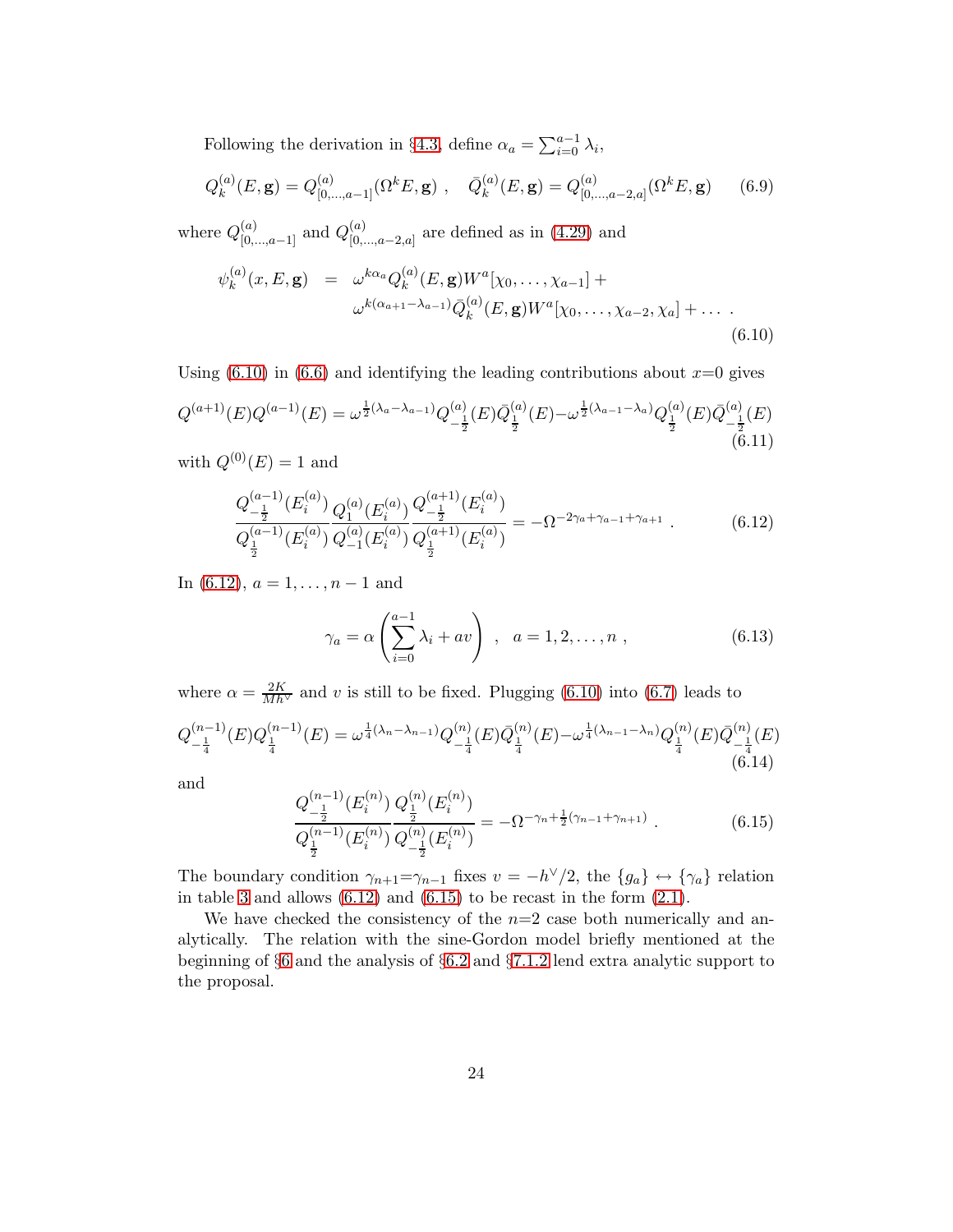#### 6.2 Example 3:  $B_1$

This is a singular limit for the analytic BAE study in [\[37\]](#page-47-0). It however suggests the equivalence of the  $K=1$  case of  $B_1$  to the  $K=2$  case of  $A_1$  in the integrable system. Indeed, the differential equation is second order in the former case and it can be written in the more-standard form

$$
\left(\frac{d^2}{dx^2} + P_K(x, E)\frac{d}{dx} + \frac{1}{2}\left(\frac{d}{dx}P_K(x, E)\right) - \frac{g_0(g_0 - 1)}{x^2}\right)\psi(x, E, g_0) = 0.
$$
\n(6.16)

Performing a Liouville transformation

$$
\psi(x, E, g_0) \to \psi(x, E, g_0) \exp\left(-\frac{1}{2} \int^x P_K(\xi, E) d\xi\right) \tag{6.17}
$$

we find

$$
\left(-\frac{d^2}{dx^2} + \frac{1}{4}\left(x^{M/K} - E\right)^{2K} + \frac{g_0(g_0 - 1)}{x^2}\right)\psi(x, E, g_0) = 0.
$$
 (6.18)

Equation [\(6.18\)](#page-25-1) coincides with the equations studied by Sergei Lukyanov [\[38\]](#page-47-1) which are related to the  $A_1$  lattice models with integer spin

$$
j = K , \quad K = 1, 2, 3, \dots . \tag{6.19}
$$

<span id="page-26-1"></span><span id="page-26-0"></span>The cases  $g_0=0$  with  $M=K$  can be solved in closed form. After a shift  $x \to$  $x + E$ , the simplest case  $K=1$  becomes

$$
\left(\frac{d^2}{dx^2} + x\frac{d}{dx} + \frac{1}{2}\right)\psi(x) = 0\tag{6.20}
$$

which has general solution

<span id="page-26-2"></span>
$$
y(x) = c_1 e^{-\frac{x^2}{2}} H_{-\frac{1}{2}}\left(\frac{x}{\sqrt{2}}\right) + c_2 e^{-\frac{x^2}{4}} \sqrt{x} I_{-\frac{1}{4}}\left(\frac{x^2}{4}\right)
$$
(6.21)

where  $H$  and  $I$  are respectively the Hermite and the Bessel functions. Since

$$
H_{\nu}(x) \sim 2^{\nu} x^{\nu} (1 + O(1/x)) \tag{6.22}
$$

as  $\text{Re}(x) > 0, |x| \to \infty$ , while

$$
I_{\nu}(x) \sim \frac{e^x}{\sqrt{2\pi x}} (1 + O(1/x)),
$$
 (6.23)

the most subdominant solution at large  $x$  on the positive real axis is

$$
\psi(x) = e^{-\frac{x^2}{2}} H_{-\frac{1}{2}}\left(\frac{x}{\sqrt{2}}\right) \tag{6.24}
$$

Figure [1](#page-26-1) shows the first five complex-conjugate pairs of zeros of  $\psi(-e^{\theta})$ . This 2-string pattern is typical of  $A_1$ -related spin-1 integrable models. The exact eigenvalues are reported in table [5](#page-15-1) above. There is also good agreement between the position of the first pairs of zeros shown in figure [1](#page-26-1) and the WKB asymptotic prediction of appendix [A.](#page-33-0)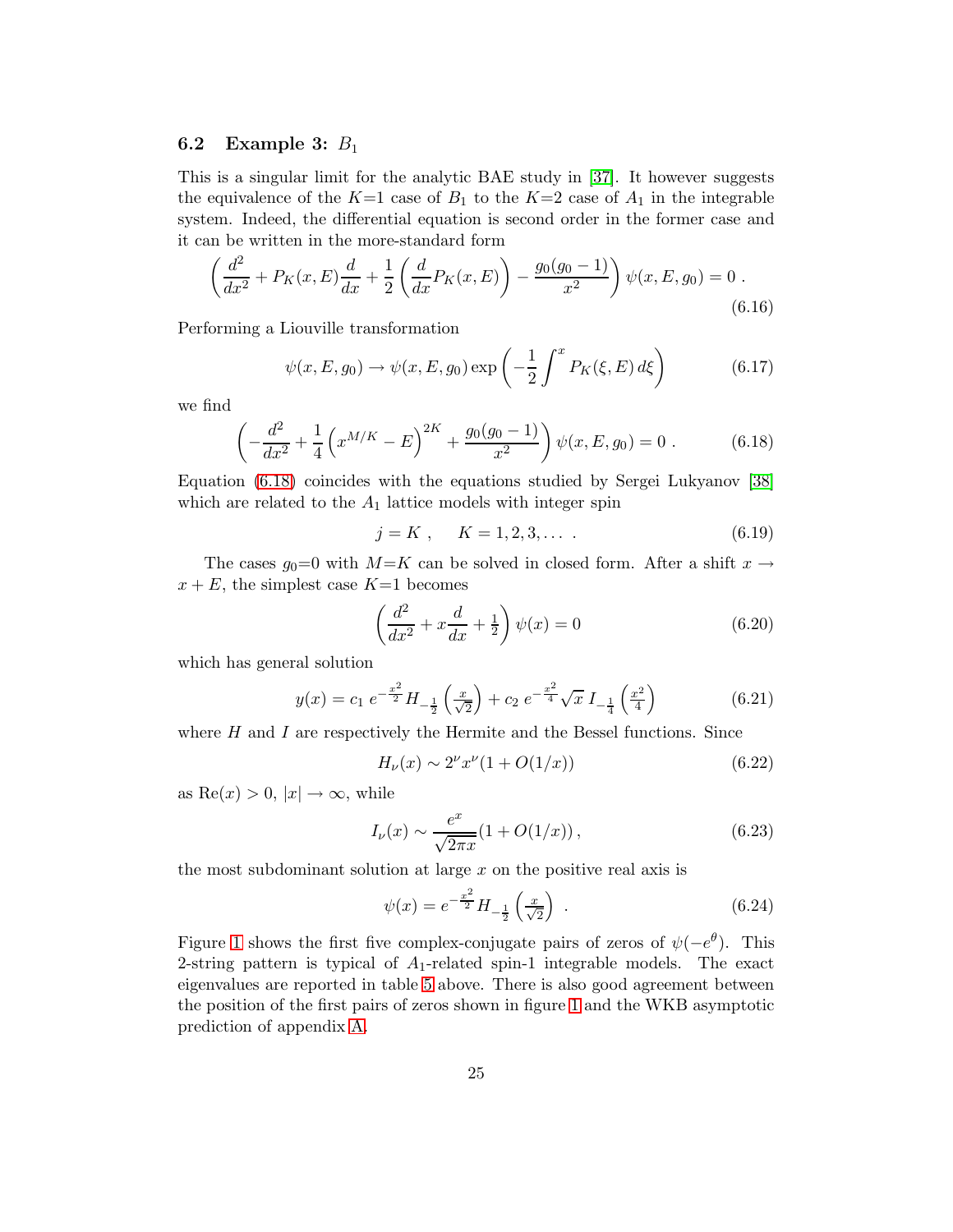

<span id="page-27-0"></span>Figure 1: 2-strings in the  $B_1$  model at  $g_0=0, M=K=1$ . Contour plot of  $1/(1 +$  $|H_{-\frac{1}{2}}(-\frac{1}{\sqrt{2}})$  $\frac{1}{2}e^{\theta}$ ||) in the complex  $\theta$ -plane.

#### 7 The  $C_n$  models

<span id="page-27-1"></span>The analytic and numerical results of §[5](#page-15-3) support the conjectured link between the  $D_n$  BAE [\(2.1\)](#page-2-2) and equation [\(5.1\)](#page-15-2). At  $\mathbf{g} = \{0, 1, \ldots, n-1\}$ , the  $D_n$  ODE is

$$
\left(\frac{d^{2n-1}}{dx^{2n-1}} - \sqrt{P_K(x, E)} \left(\frac{d}{dx}\right) \sqrt{P_K(x, E)}\right) \psi(x, E) = 0.
$$
 (7.1)

In this section, we start from [\(7.1\)](#page-26-2) and consider a second duality relation

$$
\frac{(\widehat{D}_{-n})_K \times (\widehat{D}_{-n})_L}{(\widehat{D}_{-n})_{K+L}} \sim \frac{(\widehat{C}_n)_{-K/2} \times (\widehat{C}_n)_{-L/2}}{(\widehat{C}_n)_{-K/2-L/2}} \tag{7.2}
$$

discussed by Hornfeck [\[41\]](#page-47-4). Motivated by the results of §[4.1](#page-10-4) on the analogy between the  $A_n \leftrightarrow A_{-n}$  spectral duality and the  $A_n$ -related duality in [\[41\]](#page-47-4), we change  $n \to -n$  and  $K \to -2K$  in [\(7.1\)](#page-26-2):

<span id="page-27-2"></span>
$$
\left((-1)^{-2n-1}\frac{d^{-2n-1}}{dx^{-2n-1}} + \sqrt{P_{-2K}(x,E)}\left(\frac{d}{dx}\right)\sqrt{P_{-2K}(x,E)}\right)\psi(x,E) = 0, (7.3)
$$

where

$$
P_{-2K}(x,E) = \left(x^{\frac{M(2n+2)}{2K}} - E\right)^{-2K}.\tag{7.4}
$$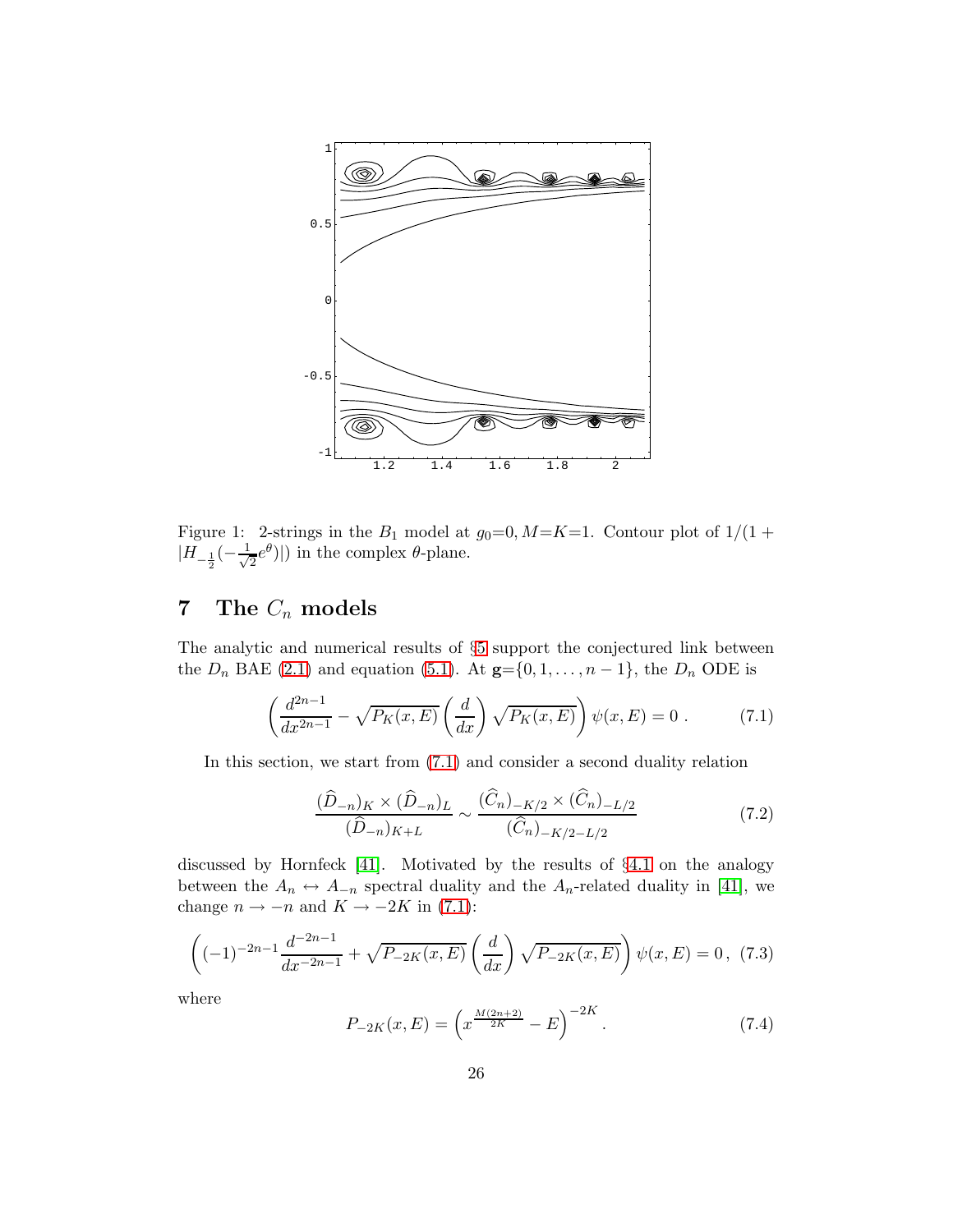Replacing

$$
\psi(x,E) \to \left( (P_{-2K}(x,E))^{-\frac{1}{2}} \left( \frac{d}{dx} \right)^{-1} (P_{-2K}(x,E))^{-\frac{1}{2}} \right) \psi(x,E), \tag{7.5}
$$

multiplying by  $\frac{d^{2n+1}}{dx^{2n+1}}$  and noticing that

$$
(P_{-2K}(x,E))^{-\frac{1}{2}} \equiv P_K(x,E) = (x^{h^{\vee}M/K} - E)^K,
$$
\n(7.6)

where  $h^{\vee}=n+1$  is the dual Coxeter number of  $C_n$ , we can write the resulting equation as

$$
\left(\frac{d^{2n+1}}{dx^{2n+1}} - P_K(x, E)\left(\frac{d}{dx}\right)^{-1} P_K(x, E)\right) \psi(x, E) = 0.
$$
 (7.7)

Equation [\(7.7\)](#page-27-0) is our  $C_n$  candidate at  $\mathbf{g}=\mathbf{g_0}=\{0,1,2,\ldots\}$ . Further, adapting the discussion of  $\S5$  $\S5$  that led to the full  $B_n$  equation, and noting the similarity between the pseudo-differential operators [\(3.18\)](#page-5-0), [\(3.19\)](#page-5-3) and [\(3.20\)](#page-5-4), we replace

<span id="page-28-2"></span><span id="page-28-0"></span>
$$
\frac{d^{2n+1}}{dx^{2n+1}} \equiv D_n(\mathbf{g}_0^\dagger) \left(\frac{d}{dx}\right) D_n(\mathbf{g}_0) \Longrightarrow D_n(\mathbf{g}^\dagger) \left(\frac{d}{dx}\right) D_n(\mathbf{g}) ,\qquad (7.8)
$$

and the final  $C_n$  proposal becomes [\(3.21\)](#page-5-1):

<span id="page-28-1"></span>
$$
\left(D_n(\mathbf{g}^\dagger)\left(\frac{d}{dx}\right)D_n(\mathbf{g}) - P_K(x,E)\left(\frac{d}{dx}\right)^{-1}P_K(x,E)\right)\psi(x,E,\mathbf{g}) = 0\ .\tag{7.9}
$$

The relevant solution of [\(7.9\)](#page-27-1) has the asymptotic  $x \to \infty$  behaviour

$$
\psi(x, E, \mathbf{g}) \sim \mathcal{N} \ x^{-nM} \exp\left(-\frac{x^{M+1}}{M+1}\right) \quad , \quad (M > K/(h^{\vee} - K)) \tag{7.10}
$$

on the positive real axis. The solutions [\(3.22\)](#page-5-5)

$$
\chi_i(x, E, \mathbf{g}), \quad i = 0, 1, \dots, 2n + 1 \tag{7.11}
$$

are characterised by the  $x \to 0$  behaviour

<span id="page-28-3"></span>
$$
\chi_i(x, E, \mathbf{g}) \sim x^{\lambda_i} + O(x^{\lambda_i + 2n + 1}) \quad , \quad \begin{cases} \lambda_i = g_i \,, & \text{for } i \leq n - 1, \\ \lambda_n = n \,, & \lambda_i = 2n - g_{2n - i} \,, \text{ for } i > n \,. \end{cases} \tag{7.12}
$$

In [\(7.12\)](#page-27-2) the  $\lambda$ 's represent the  $2n+1$  roots of the indicial equation in table [2](#page-6-0) with the ordering

$$
g_i < g_j < n \; , \quad \lambda_i < \lambda_j \; , \quad \forall \; i < j \; . \tag{7.13}
$$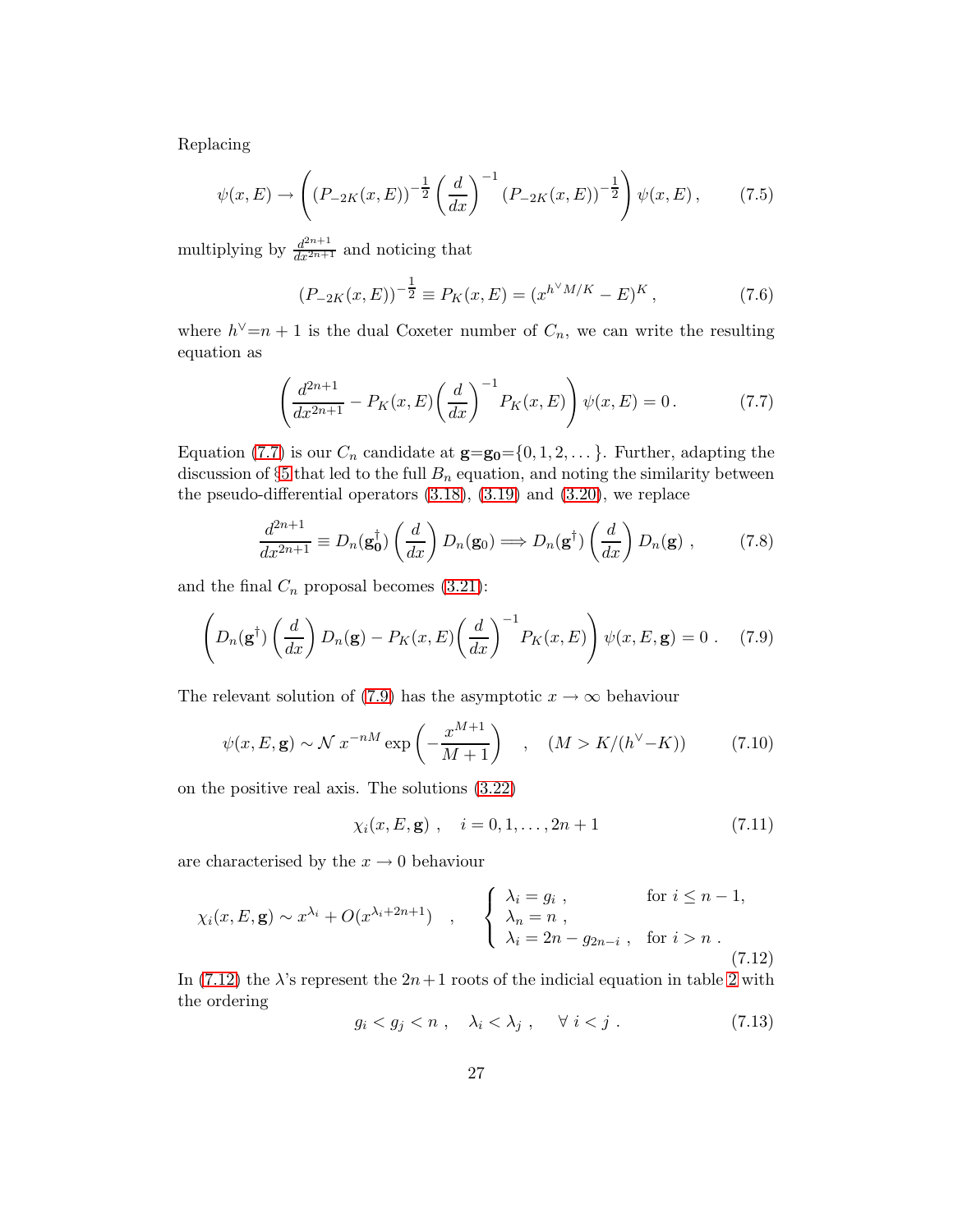#### 7.1 The  $\psi$ -system and the  $C_n$  Bethe ansatz equations

We now deduce the  $C_n$  Bethe ansatz equations from the proposed  $C_n$   $\psi$ -system:

$$
W[\psi_{-\frac{1}{4}}^{(a)}, \psi_{\frac{1}{4}}^{(a)}] = \psi^{(a-1)}\psi^{(a+1)}, \quad a = 1, 2, \dots, n-2,
$$
  
\n
$$
W[\psi_{-\frac{1}{4}}^{(n-1)}, \psi_{\frac{1}{4}}^{(n-1)}] = \psi^{(n-2)}\psi_{-\frac{1}{4}}^{(n)}\psi_{\frac{1}{4}}^{(n)},
$$
  
\n
$$
W[\psi_{-\frac{1}{2}}^{(n)}, \psi_{\frac{1}{2}}^{(n)}] = \psi^{(n-1)}.
$$
\n(7.14)

Using the Jacobi identity we find

$$
\phi^{(a)} \equiv \psi^{(a)} = W^{(a)}[\psi_{\frac{1-a}{4}}, \psi_{\frac{3-a}{4}} \dots, \psi_{\frac{a-1}{4}}], \quad a = 1, 2, \dots, n-1 , \quad (7.15)
$$

<span id="page-29-0"></span>
$$
\phi^{(n)} \equiv \psi_{-\frac{1}{4}}^{(n)} \psi_{\frac{1}{4}}^{(n)} = W^{(n)}[\psi_{\frac{1-n}{4}}, \psi_{\frac{3-n}{4}}, \dots, \psi_{\frac{n-1}{4}}], \tag{7.16}
$$

where the functions  $\phi^{(a)}(x, E, \mathbf{g})$  satisfy the following system of functional relations

<span id="page-29-1"></span>
$$
W[\phi_{-\frac{1}{4}}^{(a)}, \phi_{\frac{1}{4}}^{(a)}] = \phi^{(a-1)}\phi^{(a+1)}, \quad a = 1, \dots, n-1 \;, \tag{7.17}
$$

and

$$
W[\phi_{-\frac{1}{4}}^{(n)}, \phi_{\frac{1}{4}}^{(n)}] = \phi^{(n-1)}(\psi^{(n)})^2.
$$
 (7.18)

From [\(7.18\)](#page-28-0) we see that

$$
\psi^{(n)}(x,E,\mathbf{g}) = \sqrt{W^{(n+1)}[\psi_{-\frac{n}{4}},\ldots,\psi_{\frac{n}{4}}]}.
$$
\n(7.19)

Now set

$$
\phi_k^{(a)}(x, E, \mathbf{g}) = \omega^{k\alpha_a} \widehat{Q}_k^{(a)}(E, \mathbf{g}) W^{(a)}[\chi_0, \dots, \chi_{a-1}] +
$$

$$
\omega^{k(\alpha_{a+1} - \lambda_{a-1})} \bar{Q}_k^{(a)}(E, \mathbf{g}) W^{(a)}[\chi_0, \dots, \chi_{a-2}, \chi_a] + \dots (7.20)
$$

with  $a = 1, 2, \ldots, n$ . The orders of the first and the second term in [\(7.20\)](#page-28-1) are given respectively by  $\alpha_a - a(a-1)/2$  and  $\alpha_{a+1} - \lambda_{a-1} - a(a-1)/2$ , where  $\alpha_a = \sum_{i=0}^{a-1} \lambda_i$ . Assuming

<span id="page-29-2"></span>
$$
\psi_k^{(n)}(x, E, \mathbf{g}) = \omega^{k\beta} x^{\beta} Q_k^{(n)}(E, \mathbf{g}) + \omega^{k\sigma} x^{\sigma} \tilde{Q}_k^{(n)}(E, \mathbf{g}) + \dots \tag{7.21}
$$

where  $\beta < \sigma$ , we can make the following identifications

<span id="page-29-3"></span>
$$
\beta = \alpha_n/2 - n(n-1)/4 \quad , \quad \sigma = \beta + (\lambda_n - \lambda_{n-1}) \tag{7.22}
$$

and

$$
\widehat{Q}^{(0)}(E) = Q^{(0)}(E) = 1 , \qquad (7.23)
$$

$$
\widehat{Q}^{(a)}(E) = Q^{(a)}(E), \quad a = 1, 2, \dots, n - 1,
$$
\n(7.24)

$$
\widehat{Q}^{(n)}(E) \propto Q_{-\frac{1}{4}}^{(n)}(E) Q_{\frac{1}{4}}^{(n)}(E) , \qquad (7.25)
$$

$$
\bar{Q}^{(n)}(E) \propto \omega^{\frac{1}{4}(\lambda_n - \lambda_{n-1})} Q^{(n)}_{-\frac{1}{4}}(E) \; \tilde{Q}^{(n)}_{\frac{1}{4}}(E) + \omega^{\frac{1}{4}(\lambda_{n-1} - \lambda_n)} Q^{(n)}_{\frac{1}{4}}(E) \; \tilde{Q}^{(n)}_{-\frac{1}{4}}(E). \tag{7.26}
$$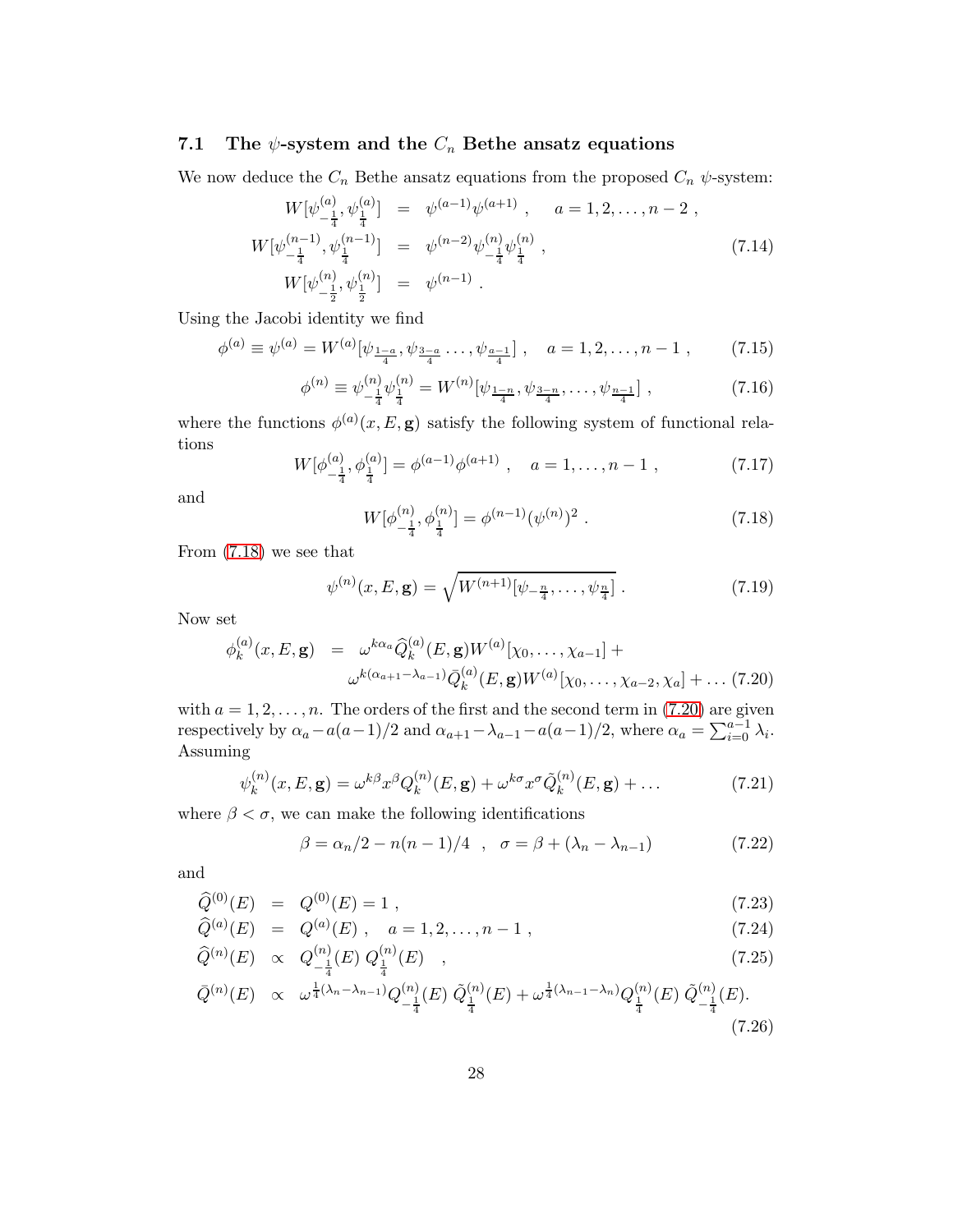Using [\(7.20\)](#page-28-1) in [\(7.17\)](#page-28-2) and selecting the leading terms we find

$$
\widehat{Q}^{(a+1)}(E)\widehat{Q}^{(a-1)}(E) = \omega^{\frac{1}{4}(\lambda_a - \lambda_{a-1})}\widehat{Q}^{(a)}_{-\frac{1}{4}}(E)\overline{Q}^{(a)}_{\frac{1}{4}}(E) - \omega^{\frac{1}{4}(\lambda_{a-1} - \lambda_a)}\widehat{Q}^{(a)}_{\frac{1}{4}}(E)\overline{Q}^{(a)}_{-\frac{1}{4}}(E). \tag{7.27}
$$

With the identifications [\(7.24\)](#page-28-3) and [\(7.25\)](#page-28-3) this leads to

<span id="page-30-2"></span>
$$
\prod_{b=1}^{n} \frac{Q_{B_{ab}}^{(b)}(E_i^{(a)})}{Q_{-B_{ab}}^{(b)}(E_i^{(a)})} = -\Omega^{\frac{\alpha}{4}(\lambda_a - \lambda_{a-1})},\tag{7.28}
$$

where  $a = 1, 2, ..., n - 1$  and  $\alpha = \frac{2K}{Mh^{\vee}}$ . Using [\(7.20\)](#page-28-1) with  $a=n$  in [\(7.18\)](#page-28-0), [\(7.26\)](#page-28-3) and [\(7.25\)](#page-28-3) gives instead

$$
Q^{(n-1)}(E) = \omega^{\frac{1}{2}(\lambda_n - \lambda_{n-1})} Q^{(n)}_{-\frac{1}{2}}(E) \tilde{Q}^{(n)}_{\frac{1}{2}}(E) - \omega^{\frac{1}{2}(\lambda_{n-1} - \lambda_n)} Q^{(n)}_{\frac{1}{2}}(E) \tilde{Q}^{(n)}_{-\frac{1}{2}}(E); (7.29)
$$

which leads to

<span id="page-30-1"></span>
$$
\frac{Q_{-\frac{1}{2}}^{(n-1)}(E_i^{(n)})}{Q_{\frac{1}{2}}^{(n-1)}(E_i^{(n)})}\frac{Q_1^{(n)}(E_i^{(n)})}{Q_{-1}^{(n)}(E_i^{(n)})} = -\Omega^{\frac{\alpha}{2}(\lambda_n - \lambda_{n-1})}.
$$
\n(7.30)

<span id="page-30-0"></span>Finally, with the identification [\(7.12\)](#page-27-2) and the choice in table [3](#page-7-0) for the  $\{g_a\} \leftrightarrow \{\gamma_a\}$ relation, equations [\(7.28\)](#page-29-0) and [\(7.30\)](#page-29-1) can be assembled into the universal form  $(2.1).$  $(2.1).$ 

#### 7.1.1 Example 4:  $C_1$

The  $n=1$  case is again a singular limit of the analytic BAE, but it also suggests the similarity of this case to the  $A_1$  models [\[37\]](#page-47-0). The pseudo-differential equation is, however, not second order but instead third order

$$
\left(\frac{d^3}{dx^3} - \frac{\mathcal{L}}{x^2}\frac{d}{dx} + \frac{\mathcal{L}}{x^3} - P_K(x, E) \left(\frac{d}{dx}\right)^{-1} P_K(x, E)\right) \psi(x, E, g_0) = 0 \quad (7.31)
$$

where  $\mathcal{L} = g_0(g_0 - 2)$ . It is nevertheless easy to check that [\(7.31\)](#page-29-2) is solved by the product of two functions satisfying second order ODEs:

$$
\psi(x, E, g_0) = \chi_{-}(x, E, g_0)\chi_{+}(x, E, g_0)
$$
\n(7.32)

where  $\chi_{\pm}$  originates from a single function  $\chi$  as follows

$$
\chi_{\pm}(x, E, g_0) = \chi(\omega^{\pm 1/4} x, \Omega^{\pm 1/4} E, g_0). \tag{7.33}
$$

Since we assume that  $\chi$  satisfies the standard ODE associated with  $A_1$ ,

$$
\left(\frac{d^2}{dx^2} - \frac{1}{2}P_K(x, E) - \frac{\mathcal{L}}{4x^2}\right)\chi(x, E, g_0) = 0,
$$
\n(7.34)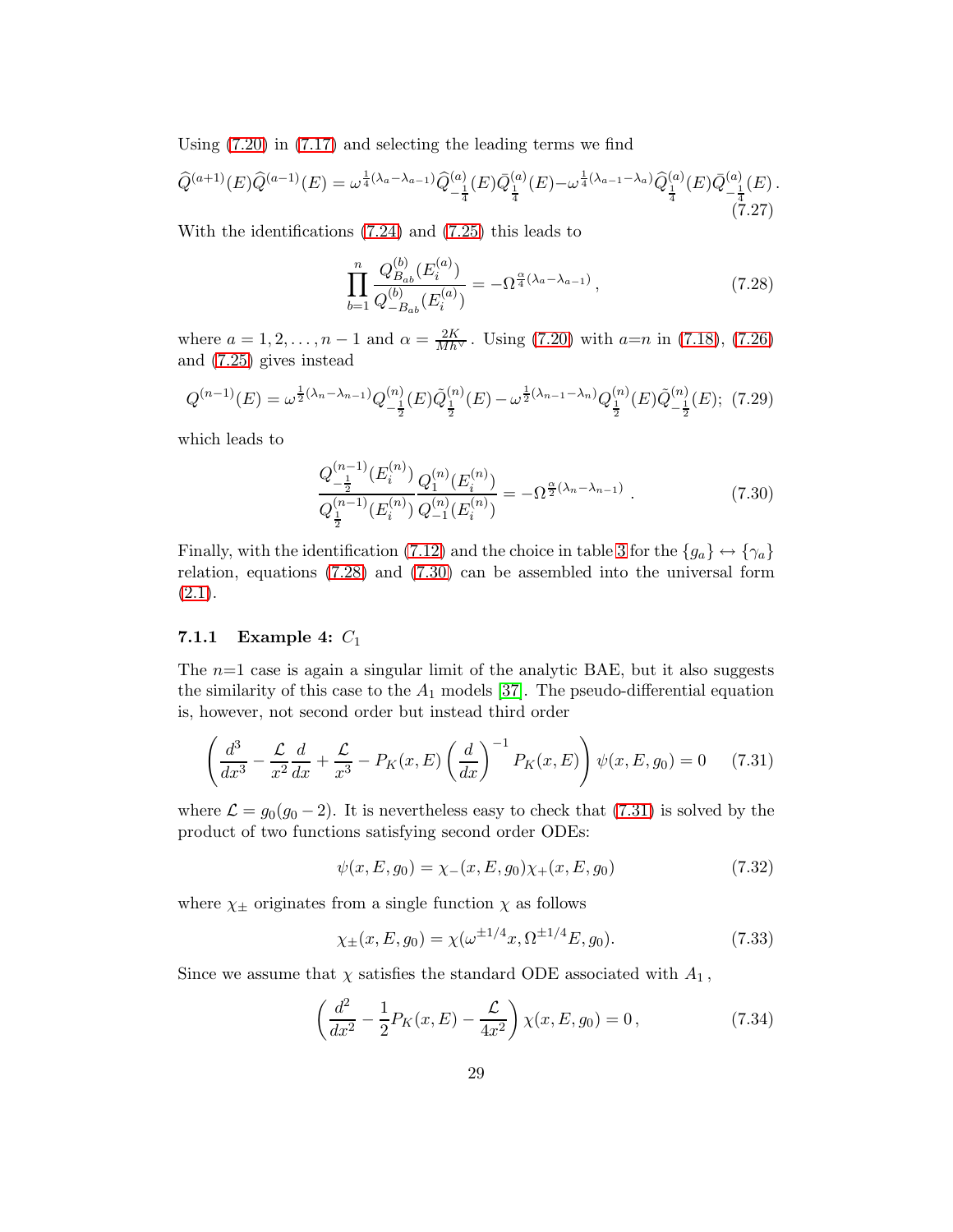the functions  $\chi_{\pm}$  satisfy the following:

$$
\frac{d^2}{dx^2}\chi_{\pm}(x,E,g_0) = \left(\pm \frac{i}{2}P_K(x,E) + \frac{\mathcal{L}}{4x^2}\right)\chi_{\pm}(x,E,g_0). \tag{7.35}
$$

Starting from [\(7.33\)](#page-29-3) and differentiating  $\psi = \psi(x, E, g_0)$  three times we find

$$
\frac{d\psi}{dx} = \frac{d\chi_+}{dx} \chi_- + \chi_+ \frac{d\chi_-}{dx}; \quad \frac{d^2\psi}{dx^2} = 2\frac{d\chi_-}{dx} \frac{d\chi_+}{dx} + \frac{\mathcal{L}}{2x^2} \psi ;
$$
\n
$$
\frac{d^3\psi}{dx^3} = i P_K \left( \chi_+ \frac{d\chi_-}{dx} - \frac{d\chi_+}{dx} \chi_- \right) + \frac{\mathcal{L}}{x^2} \frac{d\psi}{dx} - \frac{\mathcal{L}}{x^3} \psi .
$$
\n(7.36)

We notice that

$$
\frac{d}{dx}\left(\chi_{+}\frac{d\chi_{-}}{dx} - \frac{d\chi_{+}}{dx}\chi_{-}\right) = -iP_{K}\psi\tag{7.37}
$$

and therefore

$$
\chi_{+}\frac{d\chi_{-}}{dx} - \frac{d\chi_{+}}{dx}\chi_{-} = -i\left(\frac{d}{dx}\right)^{-1}P_{K}\psi.
$$
 (7.38)

Inserting [\(7.38\)](#page-30-1) into [\(7.36\)](#page-30-2) we finally arrive at equation [\(7.31\)](#page-29-2).

#### 7.1.2 Example 5:  $C_2 \sim B_2$

The ODEs for  $B_2$  and for  $C_2$  are both deduced from the  $D_n$ -type ODE, but through completely different routes. It is thus a good test to check the equivalence of these two cases. We start with the  $B_2$ -related ODE at  $\mathbf{g} = \{0, 1\}$ 

$$
\frac{d^4\psi}{dx^4} + P_K \frac{d\psi}{dx} + \frac{1}{2} \frac{dP_K}{dx} \psi = 0.
$$
\n(7.39)

The ODE associated with the second node of  $B_2$ , which is nothing but the first node of  $C_2$ , would be satisfied by the following function

$$
\psi^{(2)} = W[\psi_{-\frac{1}{2}}, \psi_{\frac{1}{2}}] = [0, 1] \tag{7.40}
$$

where

$$
\frac{d^4\psi_{\pm\frac{1}{2}}}{dx^4} = P_K \frac{d\psi_{\pm\frac{1}{2}}}{dx} + \frac{1}{2} \frac{dP_K}{dx} \psi_{\pm\frac{1}{2}}.
$$
\n(7.41)

We then easily evaluate the derivatives of  $\psi^{(2)}$ :

$$
\frac{d\psi^{(2)}}{dx} = [0,2], \quad \frac{d^2\psi^{(2)}}{dx^2} = [1,2] + [0,3], \quad \frac{d^3\psi^{(2)}}{dx^3} = 2[1,3] + P_K\psi^{(2)}
$$
\n
$$
\frac{d^4\psi^{(2)}}{dx^4} = 2[2,3] + P_K\frac{d\psi^{(2)}}{dx}, \quad \frac{d^5\psi^{(2)}}{dx^5} = P_K\frac{d^2\psi^{(2)}}{dx^2} - 2P_K[1,2]. \quad (7.42)
$$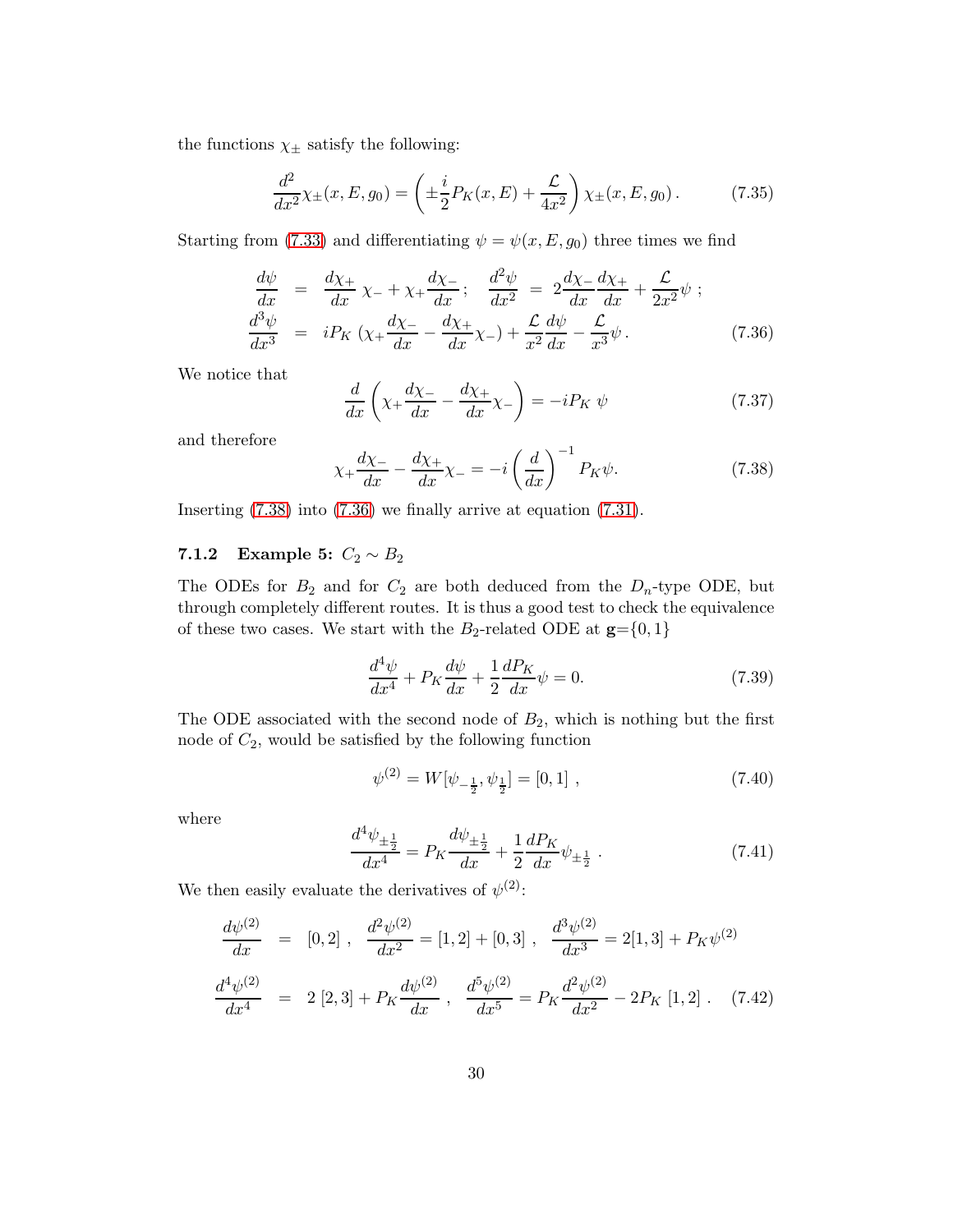Finally, noticing that

$$
2[1,2] = 2\left(\frac{d}{dx}\right)^{-1}[1,3] = \frac{d^2\psi^{(2)}}{dx^2} - \left(\frac{d}{dx}\right)^{-1}P_K\psi^{(2)}
$$
(7.43)

we have obtained a closed form ODE for  $\psi^{(2)}$ :

<span id="page-32-1"></span>
$$
\left(\frac{d^5\psi^{(2)}}{dx^5} - P_K(x, E)\left(\frac{d}{dx}\right)^{-1} P_K(x, E)\right)\psi^{(2)}(x, E) = 0.
$$
 (7.44)

This equation is exactly the  $g = \{0, 1\}$  equation associated to the first node of  $C_2$ . This verifies the consistency of our proposal.

<span id="page-32-0"></span>More generally, the correspondence between the  $B_2$  parameters  $\mathbf{g} = \{g_0, g_1\}$ and the  $C_2$  parameters  $\bar{\mathbf{g}} = {\bar{g}_0, \bar{g}_1}$  is established by

$$
2g_0 = \bar{g}_0 + \bar{g}_1 - 1 ,\n2g_1 = \bar{g}_0 - \bar{g}_1 + 3 .
$$
\n(7.45)

Finally we have directly checked the  $C_2=B_2 \psi$ -system at  $\mathbf{g}=\{0,1\}$  by verifying that both sides of

$$
W[\psi_{-\frac{1}{4}}^{(1)}, \psi_{\frac{1}{4}}^{(1)}] = \psi_{-\frac{1}{4}}^{(2)} \psi_{\frac{1}{4}}^{(2)} , \qquad (7.46)
$$

satisfy the same 15th order ODE.

Unfortunately we do not currently have NLIEs for the  $B_n/C_n$  models and the numerical checks presented below are instead based on an approximate solution similar to that used by Voros in [\[5\]](#page-44-4). For the  $B_2$  BAEs for the case  $g = \{0, 1\}$ ,  $K=1$ and  $M=2/3$ , we started from a perfect-string estimate for the first 1000 roots as follows:

$$
E_j = \left(4\sqrt{\frac{\pi}{3}} \frac{\Gamma(\frac{11}{6})}{\Gamma(\frac{4}{3})}j\right)^{\frac{6}{5}}
$$
 1st node (7.47)

$$
E_j = e^{\pm i\frac{\pi}{5}} \left( 4\sqrt{\pi} \frac{\Gamma(\frac{11}{6})}{\Gamma(\frac{4}{3})} (j - \frac{1}{6}) \right)^{\frac{6}{5}}
$$
 2nd node. (7.48)

We then solved the BAEs recursively using the Newton-Raphson method on the first 20 roots, keeping the remaining roots fixed. Table [7](#page-32-1) compares the lowest roots thus obtained with the results from the solution of the (pseudo-)differential equations. The relatively low accuracy in comparison with tables [4,](#page-15-0) [5](#page-15-1) and [6](#page-18-1) is most likely to be a consequence of the slow convergence rate of the algorithm used to solve the Bethe ansatz equations, and in particular the systematic errors introduced by fixing the higher levels  $(E_j, j > 20)$  to their perfect-string values.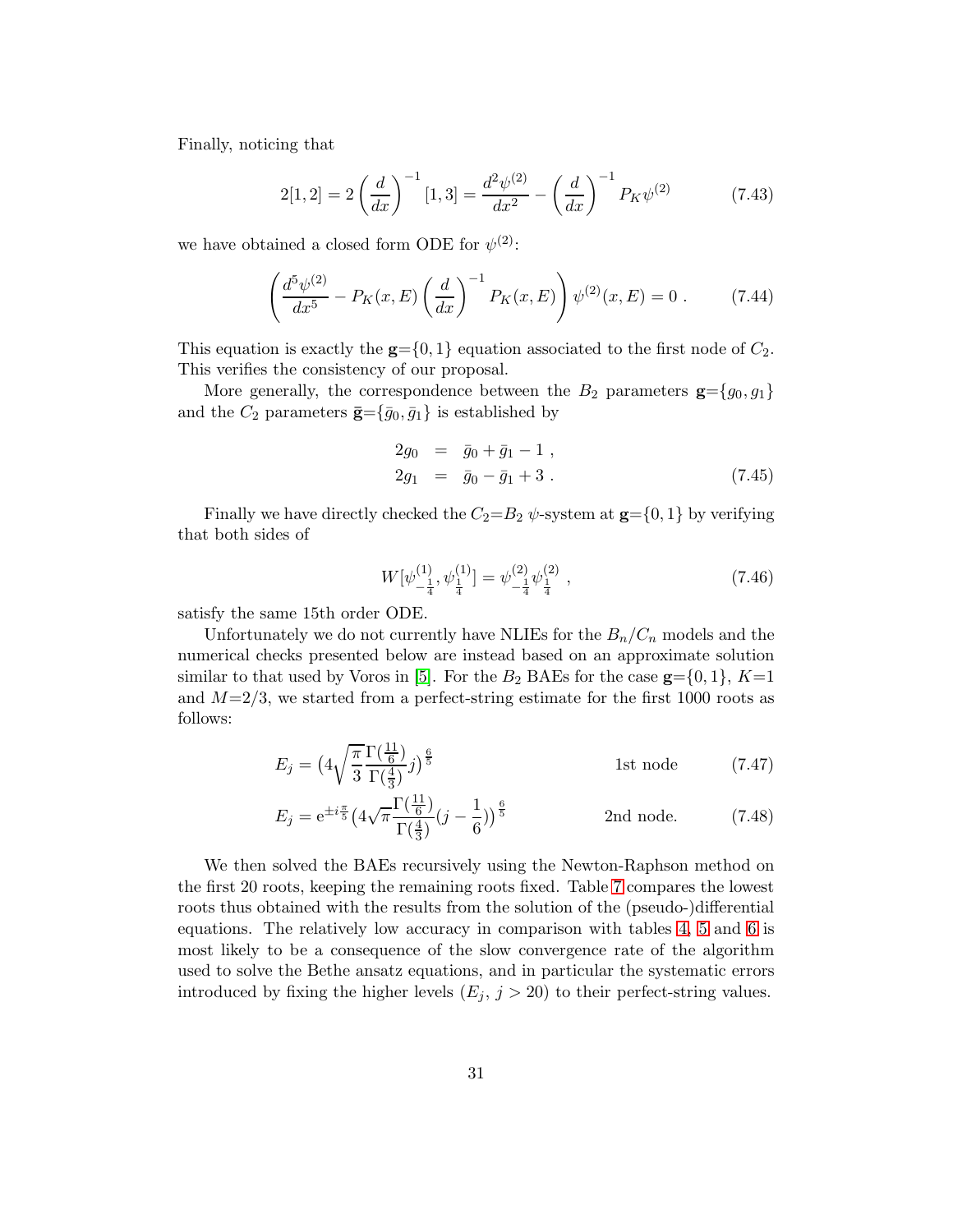| BA numerics |                      | ODE numerics |                      |
|-------------|----------------------|--------------|----------------------|
| 1st node    | 2nd node             | 1st node     | 2nd node             |
| 6.28405     | $6.8368 \pm 5.8640i$ | 6.28390      | $6.8365 \pm 5.8637i$ |
| 13.2379     | $18.216 \pm 14.265i$ | 13.2376      | $18.214 \pm 14.264i$ |
| 21.6307     | $30.996 \pm 23.645i$ | 21.6303      | $30.992 \pm 23.642i$ |
| 30.5039     | $44.747 \pm 33.707i$ | 30.5034      | $44.739 \pm 33.700i$ |
| 39.8617     | $59.254 \pm 44.304i$ | 39.8613      | $59.240 \pm 44.292i$ |

<span id="page-33-0"></span>Table 7:  $C_2=B_2$ : comparison of Bethe ansatz results with the numerical solution of the  $B_2$  and  $C_2$  equations using the algorithm described in appendix [B.](#page-38-0) ( $B_2$  node convention with  $\mathbf{g} = \{0, 1\}$ ,  $K=1$  and  $M=2/3$ .)

#### 8 Conclusions

<span id="page-33-3"></span>There are many aspects about the correspondence between integrable models and the spectral theory of ordinary differential equations that we would like to explore and understand at a deeper level. Given the applications of the Bethe ansatz to the study of QCD in its leading-logarithm approximation [\[50\]](#page-47-13) and to the study of anomalous dimensions of composite operators in Yang-Mills theories [\[51,](#page-47-14) [52\]](#page-47-15), the extension of the correspondence to lattice models is certainly desirable from a physical point of view. On the other hand the mathematical structures arising from the generalisation of the correspondence to other conformal field theories with extended symmetries has the potential to link areas of modern and classical mathematics in an elegant way. In this paper our results were obtained very much on a case-by-case basis, but we already saw the emergence of interesting mathematical objects: the  $\psi$ -systems, negative-dimension dualities, and the formal similarity with the Miura-opers studied both in the classical work [\[19\]](#page-45-12) (see also [\[53,](#page-48-0) [54,](#page-48-1) [55\]](#page-48-2)) and more recently in [\[13,](#page-45-6) [14,](#page-45-7) [15,](#page-45-8) [17,](#page-45-10) [18\]](#page-45-11).

<span id="page-33-1"></span>It would be very interesting to generalise equations [\(3.18–](#page-5-0)[3.21\)](#page-5-1) to encompass the excited states of the integrable models; to date this has been completed for the  $K=1$  case of  $A_1$  [\[56,](#page-48-3) [57\]](#page-48-4). More challenging, but also extremely interesting, would be to extend the correspondence to perturbed conformal field theories defined on a cylinder, both for the ground state [\[58\]](#page-48-5) and for excited states [\[59,](#page-48-6) [60\]](#page-48-7).

Finally, even remaining inside the current setup, the ODE/IM correspondence has already had an impact on condensed matter physics: it has been applied to interacting Bose liquids [\[61\]](#page-48-8), the single electron box [\[62\]](#page-48-9) and quantum dots [\[63\]](#page-48-10).

<span id="page-33-2"></span>Acknowledgements – We are very grateful to Herman Boos, Boris Dubrovin, Ludwig Faddeev, Frank Goehmann, Andreas Klümper, Sergei Lukyanov and Fedor Smirnov for useful conversations and kind encouragement. PED, TCD and JS thank Torino University for hospitality at beginning of this project. JS also thanks the members of the Universities of Wuppertal and Bologna for hospitality and the Ministry of Education of Japan for a 'Grant-in-aid for Scientific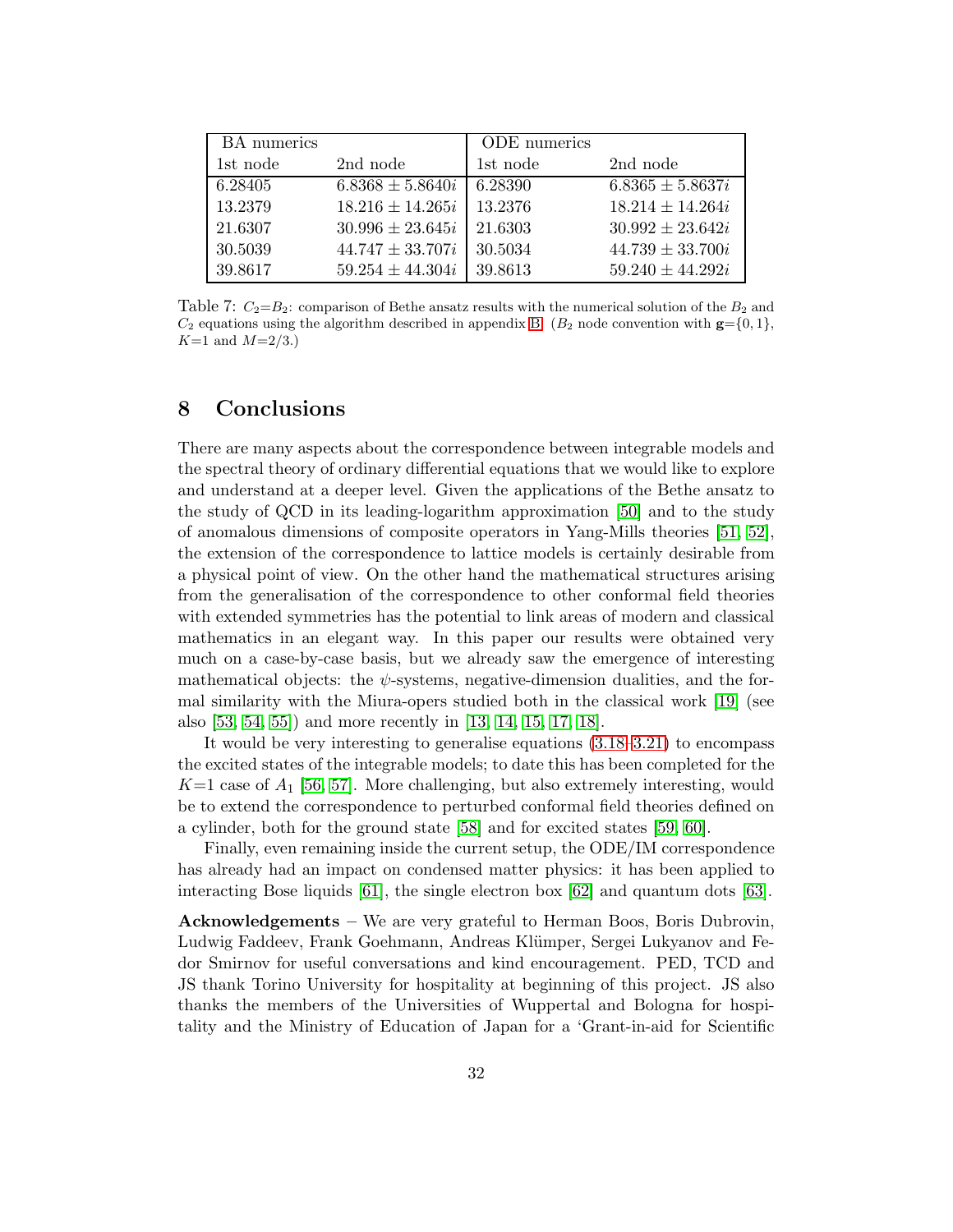Research', grant number 17540354. This project was also partially supported by the European network EUCLID (HPRN-CT-2002-00325), INFN grant TO12, NATO grant number PST.CLG.980424 and The Nuffield Foundation grant number NAL/32601, and a grant from the Leverhulme Trust.

#### A Root strings from the complex WKB method

<span id="page-34-0"></span>As mentioned in §[2,](#page-2-0) a characteristic feature of the 'fused' models with  $K>1$  is that the asymptotic roots are not necessarily real, but rather are grouped into so-called 'strings' of complex roots. Here we show how this behaviour can be recovered from a treatment of the ODE using the complex WKB method. We shall restrict the analysis to the  $A_1$  case and for simplicity set  $\mathbf{g} = \{0, 1\}$ . The ODE is the  $n=2$  case of  $(4.1)$ :

$$
\left(-\frac{d^2}{dz^2} + P_K(z)\right)\psi(z,E) = 0, \quad P_K(z) = (z^{2M/K} - E)^K \tag{A.1}
$$

and the boundary condition determining the eigenvalues is that there should be a solution which decays as  $z \to \infty$  on the positive real axis, and is simultaneously zero at  $z=0$ . (In this section we use z instead of x to emphasise that it must be considered in the complex plane.)

Before giving the WKB treatment, we summarise the expectations from integrable models. A useful discussion of the  $K=2$  case, for generic twist parameter, is in appendix 2 of  $[64]$ . For a finite lattice of size N, the integral equation derived in that paper leads to the following asymptotic condition on the Bethe ansatz roots  $\theta_j^{\pm}$ 

$$
N \ln \left( \tanh \left( \frac{\pi \theta_j^{\pm}}{2\gamma} \right) \right) = \pm N \pi i \mp (2j - 1 + \frac{\phi}{\pi - 2\gamma}) \pi i + \frac{1}{2} \ln 2 , \quad (A.2)
$$

where  $1 \leq j \leq N/2 + 1$ . This equation describes the approximate position of complex-conjugate pairs of roots  $\{\theta_j^-, \theta_j^+\}$ , with  $\theta_j^-$  and  $\theta_j^+$  lying in the upper and lower halves of the complex plane. The relationship between  $\gamma$ ,  $\phi$  in [\(A.2\)](#page-33-1) and M and  $g = {g_0, 1 - g_0}$  is

<span id="page-34-1"></span>
$$
\mu = \frac{M+1}{M} = \frac{\pi}{2\gamma} , \quad \frac{\phi}{\pi - 2\gamma} = \frac{1}{2} - g_0 .
$$
 (A.3)

In the continuum limit,  $N \to \infty$  and the numbers  $e^{\theta_j^{\pm}}$  with  $1 \leq j \ll N/2$  tend to zero. Shifting  $\theta_j^{\pm}$  appropriately, equation [\(A.2\)](#page-33-1) becomes

$$
e^{2\mu\theta_j^{\pm}} = \pm (2j - \frac{1}{2} - g_0)\pi i - \frac{1}{2}\ln 2 , \quad j = 1, 2, \dots \tag{A.4}
$$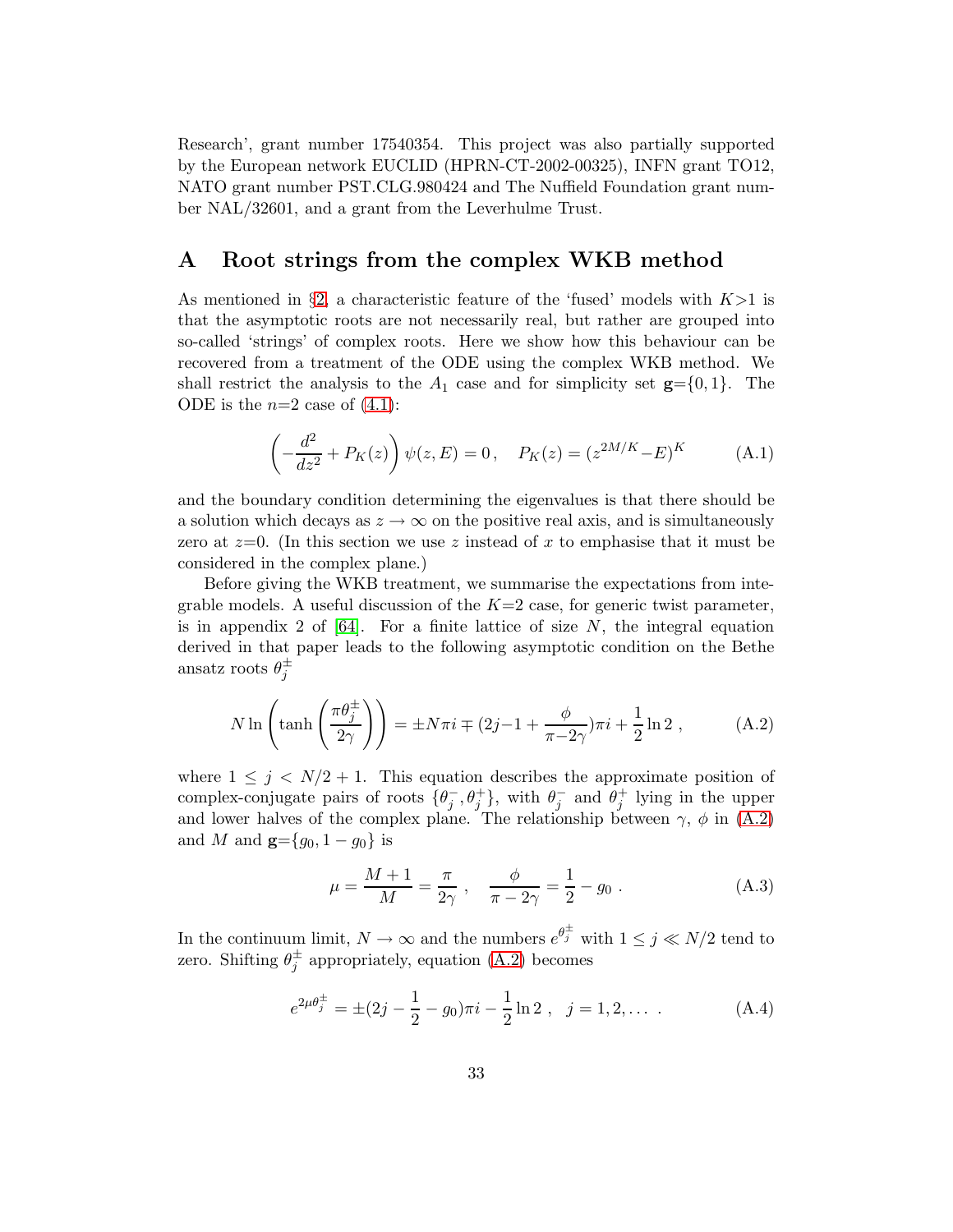The second term causes deviations from the string pattern, even within this asymptotic approximation. Set  $\theta_j^{\pm} = \pm i\pi/(4\mu) + \beta_j^{\pm}$ ; then

$$
e^{2\mu\beta_j^{\pm}} = (2j - \frac{1}{2} - g_0)\pi \pm \frac{i}{2}\ln 2
$$
 (A.5)

or, taking logs and expanding for large  $j$ ,

$$
2\mu\beta_j^{\pm} = \ln(2j - \frac{1}{2} - g_0)\pi \pm i\frac{\ln 2}{2(2j - \frac{1}{2} - g_0)\pi} + \dots
$$
 (A.6)

Equation  $(A.6)$  exhibits the asymptotic deviations from the perfect string configurations, which are only recovered in the limit  $j \to \infty$ . This qualitative pattern matches the results of table [5](#page-15-1) and figure [1,](#page-26-1) and is illustrated in figure [2.](#page-34-1) To compare with the  $A_1$ ,  $K=2$  results in §[4.3](#page-13-1) one has to identify

$$
\{e^{2\mu\theta_j^+}, e^{2\mu\theta_j^-}\} = \{\mu^{-1}(E_{2j-1})^\mu, \mu^{-1}(E_{2j})^\mu\} \tag{A.7}
$$

in [\(A.4\)](#page-33-2).



Figure 2: Two-strings from the asymptotics of the NLIE [\[64\]](#page-48-11).

<span id="page-35-1"></span><span id="page-35-0"></span>These features (and their generalisations to higher  $K$ ) can all be recovered from a complex WKB treatment of  $(A.1)$ . The practicalities of this method have been very clearly explained by Heading [\[65,](#page-48-12) [66\]](#page-48-13), and we shall, more-or-less, follow his notations, which we now summarise. The behaviour of  $(A.1)$  is controlled by  $P_K(z) \equiv (z^{2M/K} - E)^K$ , and the possibly-complex zeros of this function are called turning (or transition) points. For each turning point  $z_0$ , a branch cut is inserted joining  $z_0$  to infinity; and for  $2M/K \notin \mathbb{Z}$ , another is added starting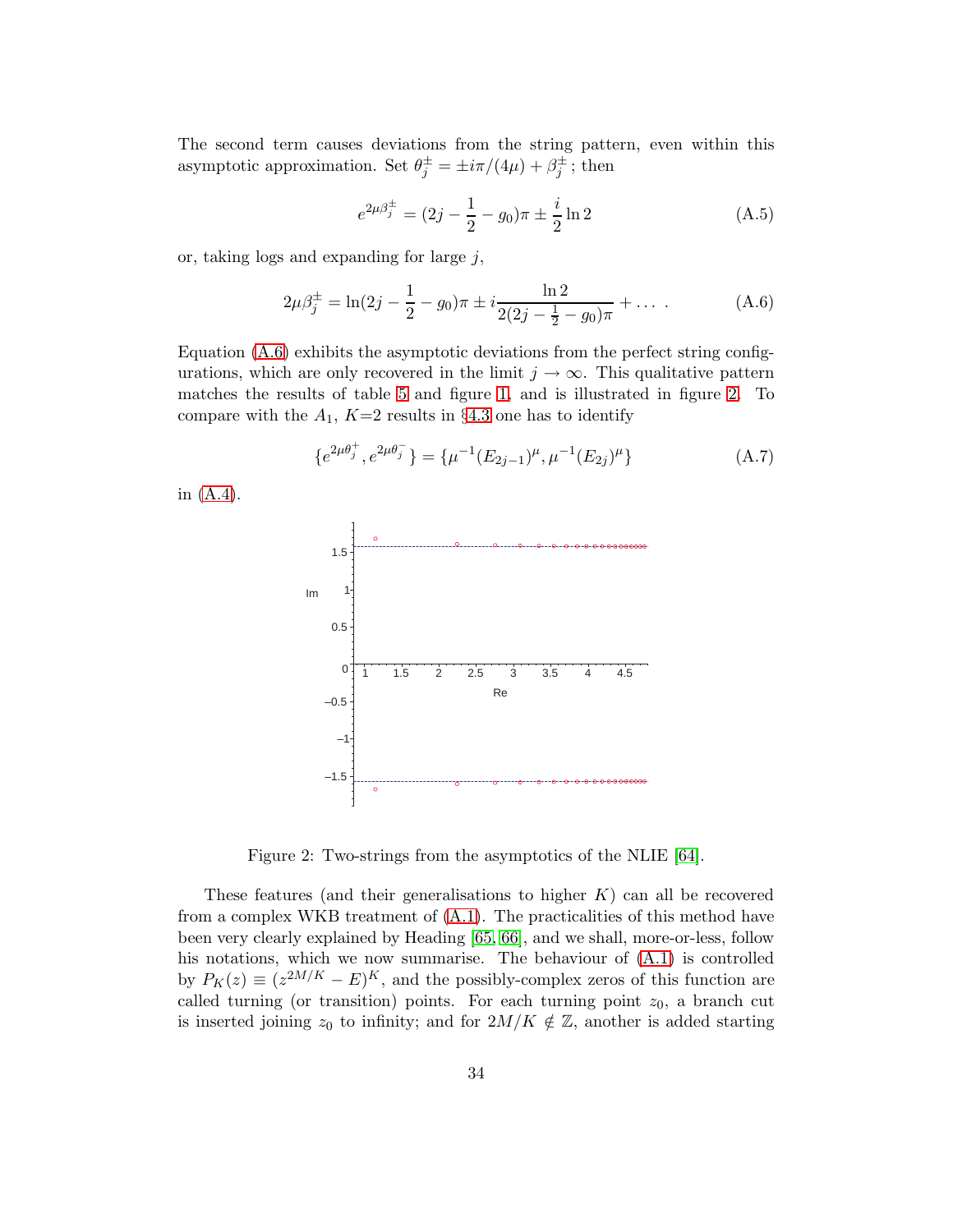from the origin along the negative-imaginary axis. After this, taking  $\arg(P_K(z))$ to tend to zero along the positive real z axis renders  $(P_K(z))^{1/2}$  and  $(P_K(z))^{1/4}$ uniquely defined. From each turning point  $z_0$  there is a set of lines

$$
\Im m \int_{z_0}^{z} dt \sqrt{P_K(t)} = 0 \tag{A.8}
$$

called Stokes lines, and another set

$$
\Re e \int_{z_0}^{z} dt \sqrt{P_K(t)} = 0 \tag{A.9}
$$

called anti-Stokes lines<sup>[¶](#page-35-0)</sup>. A  $K<sup>th</sup>$  order turning point has  $K+2$  Stokes lines, and  $K+2$  anti-Stokes lines, emanating from it. Leading-order WKB solutions are written as

$$
(z_0, z) \equiv (P_K(z))^{-1/4} \exp\left(\int_{z_0}^z dt \sqrt{P_K(t)}\right) .
$$
 (A.10)

If  $\Re e \int_{z_0}^z dt \sqrt{P_K(t)} > 0$ , a subscript d is added, signifying that  $(z_0, z)_d$  is a dominant solution;  $(z, z_0)$  is then subdominant, and is written  $(z, z_0)_s$ . On anti-Stokes lines, dominant and subdominant solutions swap roles<sup>||</sup>.

<span id="page-36-0"></span>Formal WKB solutions  $\alpha(z, z_0) + \beta(z_0, z)$  are only valid in restricted domains: the Stokes phenomenon means that the coefficient of the subdominant term changes by an amount proportional to the dominant term when a Stokes line is crossed, so that  $\alpha(z,z_0)<sub>d</sub>+\beta(z_0,z)<sub>s</sub>$  is replaced by  $\alpha(z,z_0)<sub>d</sub>+(\beta+T\alpha)(z_0,z)<sub>s</sub>$ , where the Stokes multiplier  $T$  is a constant characteristic of the given Stokes line and crossing direction. (Note, since the discontinuity always occurs in the coefficient of a subdominant term, there is no contradiction with the fact that the WKB solution provides an asymptotic approximation to the exact – continuous – solutions of the original equation.) For a Stokes line emanating from a  $K<sup>th</sup>$  order turning point, traversed in a positive (anticlockwise) sense, the Stokes multiplier is [\[67\]](#page-49-0)

$$
T = 2i\cos(\pi/(K+2)).\tag{A.11}
$$

This can alternatively be recovered via the  $E=0$ ,  $l=0$ ,  $M=K/2$  value of the function  $C(E, l)$  discussed in [\[8\]](#page-45-1), equation (3.10). For a clockwise traverse, T is replaced by  $-T$ .

The key feature of [\(A.1\)](#page-33-3), leading to the formation of strings, is that the turning points which control the WKB eigenvalues all have order  $K$ . If a solution

<sup>¶</sup>Here we follow the conventions of Heading and, for example, Berry, but beware that other's conventions are exactly the reverse. Note also that our  $P_K(z)$  is minus the function  $q(z)$  used by Heading.

Note, in contrast to elsewhere in this paper, the terms dominant and subdominant are used here with respect to the WKB expansion parameter, which for brevity we have set equal to 1. The parameter, a factor of  $\varepsilon^2$  in front of the derivative term in [\(A.1\)](#page-33-3), can easily be restored if desired. In Heading's notations,  $\varepsilon$  corresponds to  $k^{-1}$ .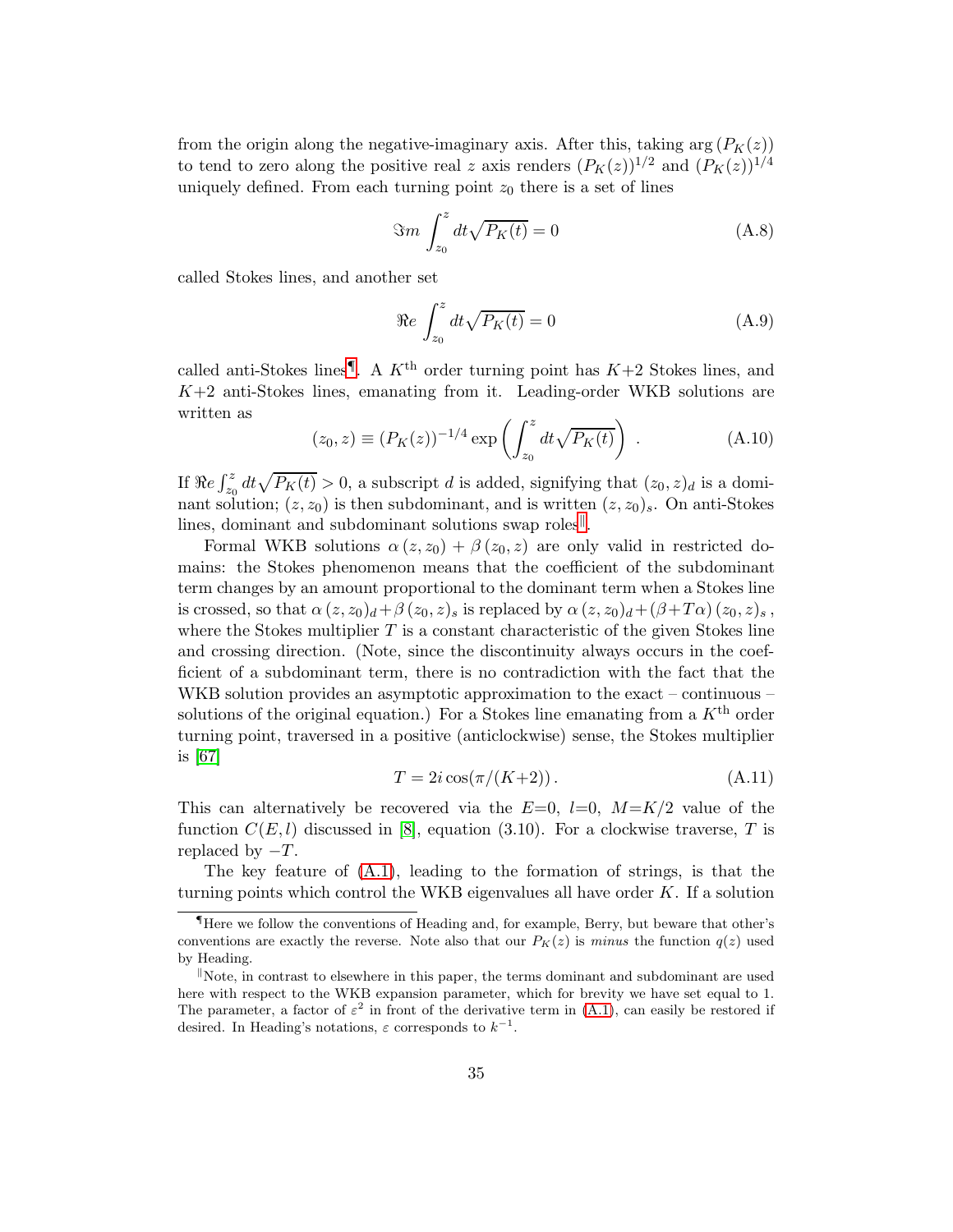which decays along the positive real axis is traced in to a turning point, there are  $K$  different directions away from that turning point along which the two WKB solutions  $(z_0, z)$  and  $(z, z_0)$  might come into balance and have a chance to cancel; if the continuation of any of these directions can be arranged to hit the origin, then a (WKB) eigenvalue is possible. When the Stokes multipliers have unit modulus, these directions are precisely the anti-Stokes lines; departures from unit modulus cause small shifts, and lead to deviations from the string pattern.

<span id="page-37-0"></span>

Figure 3: Initial directions of Stokes lines (continuous) and anti-Stokes lines (dotted) from a  $4^{\text{th}}$  order turning point.

An example should make this clear. Figure [3](#page-36-0) shows the set of Stokes and anti-Stokes directions away from a turning point of  $(A.1)$  with  $M=3$ ,  $K=4$ . Between each pair of anti-Stokes lines there is a Stokes sector, which is further divided into two segments by the Stokes line which lies exactly in the middle of the Stokes sector. The first few of these segments are labelled 1 ... 5 in the figure; note that segments 1 and 2 make up one Stokes sector, and segments 3 and 4 another. For the figure,  $arg(E)$  was chosen so that the origin lies in the union of segments 4 and 5, and the positive real axis in the union of the continuations of segments 1 and 2. Across the (dotted) anti-Stokes lines, dominant and subdominant solutions swap over, while across the (continuous) Stokes lines, the coefficients of subdominant terms may change by the Stokes phenomenon. Figure [4](#page-37-0) shows the continuation of the Stokes directions shown in figure [3](#page-36-0) into the full complex plane, justifying the claim that the real axis lies in the continuation of segments 1 and 2.

<span id="page-37-1"></span>Our aim is to find an approximate solution which decays as  $z \to \infty$  on the positive real axis, and is also zero at the origin. Since the positive real axis lies in the continuations of segments 1 and 2, we start with a solution subdominant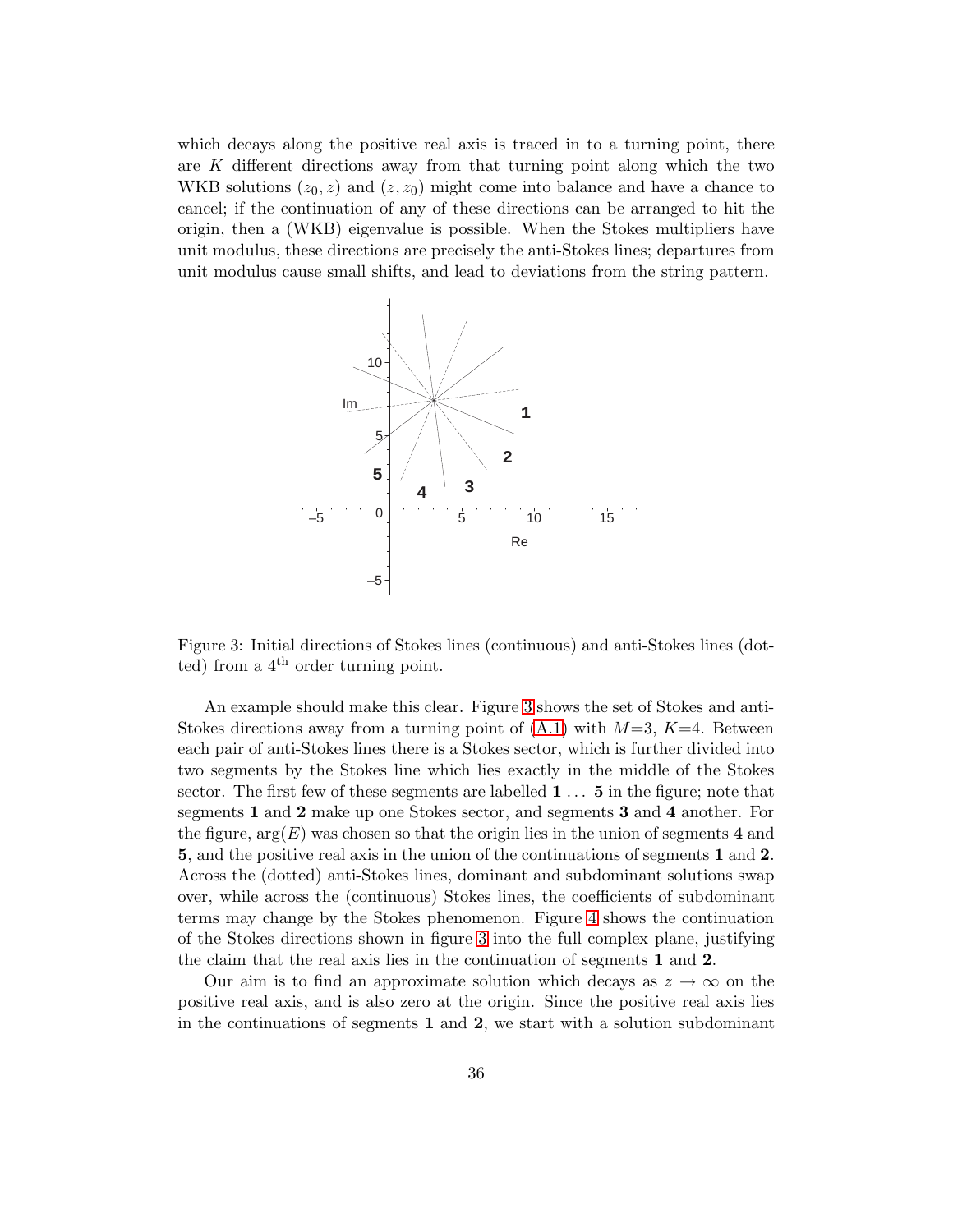<span id="page-38-1"></span>

Figure 4: The full Stokes and anti-Stokes lines for the situation shown in figure [3.](#page-36-0)

in segments 1 and 2, and continue it clockwise around the turning point to find the behaviour in the region of the origin. There is no Stokes phenomenon passing between 1 to 2 since the dominant term is absent in both of these segments, but from then on the phenomenon must be taken into account each time a Stokes line is crossed. With  $z_0$  the location of the turning point, and  $(z, z_0)$  the approximate subdominant solution in segments 1 and 2, we have:

<span id="page-38-0"></span>**1**, **2**: 
$$
(z, z_0)_s
$$
  
\n**3**:  $(z, z_0)_d$   
\n**4**:  $(z, z_0)_d - 2i \cos(\pi/6)(z_0, z)_s$   
\n**5**:  $(z, z_0)_s - 2i \cos(\pi/6)(z_0, z)_d$ 

Near to the anti-Stokes line between segments 4 and 5, the WKB solutions  $(z, z_0)$  and  $2i \cos(\pi/6) (z_0, z)$  are of similar magnitude, and the (WKB) condition yielding the eigenvalues is found by demanding that they cancel exactly at  $z=0$ :

$$
(z_0, 0) - 2i\cos(\pi/6)(0, z_0) = 0.
$$
 (A.12)

That is

$$
\exp\left(2\int_0^{z_0} dt \sqrt{P_K(t)} + i\pi/2\right) = \frac{1}{2\cos(\pi/6)}\tag{A.13}
$$

or

$$
2\int_0^{z_0} dt \sqrt{P_K(t)} = (2j - \frac{1}{2})\pi i - \ln(2\cos(\pi/6)) . \tag{A.14}
$$

Remembering that  $z_0 = E^{K/(2M)}$ , the integral can be evaluated to

$$
\int_0^{E^{K/(2M)}} (t^{2M/K} - E)^{K/2} dt = (-1)^{K/2} E^{\mu} \int_0^1 (1 - u^{2M/K})^{K/2} du
$$
  
= 
$$
(-1)^{K/2} \tilde{\kappa}(2M/K, 2/K) E^{\mu}
$$
 (A.15)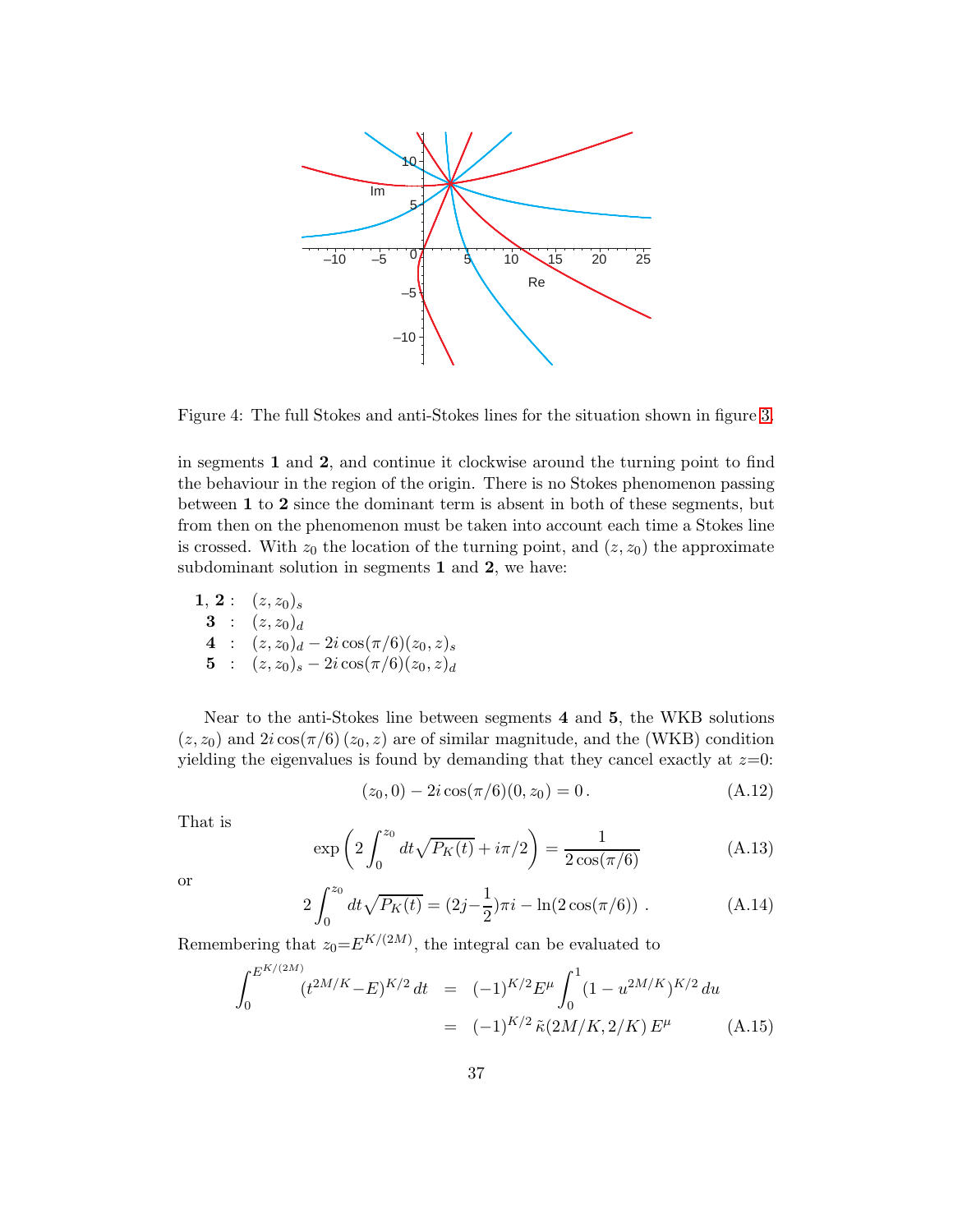where  $\mu = K(M+1)/(2M)$  and

<span id="page-39-0"></span>
$$
\tilde{\kappa}(a,b) = \frac{\Gamma(1+1/a)\Gamma(1+1/b)}{\Gamma(1+1/a+1/b)}.
$$
\n(A.16)

Equations [\(A.14—](#page-37-1)[A.16\)](#page-38-1) give the WKB prediction at  $K=4$ . Had we instead performed the calculation for  $K=2$ , the logarithm on the RHS of  $(A.14)$  would have been replaced by  $-\ln(2\cos(\pi/4)) = -\frac{1}{2}$  $\frac{1}{2} \ln 2$ , and [\(A.4\)](#page-33-2) would have been reproduced. More generally, the Stokes multipliers solve a stationary T-system, and the constant determining the deviation of the  $j<sup>th</sup>$  root in a K-string is found to be

<span id="page-39-2"></span><span id="page-39-1"></span>
$$
\ln(\sin(\pi j/(K+2))/\sin(\pi(j+1)/(K+2))), \qquad j=1,2,\ldots,K. \tag{A.17}
$$

The reason why only K out of the  $K+2$  anti-Stokes directions allow for zeros of the wavefunction is that on the two anti-Stokes lines next to the sector where the initial subdominant solution is defined (the anti-Stokes lines bordering the union of segments 1 and 2 in the example) there is only a single 'pure' WKB solution, and thus there is no chance to get the cancellation between two WKB solutions which leads to the wavefunction zeros near the other anti-Stokes directions.

It would be interesting to reproduce these results from a study of the relevant nonlinear integral equations in the integrable models, but we will leave a more detailed study of such issues for future work.

#### B The numerical algorithm and the dual formulation of the boundary problem

In this appendix we describe the numerical methods used to test our conjectures. We solved the pseudo-differential equations using an iterative power-series method, which we describe below. On the integrable model side, there is a wellknown method to rewrite an infinite set of Bethe ansatz equations such as [\(2.1\)](#page-2-2) into a finite set of nonlinear integral equations (NLIEs) [\[68\]](#page-49-1). We applied this to the K=1 simply-laced cases  $A_{n-1}$  and  $D_n$ .

#### <span id="page-39-3"></span>B.1 The  $\chi$ -functions and the generalised Cheng algorithm.

The special solution  $\psi(x, E, \mathbf{g})$  and its derivatives can be written in terms of the  $\chi$ -functions [\(3.22\)](#page-5-5) and the spectral determinants as

$$
\frac{d^m}{dx^m}\psi(x,E,\mathbf{g}) = Q_{[0]}^{(1)}(E,\mathbf{g})\frac{d^m}{dx^m}\chi_0(x,E,\mathbf{g}) + Q_{[1]}^{(1)}(E,\mathbf{g})\frac{d^m}{dx^m}\chi_1(x,E,\mathbf{g}) + \dots \tag{B.1}
$$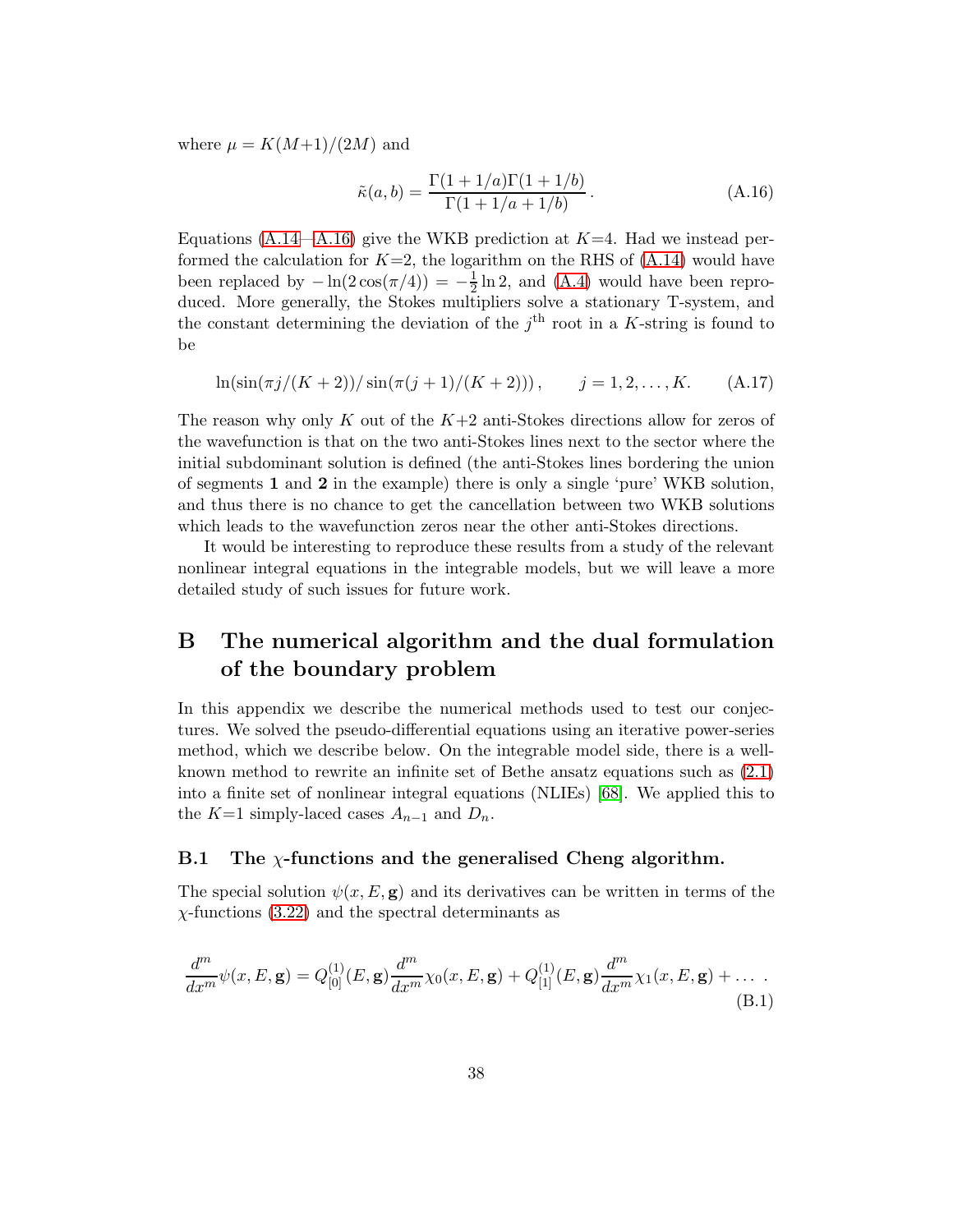By solving for  $Q_{[0]}^{(1)}(E, \mathbf{g})$ :

$$
Q_{[0]}^{(1)}(E, \mathbf{g}) = \frac{W[\psi, \chi_1, \chi_2, \dots]}{W[\chi_0, \chi_1, \chi_2, \dots]} \ . \tag{B.2}
$$

<span id="page-40-1"></span>In order to calculate the spectral determinant from [\(B.2\)](#page-39-0) we must first find the  $\chi$ -solutions by numerically solving the pseudo-differential equations. This can be done, with very high precision, using a generalisation of the iteration method introduced by Cheng many years ago [\[20\]](#page-45-13) and more recently used in [\[69\]](#page-49-2). In the following we shall define the iterative solution for each Lie algebra on a case-bycase basis.

 $A_{n-1}$ : We begin by defining a solution for [\(3.18\)](#page-5-0)

$$
D_n(\mathbf{g})\chi(x,E,\mathbf{g}) = (-1)^n P_K(x,E)\chi(x,E,\mathbf{g}) , \qquad (B.3)
$$

and its adjoint equation

$$
D_n(\mathbf{g}^\dagger)\chi^\dagger(x, E, \mathbf{g}^\dagger) = P_K(x, E)\chi^\dagger(x, E, \mathbf{g}^\dagger) , \qquad (B.4)
$$

where  $\mathbf{g} = \{g_{n-1}, \ldots, g_1, g_0\}$  and  $\mathbf{g}^{\dagger} = \{n-1-g_0, n-1-g_1, \ldots, n-1-g_{n-1}\}.$ 

Equation [\(B.4\)](#page-39-1) was defined, as usual, by applying the rule  $(d^p/dx^p)^{\dagger}$  =  $(-1)^p (d^p/dx^p)$ . Notice also that [\(B.4\)](#page-39-1) is not the  $\psi^{(n-1)}$ -related ODE, which is instead obtained by simply replacing **g** with  $g^{\dagger}$  in [\(B.3\)](#page-39-2).

<span id="page-40-0"></span>Consider equation [\(B.3\)](#page-39-2). The first step is to define a linear operator

$$
L_{\mathbf{g}}^{A}(x^{p}) = \frac{x^{p+n}}{\prod_{b=0}^{n-1}(p+n-g_{b})}
$$
(B.5)

such that for any polynomial  $\mathcal{P}(x)$  of x

$$
D_n(\mathbf{g}) L_{\mathbf{g}}^A(\mathcal{P}(x)) = \mathcal{P}(x) .
$$
 (B.6)

Now it is easy to check that

$$
\chi_a(x, E, \mathbf{g}) = x^{g_a} + (-1)^n L_{\mathbf{g}}^A \left( P_K(x, E) \chi_a(x, E, \mathbf{g}) \right) \tag{B.7}
$$

defines a solution to [\(B.3\)](#page-39-2) solvable by iteration. Setting  $g_a^{\dagger} = n - 1 - g_{n-1-a}$ ,

$$
\chi_a^{\dagger}(x, E, \mathbf{g}^{\dagger}) = x^{g_a^{\dagger}} + L_{\mathbf{g}^{\dagger}}^A \left( P_K(x, E) \chi_a^{\dagger}(x, E, \mathbf{g}^{\dagger}) \right) , \qquad (B.8)
$$

instead defines an iterative solution to the adjoint equation [\(B.4\)](#page-39-1).

<span id="page-40-2"></span> $D_n$ : The appropriate linear operator for the self-adjoint equation [\(3.19\)](#page-5-3)

$$
D_n(\mathbf{g}^\dagger) \left(\frac{d}{dx}\right)^{-1} D_n(\mathbf{g}) \chi(x, E, \mathbf{g}) = \sqrt{P_K(x, E)} \left(\frac{d}{dx}\right) \sqrt{P_K(x, E)} \chi(x, E, \mathbf{g})
$$
\n(B.9)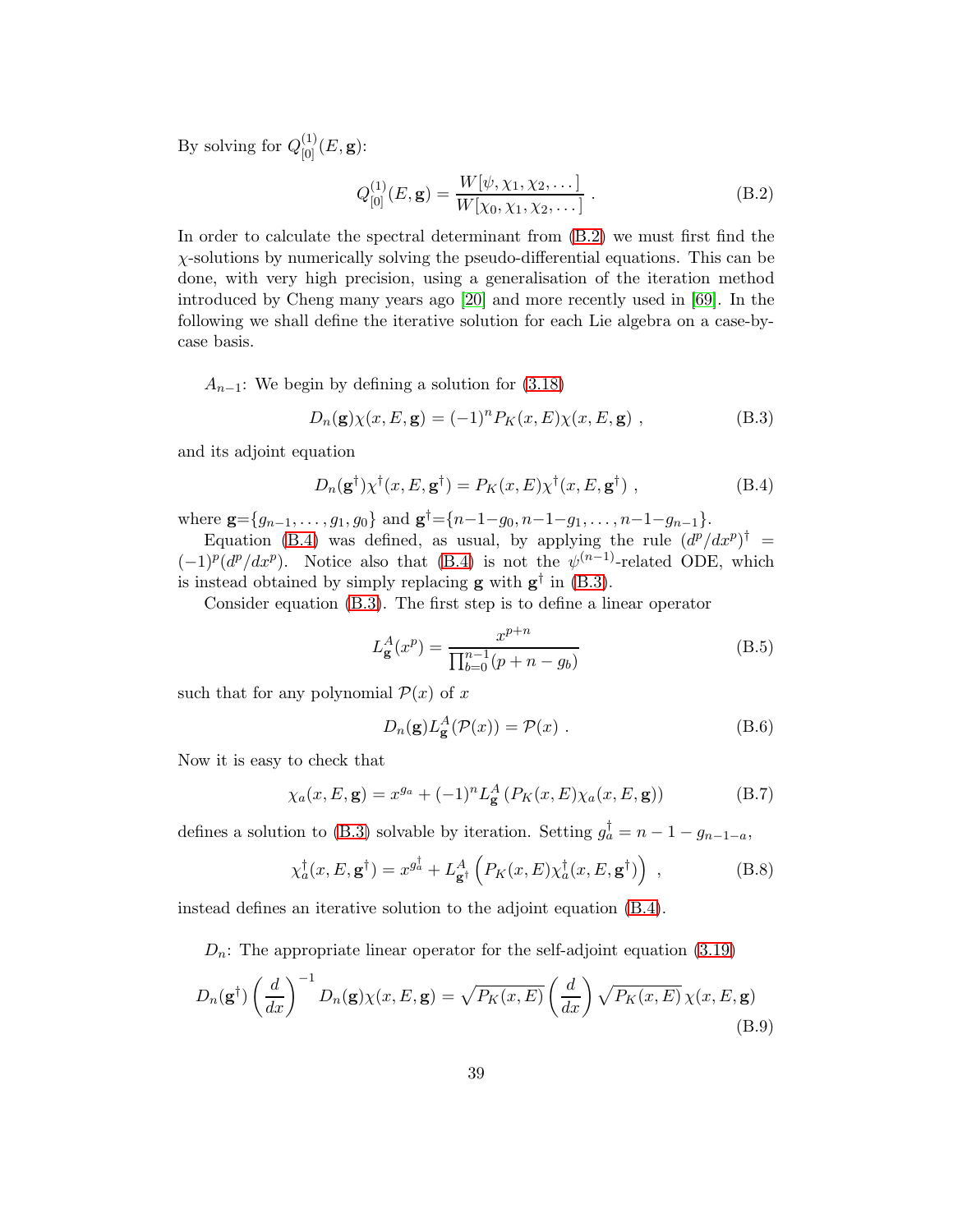is

$$
L_{\mathbf{g}}^{D}(x^{p}) = \frac{\left(p + \frac{h^{\vee}}{2} + 1\right) x^{p + h^{\vee} + 1}}{\prod_{b=0}^{2n - 1} (p + 1 + \lambda_{b})},
$$
\n(B.10)

and the corresponding iterative solution is

$$
\chi_a(x, E, \mathbf{g}) = x^{\lambda_a} + L^D_{\mathbf{g}} \left( \sqrt{P_K(x, E)} \left( \frac{d}{dx} \right) \sqrt{P_K(x, E)} \chi_a(x, E, \mathbf{g}) \right). \tag{B.11}
$$

The relation between the  $\lambda$ 's and the g's is given in [\(5.4\)](#page-16-0).

<span id="page-41-0"></span> $B_n$ : The iterative solution of the  $B_n$  equation [\(3.20\)](#page-5-4)

$$
D_n(\mathbf{g}^\dagger)D_n(\mathbf{g})\chi(x,E,\mathbf{g}) = -\sqrt{P_K(x,E)}\left(\frac{d}{dx}\right)\sqrt{P_K(x,E)}\chi(x,E,\mathbf{g})\tag{B.12}
$$

and its adjoint

$$
D_n(\mathbf{g}^\dagger)D_n(\mathbf{g})\chi^\dagger(x,E,\mathbf{g}) = \sqrt{P_K(x,E)}\left(\frac{d}{dx}\right)\sqrt{P_K(x,E)}\chi^\dagger(x,E,\mathbf{g})\tag{B.13}
$$

are, respectively,

$$
\chi_a(x, E, \mathbf{g}) = x^{\lambda_a} - L_{\mathbf{g}}^B \left( \sqrt{P_K(x, E)} \left( \frac{d}{dx} \right) \sqrt{P_K(x, E)} \chi_a(x, E, \mathbf{g}) \right) \tag{B.14}
$$

and

$$
\chi_a^{\dagger}(x, E, \mathbf{g}) = x^{\lambda_a} + L_{\mathbf{g}}^B \left( \sqrt{P_K(x, E)} \left( \frac{d}{dx} \right) \sqrt{P_K(x, E)} \chi_a^{\dagger}(x, E, \mathbf{g}) \right) , \quad \text{(B.15)}
$$

with

<span id="page-41-1"></span>
$$
L_{\mathbf{g}}^{B}(x^{p}) = \frac{x^{p+h^{\vee}+1}}{\prod_{b=0}^{2n-1} (p+1+\lambda_{b})} .
$$
 (B.16)

The relation between the  $\lambda$ 's and the g's is given in [\(6.4\)](#page-23-1).

<span id="page-41-4"></span> $C_n$ : The  $\chi$ -solutions to the self-adjoint equation [\(3.21\)](#page-5-1)

$$
D_n(\mathbf{g}^\dagger) \left(\frac{d}{dx}\right) D_n(\mathbf{g}) \chi_a(x, E, \mathbf{g}) = P_K(x, E) \left(\frac{d}{dx}\right)^{-1} P_K(x, E) \chi_a(x, E, \mathbf{g})
$$
\n(B.17)

<span id="page-41-2"></span>satisfy

$$
\chi_a(x, E, \mathbf{g}) = x^{\lambda_a} + L_{\mathbf{g}}^C \left( P_K(x, E) \left( \frac{d}{dx} \right)^{-1} P_K(x, E) \chi_a(x, E, \mathbf{g}) \right) \tag{B.18}
$$

with

<span id="page-41-3"></span>
$$
L_{\mathbf{g}}^{C}(x^{p}) = \frac{x^{p+2n+1}}{\prod_{b=0}^{2n-1} (p+1+\lambda_{b})},
$$
\n(B.19)

and the relation between the  $\lambda$ 's and the g's given in [\(7.12\)](#page-27-2).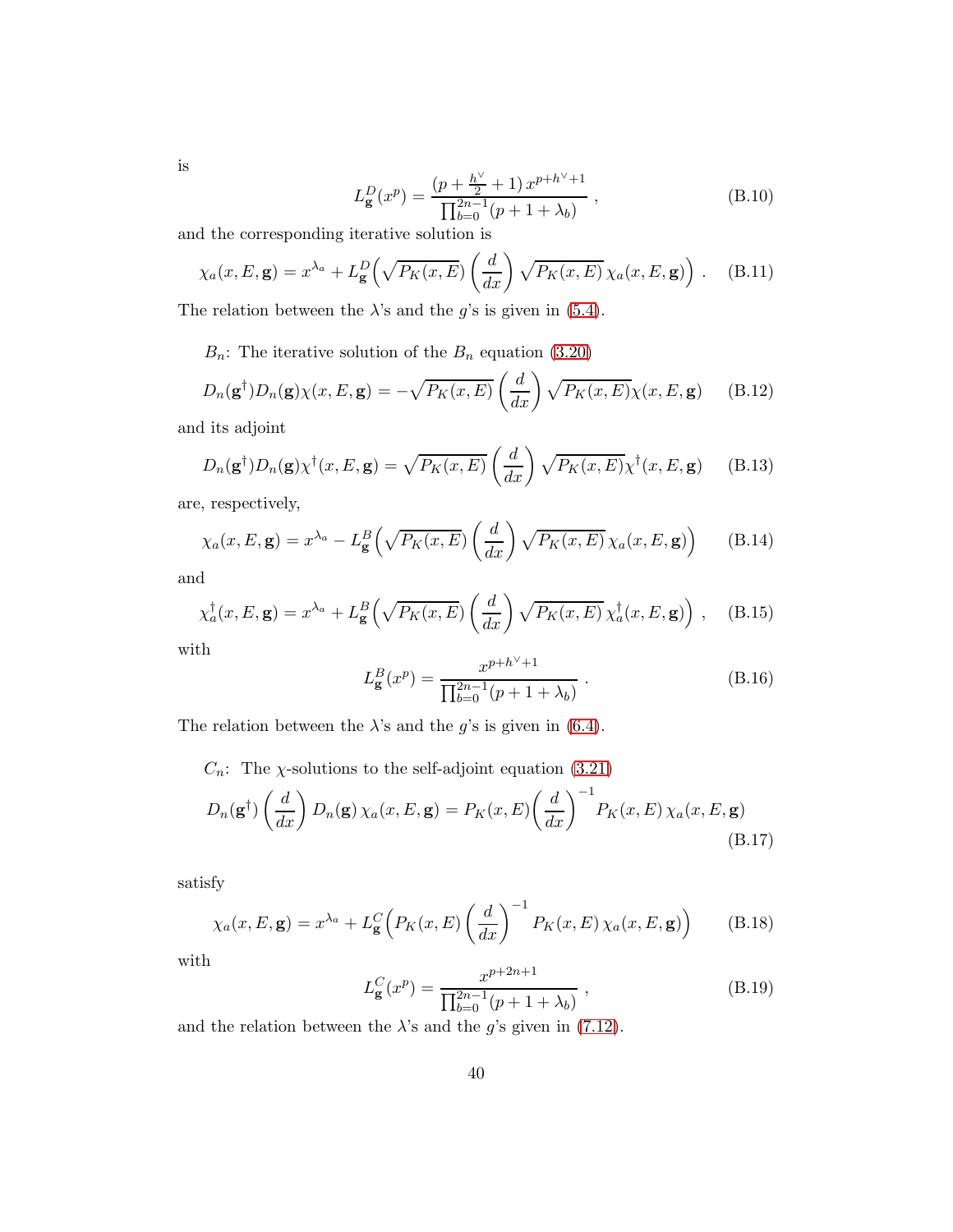#### B.2 Dual formulation of the boundary problem

From  $(B.2)$ , with the numerical estimates for the  $\chi$ -functions and their derivatives at large values of x, replacing  $\psi(x, E, g)$  by its asymptotic behaviour and by varying E one has in principle access to  $Q_{[0]}^{(1)}(E, \mathbf{g})$  and in particular to its zeros. This process is certainly possible but it is tedious and the CPU time increases at least quadratically with the order of the equation. Surprisingly, there is a short-cut that makes the algorithm essentially order-independent.

<span id="page-42-0"></span>To see this, consider the  $A_{n-1}$  case

$$
CQ_{[0]}^{(1)}(E, \mathbf{g}) = W[\psi, \chi_1, \chi_2, \dots, \chi_{n-1}], \qquad (B.20)
$$

where

$$
C = W[\chi_0, \chi_1, \chi_2, \dots, \chi_{n-1}] = (-1)^{\text{int}[n/2]} \prod_{i=0, j=i+1}^{n-1} (\lambda_i - \lambda_j) . \tag{B.21}
$$

Expand [\(B.20\)](#page-41-0) with respect to the first column:

<span id="page-42-5"></span>
$$
CQ_{[0]}^{(1)}(E, \mathbf{g}) = \sum_{p=0}^{n-1} (-1)^p w_p \frac{d^p \psi}{dx^p}, \qquad (B.22)
$$

where, borrowing the short-hand notation of §[5.3,](#page-20-0)

<span id="page-42-4"></span>
$$
w_p(E, \mathbf{g}) = [0, 1, \dots, p-1, p+1, \dots, n-1]
$$
  
= det  $\left[ \left( \vec{\chi}, \frac{d}{dx} \vec{\chi}, \dots, \frac{d^{p-1}}{dx^{p-1}} \vec{\chi}, \frac{d^{p+1}}{dx^{p+1}} \vec{\chi}, \dots, \frac{d^{n-1}}{dx^{n-1}} \vec{\chi} \right) \right]$  (B.23)

with  $\vec{\chi} = (\chi_1, \chi_2, \ldots, \chi_{n-1})$ . At large x on the positive real axis

<span id="page-42-1"></span>
$$
\frac{d^p}{dx^p}\psi(x) \sim (-1)^p \, x^{(1-n+2p)M/2} \exp(-x^{M+1}/(M+1)) \quad , \quad (M > K/(h^{\vee} - K)) \; . \tag{B.24}
$$

Therefore, if for all functions  $w_p(E, \mathbf{g})$  we have

<span id="page-42-2"></span>
$$
w_p(e_i, \mathbf{g}) = o\left(x^{(1-n)M/2} \exp(x^{M+1}/(M+1))\right) , \quad p = 0, 1, \dots, n-1 \quad (B.25)
$$

for some  $E=$ e<sub>i</sub>, then from  $(B.22)$ 

$$
Q_{[0]}^{(1)}(e_i, \mathbf{g}) = 0.
$$
 (B.26)

This shows that  $\{e_i\} \subset \{E_i^{(1)}\}$  $\{e_i\}$ . We shall now argue that the set  $\{e_i\}$  is not empty and further prove that

<span id="page-42-3"></span>
$$
\{e_i\} = \{E_i^{(1)}\}.
$$
 (B.27)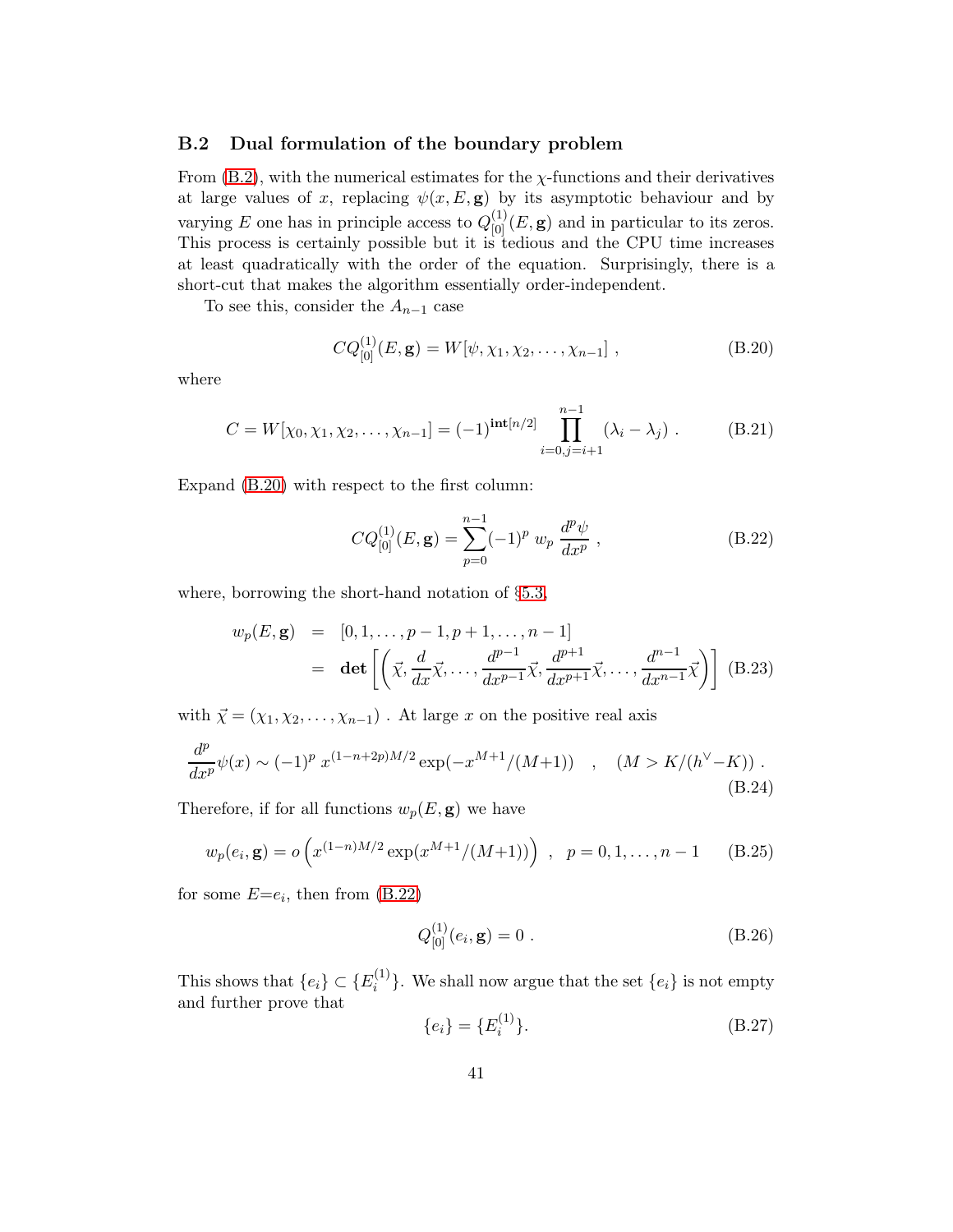To do this consider  $w_{n-1}(E, \mathbf{g}) = [0, 1, 3, \ldots, n-2]$ . By repeated differentiation and substitution of the ODE, one can prove as in [\[11\]](#page-45-4) that

$$
w_{n-1}(E, \mathbf{g}) = \left( (-1)^{\text{int}[(n-1)/2]} \prod_{i=1, j=i+1}^{n-1} (g_i - g_j) \right) \chi_{n-1}^{\dagger}(x, E, \mathbf{g}^{\dagger}) \tag{B.28}
$$

i.e.  $w_{n-1}$  satisfies the adjoint  $A_{n-1}$ -equation [\(B.4\)](#page-39-1) and thus can be determined using [\(B.8\)](#page-39-3) with  $g_{n-1}^{\dagger} = n - 1 - g_0$ .

At large  $x$ ,

$$
w_{n-1}(x) = S(E, \mathbf{g}) \left( x^{(1-n)M/2} + o(x^{(1-n)M/2}) \right) \exp\left( \frac{x^{M+1}}{M+1} \right) + \dots \tag{B.29}
$$

where the dots in [\(B.29\)](#page-42-0) indicate terms that grow exponentially at most as

$$
\exp\left(\cos\left(\frac{2\pi}{n}\right)\frac{x^{M+1}}{M+1}\right) \tag{B.30}
$$

Therefore, the condition [\(B.25\)](#page-41-2) for  $p=n-1$  is fulfilled for any value of  $E=e_i$  such that  $S(e_i, \mathbf{g}) = 0$ . Since this a single condition imposed on a nontrivial function of E, we expect an infinite but countable set of solutions.

For the next step, we want to argue that if the condition [\(B.25\)](#page-41-2) is satisfied for  $p=n-1$  it is simultaneously satisfied for  $p=0, 1, \ldots, n-2$ .

From [\(B.29\)](#page-42-0) we see that at  $S(e_i, \mathbf{g}) = 0$  also

$$
\frac{d^p}{dx^p}w_{n-1}(e_i, \mathbf{g}) = o\left(x^b \exp(x^{M+1}/(M+1))\right)
$$
\n(B.31)

for any finite complex number b. We now claim that all of the  $w_a$  can be written as a linear combination of  $w_{n-1}$  and its derivatives:

$$
w_p(x, E, \mathbf{g}) = \sum_{a=0}^{n-1-p} \frac{K_a^{(p)}}{x^{n-1-p-a}} \frac{d^a}{dx^a} w_{n-1}(x, E, \mathbf{g}) , \qquad (B.32)
$$

<span id="page-43-0"></span>where the constants  $K_a^{(p)}$  depend only on **g**. It is very simple to see that [\(B.32\)](#page-42-1) is true in general. Write the adjoint  $A_{n-1}$  ODE in the 'expanded' form

$$
\frac{d^n}{dx^n} w_{n-1} = \left(\frac{A_2}{x^2} \frac{d^{n-2}}{dx^{n-2}} + \frac{A_3}{x^3} \frac{d^{n-3}}{dx^{n-3}} + \dots + P_K(x, E)\right) w_{n-1} .
$$
 (B.33)

Differentiating once

$$
\frac{d}{dx}w_{n-1} = [0, 1, 2, \dots, n-3, n-1] = w_{n-2},
$$
\n(B.34)

taking further derivatives and using [\(B.33\)](#page-42-2) the general result is

$$
w_{p-1} = \frac{d}{dx} w_p - \frac{A_{n-p}}{x^{n-p}} w_{n-1} .
$$
 (B.35)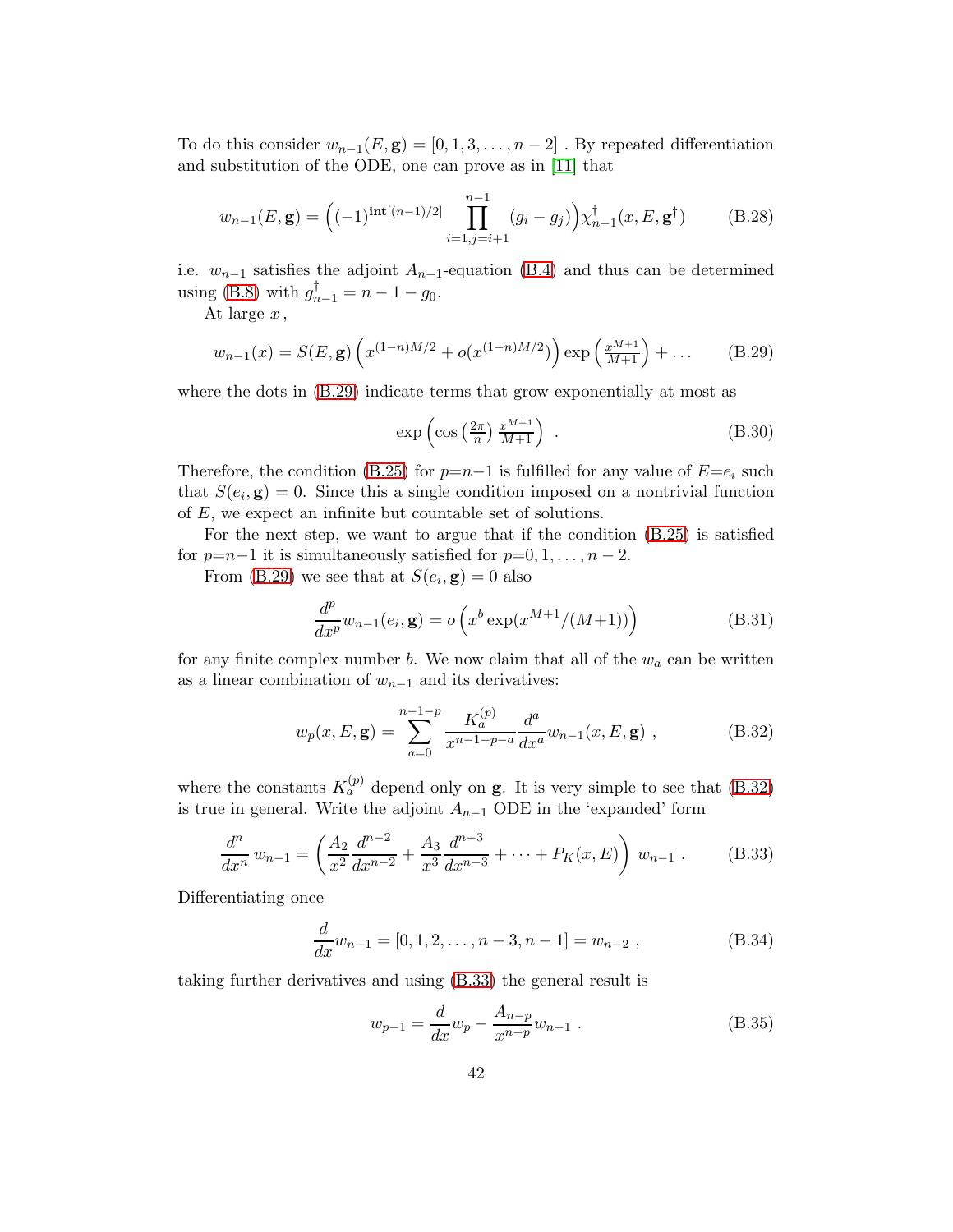Solving [\(B.35\)](#page-42-3) recursively proves [\(B.32\)](#page-42-1).

Equation  $(B.32)$  and equation  $(B.31)$  together are equivalent to  $(B.25)$ . To prove [\(B.27\)](#page-41-3), substitute the asymptotic behaviours [\(B.24\)](#page-41-4) and

$$
w_{n-1-i} \sim \frac{d^i}{dx^i} w_{n-1}(x) \sim S(E, \mathbf{g}) x^{(1-n+2i)M/2} \exp\left(\frac{x^{M+1}}{M+1}\right)
$$
(B.36)

into [\(B.22\)](#page-41-1) to see that

$$
CQ_{[0]}^{(1)}(E, \mathbf{g}) = nS(E, \mathbf{g}) . \tag{B.37}
$$

The eigenvalues are obtained by solving  $\chi_{n-1}^{\dagger}(x, E, \mathbf{g}^{\dagger}) = 0$  for fixed x, chosen large enough to capture the asymptotic behaviour of the solution while also ensuring the power series is reliable. This condition is different from the precise requirement  $(B.31)$ , but considering  $(B.29)$  and  $(B.30)$  it is clear that, provided x is very large, the error can be minimised and it selects the points on the complex  $E$ -plane where the function  $S(E, \mathbf{g})$  is approximately zero.

<span id="page-44-0"></span>Similarly, for  $B_n$  the eigenvalues of the spectral determinant  $Q_{[0]}^{(1)}$  are found by solving [\(B.15\)](#page-40-0) for  $\chi^{\dagger}_{2n-1}(x,E,\mathbf{g})$ . The situation is more complicated in the presence of the integral operators that appear in the  $D_n$  and the  $C_n$  models, and we have not yet fully completed the analysis. However, guided by the above and the results when the integral operator is absent, the obvious prescription to compute  $\chi_{2n-1}(x,E,\mathbf{g})$  from [\(B.11\)](#page-40-1) and  $\chi_{2n+1}(x,E,\mathbf{g})$  from [\(B.18\)](#page-40-2) for  $D_n$  and  $C_n$  respectively works very well.

#### <span id="page-44-1"></span>B.3 NLIEs

<span id="page-44-2"></span>The Bethe ansatz equations of type  $A_{n-1}$  and  $D_n$  for K=1 can be rephrased as a set of r nonlinear integral equations where r is the rank of the algebra  $[68]$  (see also [\[70,](#page-49-3) [64,](#page-48-11) [71,](#page-49-4) [3,](#page-44-2) [9,](#page-45-2) [11,](#page-45-4) [72,](#page-49-5) [73\]](#page-49-6)). They are compactly written as

<span id="page-44-4"></span><span id="page-44-3"></span>
$$
f^{(a)}(\theta) = -\frac{2i\pi}{h^{\vee}} \frac{\gamma_a}{\alpha} - 2ib_0 e^{\theta}
$$
  
+ 
$$
\sum_{b=1}^{r} \left( \int_{C_1} d\theta' \varphi_{ab}(\theta - \theta') \ln(1 + e^{f^{(b)}(\theta')}) - \int_{C_2} d\theta' \varphi_{ab}(\theta - \theta') \ln(1 + e^{-f^{(b)}(\theta')}) \right) ,
$$
 (B.38)

with  $b_0=m_1 \sin \mu$  and

$$
\varphi_{ab}(\theta) = \int_{-\infty}^{\infty} \frac{dk}{2\pi} e^{ik\theta} \left( \delta_{ab} - \frac{\sinh(\pi\mu k)}{\sinh(\frac{\pi k}{h^{\vee}}(h^{\vee}\mu - 1)k)\cosh(\frac{\pi k}{h^{\vee}})} C_{ab}^{-1}(k) \right) . \tag{B.39}
$$

<span id="page-44-5"></span>The integration contours  $\mathcal{C}_1$  and  $\mathcal{C}_2$  run from  $-\infty$  to  $\infty$  just below and just above the real axis respectively. The algebra dependence is encoded in the constant  $b_0$ , the 'twists'  $\{\gamma_a/\alpha\}$ , and the deformed Cartan matrix

$$
C_{ab}(k) = \begin{cases} 2 & a = b \\ \frac{-1}{\cosh\left(\frac{\pi k}{h}\right)} & < ab > \end{cases} \tag{B.40}
$$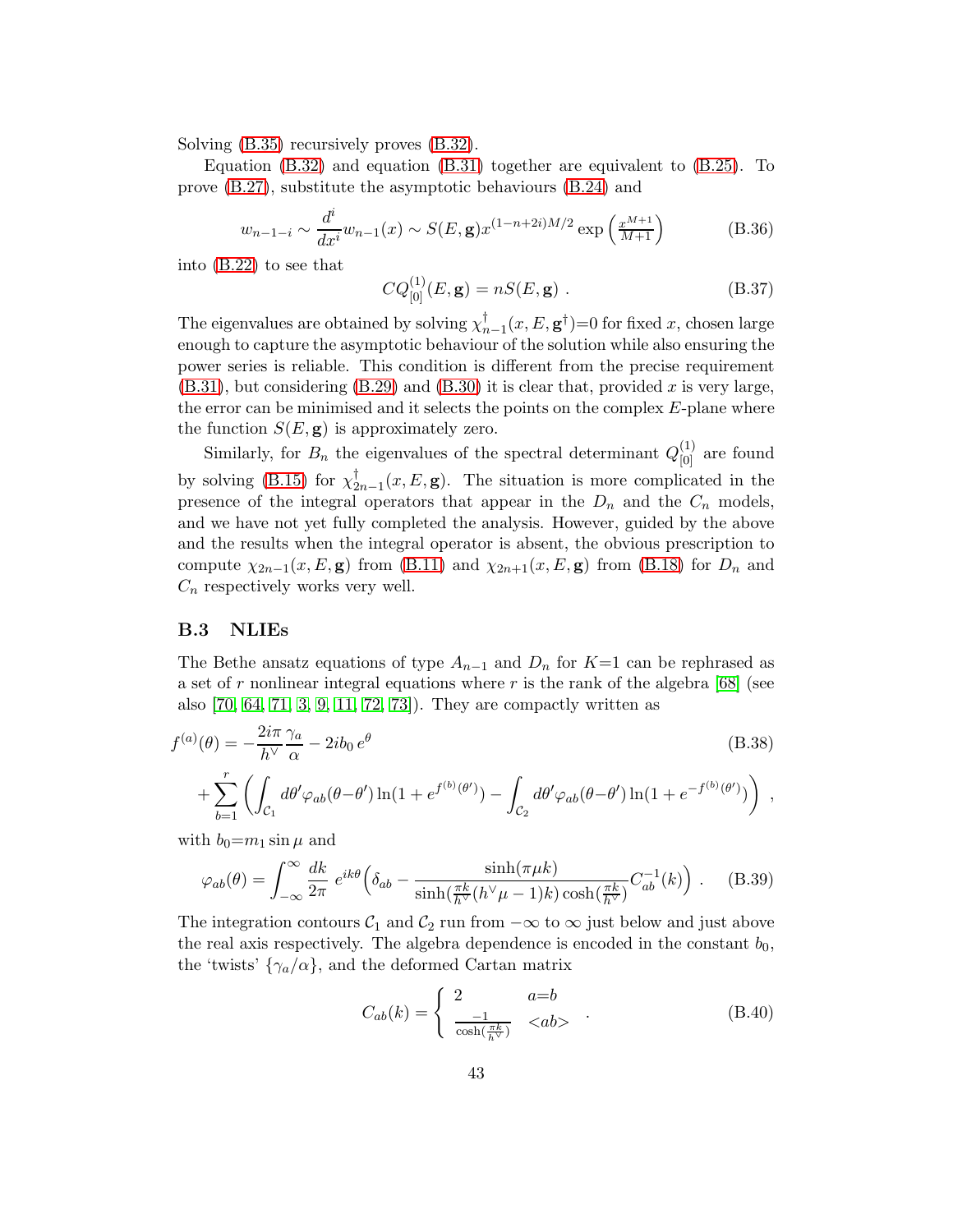<span id="page-45-0"></span>Above,  $\langle ab \rangle$  implies the nodes a and b of the Dynkin diagram are connected. The explicit expressions for the inverse Cartan matrices can be found in [\[68\]](#page-49-1).

<span id="page-45-2"></span><span id="page-45-1"></span>By construction, the spectrum of the ordinary differential equation is encoded in the zeros  $\theta_j$  of  $1 + \exp(f^{(a)}(\theta))$  that lie on the real axis of the complex- $\theta$  plane [\[1\]](#page-44-0). The eigenvalues of the relevant ODE are obtained via the relation

$$
E_j = e^{\theta_j/\mu} \tag{B.41}
$$

<span id="page-45-3"></span>The large-E WKB-like behaviour can be obtained from the large- $\theta$  limit of these equations. In this limit the convolution terms in [\(B.39\)](#page-43-0) can be dropped, and imposing  $f^{(1)}(\theta_j)=i\pi(2j-1)$  for integer j yields the semiclassical prediction

$$
2\sin(\mu\pi) m_a (E_j^{(a)})^{\mu} \sim (2j+1 - \frac{2}{\alpha h^{\vee}} \gamma_a) \pi , \quad j = 0, 1, 2, ...
$$
 (B.42)

<span id="page-45-5"></span><span id="page-45-4"></span>with  $\alpha=2(\mu-1/h^{\vee}).$ 

#### <span id="page-45-6"></span>References

- <span id="page-45-7"></span>[1] P. Dorey and R. Tateo, 'Anharmonic oscillators, the thermodynamic Bethe ansatz, and nonlinear integral equations', J. Phys. A 32, L419 (1999), [\[hep-th/9812211\]](http://arXiv.org/abs/hep-th/9812211).
- <span id="page-45-8"></span>[2] V.V. Bazhanov, S.L. Lukyanov and A.B. Zamolodchikov, 'Integrable structure of conformal field theory, quantum KdV theory and thermodynamic Bethe ansatz', Commun. Math. Phys. 177, 381 (1996), [\[hep-th/9412229\]](http://arXiv.org/abs/hep-th/9412229).
- [3] V.V. Bazhanov, S.L. Lukyanov and A.B. Zamolodchikov, 'Integrable Structure of Conformal Field Theory II. Q-operator and DDV equation', Commun. Math. Phys. 190, 247 (1997),[\[hep-th/9604044\]](http://arXiv.org/abs/hep-th/9604044).
- <span id="page-45-10"></span><span id="page-45-9"></span>[4] Y. Sibuya, 'Global theory of a second-order linear ordinary differential equation with polynomial coefficient', (Amsterdam: North-Holland 1975).
- <span id="page-45-11"></span>[5] A. Voros, 'Semi-classical correspondence and exact results: the case of the spectra of homogeneous Schrödinger operators', J. Physique Lett. 43, L1 (1982);

<span id="page-45-12"></span>— 'The return of the quartic oscillator. The complex WKB method', Ann. Inst. Henri Poincaré Vol XXXIX, 211 (1983);

<span id="page-45-13"></span>— 'Exact resolution method for general 1D polynomial Schrödinger equation', J. Phys. A32, 5993 (1999) (and Corrigendum J. Phys. A 34, 5783 (2000) ), [\[math-ph/9903045\]](http://arXiv.org/abs/math-ph/9903045).

<span id="page-45-14"></span>[6] V.V. Bazhanov, S.L. Lukyanov and A.B. Zamolodchikov, 'Spectral determinants for Schroedinger equation and Q-operators of conformal field theory', J. Statist. Phys. 102, 567 (2001), [\[hep-th/9812247\]](http://arXiv.org/abs/hep-th/9812247).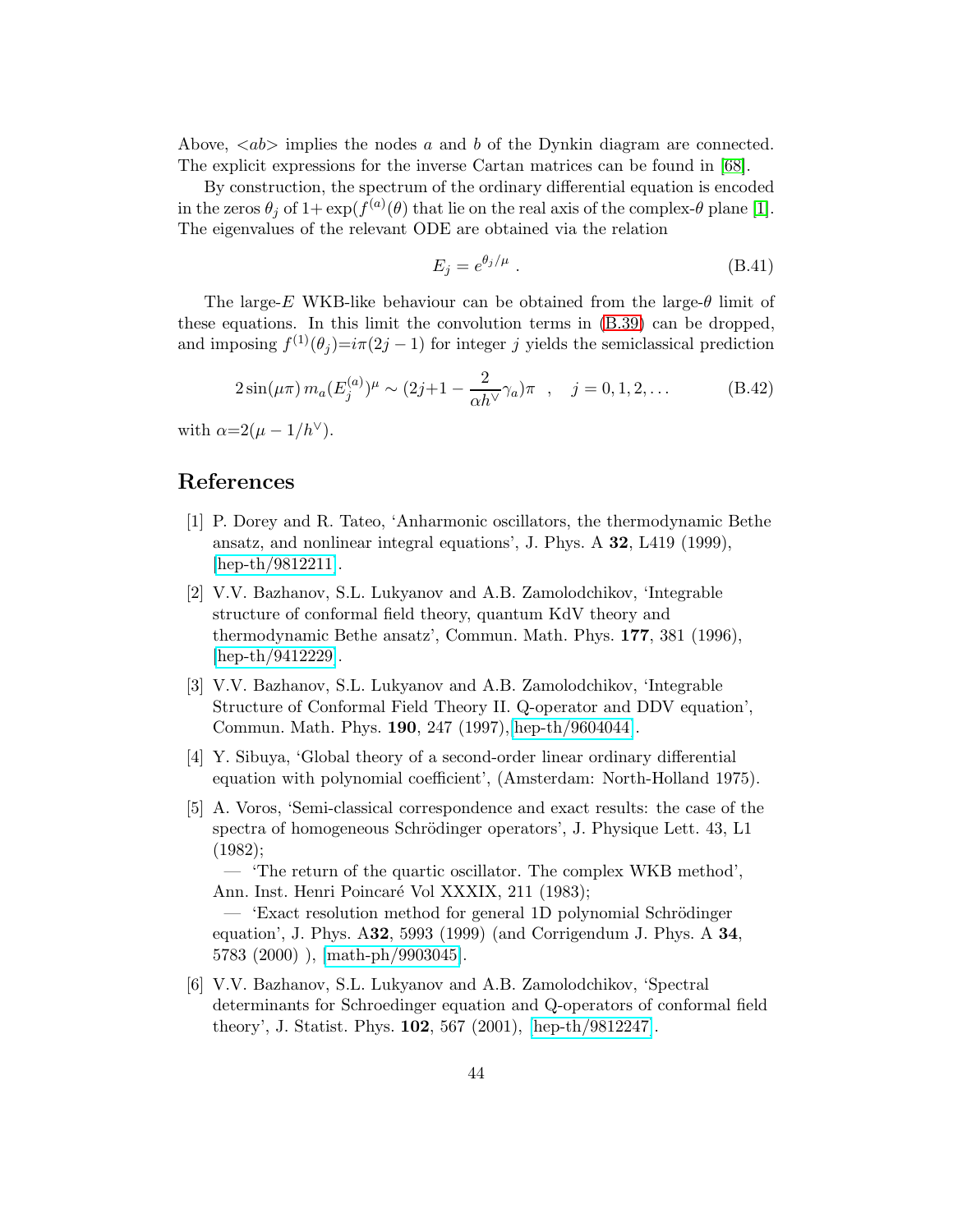- <span id="page-46-0"></span>[7] J. Suzuki, 'Anharmonic oscillators, spectral determinant and short exact sequence of  $U(q)(sl(2))'$ , J. Phys. A 32, L183 (1999), [\[hep-th/9902053\]](http://arXiv.org/abs/hep-th/9902053).
- <span id="page-46-1"></span>[8] P. Dorey and R. Tateo, 'On the relation between Stokes multipliers and the T-Q systems of conformal field theory', Nucl. Phys. B 563, 573 (1999) [Erratum-ibid. B 603, 581 (2001)], [\[hep-th/9906219\]](http://arXiv.org/abs/hep-th/9906219).
- <span id="page-46-2"></span>[9] P. Dorey and R. Tateo, 'Differential equations and integrable models: The SU(3) case', Nucl. Phys. B 571, 583 (2000) [Erratum-ibid. B 603, 582 (2001)], [\[hep-th/9910102\]](http://arXiv.org/abs/hep-th/9910102).
- <span id="page-46-3"></span>[10] J. Suzuki, 'Functional relations in Stokes multipliers and solvable models related to  $U(q)(A_n^{(1)})'$ , J. Phys. A 33, 3507 (2000), [\[hep-th/9910215\]](http://arXiv.org/abs/hep-th/9910215).
- <span id="page-46-4"></span>[11] P. Dorey, C. Dunning and R. Tateo, 'Differential equations for general SU(n) Bethe ansatz systems', J. Phys. A 33, 8427 (2000), [\[hep-th/0008039\]](http://arXiv.org/abs/hep-th/0008039).
- <span id="page-46-5"></span>[12] V.V. Bazhanov, A.N. Hibberd and S.M. Khoroshkin, 'Integrable structure of W(3) conformal field theory, quantum Boussinesq theory and boundary affine Toda theory', Nucl. Phys. B 622, 475 (2002), [\[hep-th/0105177\]](http://arXiv.org/abs/hep-th/0105177).
- <span id="page-46-6"></span>[13] E. Mukhin and A. Varchenko, 'Critical points of master functions and flag varieties', Commun. Contemp. Math. 6, 111 (2004), [\[math.qa/0209017\]](http://arXiv.org/abs/math/0209017).
- <span id="page-46-7"></span>[14] E. Mukhin and A. Varchenko, 'Solutions to the XXX type Bethe ansatz equations and flag varieties', Cent. Eur. J. Math. 1, 238 (2003), [\[math.qa/0211321\]](http://arXiv.org/abs/math/0211321).
- <span id="page-46-9"></span><span id="page-46-8"></span>[15] E. Mukhin and A. Varchenko, 'Populations of solutions of the XXX Bethe equations associated to Kac-Moody algebras', published in 'Infinite-dimensional aspects of representation theory and applications', Contemp. Math., 392, 95 (2005) Amer. Math. Soc., Providence, RI, [\[math.qa/0212092\]](http://arXiv.org/abs/math/0212092).
- <span id="page-46-10"></span>[16] E. Frenkel, 'Opers on the projective line, flag manifolds and Bethe Ansatz', [\[math.QA/0308269\]](http://arXiv.org/abs/math/0308269).
- <span id="page-46-11"></span>[17] E. Frenkel, 'Lectures on the Langlands program and conformal field theory', [\[hep-th/0512172\]](http://arXiv.org/abs/hep-th/0512172).
- <span id="page-46-12"></span>[18] A. Chervov and D. Talalaev, 'Quantum spectral curves, quantum integrable systems and the geometric Langlands correspondence', [\[hep-th/0604128\]](http://arXiv.org/abs/hep-th/0604128).
- <span id="page-46-13"></span>[19] V.G. Drinfel'd and V.V. Sokolov, 'Lie algebras and equations of Korteweg-de Vries type', J. Sov. Math. 30, 1975 (1984).
- <span id="page-46-14"></span>[20] H. Cheng, 'Meromorphic property of the S matrix in the complex plane of angular momentum', Phys. Rev. 127, 647 (1962).
- [21] C.L. Schulz, 'Eigenvectors of multi-component generalization of the six-vertex model', Physica A 122, 71 (1983).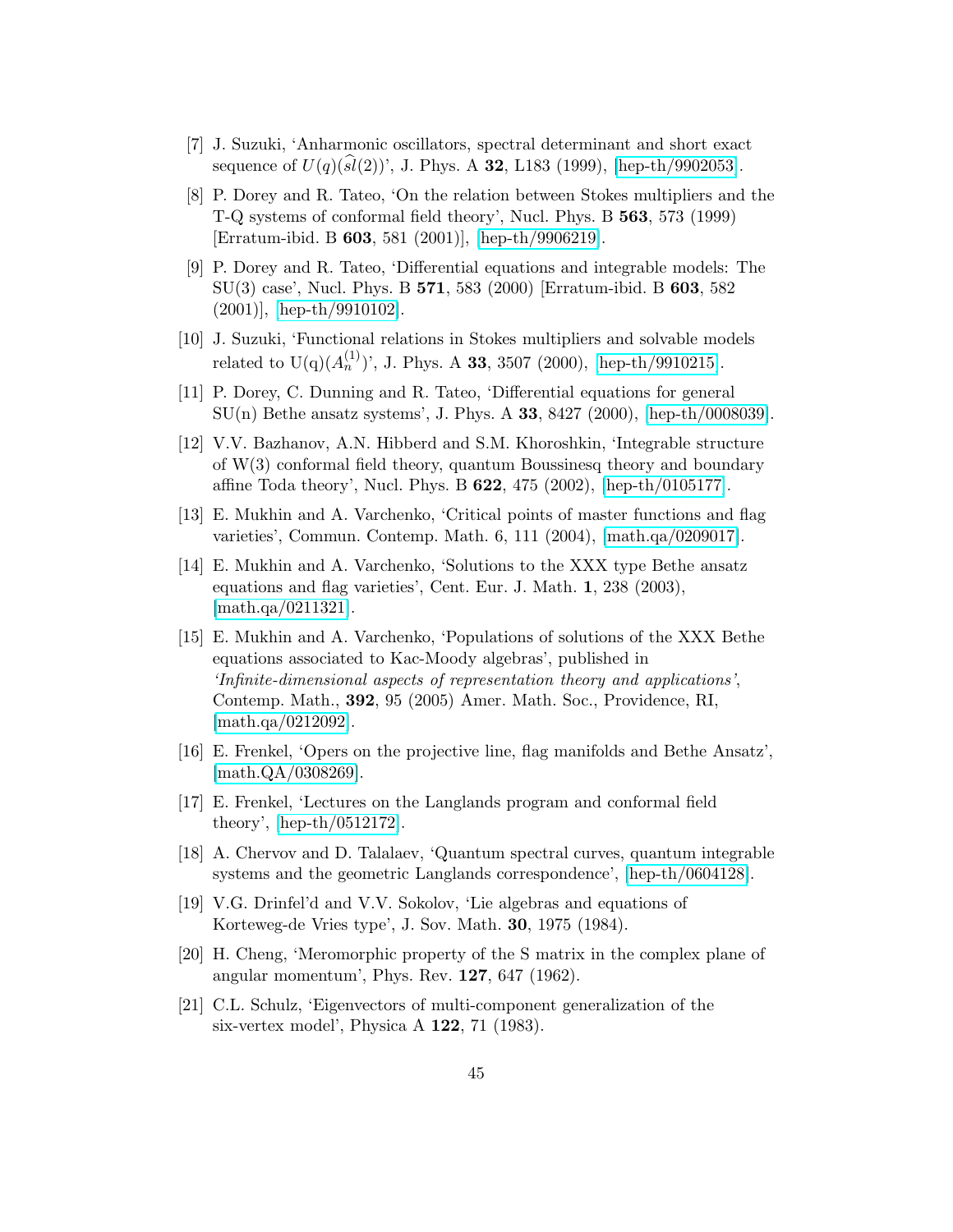- <span id="page-47-0"></span>[22] O. Babelon, H.J. de Vega and C.M. Viallet, 'Exact excitation spectrum of the  $Z(N+1) \times Z(N+1)$  generalized Heisenberg model', Nucl. Phys. B 220, 283 (1983).
- <span id="page-47-2"></span><span id="page-47-1"></span>[23] N.Y. Reshetikhin, 'Integrable models of quantum one-dimensional magnets with  $O(N)$  and  $SP(2K)$  symmetry', Theor. Math. Phys. 63, 555 (1985) [Teor. Mat. Fiz. 63 (1985) 347].
- <span id="page-47-3"></span>[24] N.Y. Reshetikhin, 'Algebraic Bethe ansatz for SO(n) invariant transfer-matrices', LOMI 169, 122 (1984) (in Russian).
- <span id="page-47-4"></span>[25] N.Y. Reshetikhin, 'The spectrum of the transfer matrices connected with Kac-Moody algebras', Lett. Math. Phys. 14, 235 (1987).
- <span id="page-47-5"></span>[26] N.Y. Reshetikhin and P.B. Wiegmann, 'Towards the classification of completely integrable quantum field theories', Phys. Lett. B 189, 125 (1987).
- <span id="page-47-6"></span>[27] P. Dorey, C. Dunning and R. Tateo, 'Aspects of the ODE/IM correspondence', in 'Recent trends in exponential asymptotics', RIMS Research Project 2004, Kyoto, Japan, [\[hep-th/0411069\]](http://arXiv.org/abs/hep-th/0411069).
- <span id="page-47-8"></span><span id="page-47-7"></span>[28] P.P. Kulish, N.Y. Reshetikhin and E.K. Sklyanin, 'Yang-Baxter Equation And Representation Theory: I', Lett. Math. Phys. 5, 393 (1981).
- <span id="page-47-9"></span>[29] V. Bazhanov and N. Reshetikhin, 'Restricted Solid On Solid models connected with simply laced algebras and conformal field theory', J. Phys. A 23, 1477 (1990).
- <span id="page-47-10"></span>[30] A. Kuniba, 'Thermodynamics of the  $U_q(X_r^{(1)})$  Bethe ansatz system with q a root of unity', Nucl. Phys. B 389, 209 (1993).
- <span id="page-47-11"></span>[31] M. Takahashi, M. Suzuki, 'One-dimesional anisotropic Heisenberg model at finite temperature', Prog. Theoret. Phys. 48, 2187 (1972).
- <span id="page-47-12"></span>[32] A.B. Zamolodchikov, 'On the thermodynamic Bethe ansatz equations for reflectionless ADE scattering theories', Phys. Lett. B 253, 391 (1991).
- [33] A. Kuniba and T. Nakanishi, 'Spectra in conformal field theories from the Rogers dilogarithm', Mod. Phys. Lett. A 7, 3487 (1992),[\[hep-th/9206034\]](http://arXiv.org/abs/hep-th/9206034).
- <span id="page-47-13"></span>[34] F. Ravanini, R. Tateo and A. Valleriani, 'Dynkin TBAs', Int. J. Mod. Phys. A 8, 1707 (1993), [\[hep-th/9207040\]](http://arXiv.org/abs/hep-th/9207040).
- <span id="page-47-14"></span>[35] A. Kuniba, T. Nakanishi and J. Suzuki, 'Functional relations in solvable lattice models. 1: Functional relations and representation theory', Int. J. Mod. Phys. A 9, 5215 (1994), [\[hep-th/9309137\]](http://arXiv.org/abs/hep-th/9309137).
- <span id="page-47-15"></span>[36] A. Kuniba, T. Nakanishi and J. Suzuki, 'Functional relations in solvable lattice model 2: applications', Int. J. Mod. Phys. A 9, 5267 (1994), [\[hep-th/9310060\]](http://arXiv.org/abs/hep-th/9310060).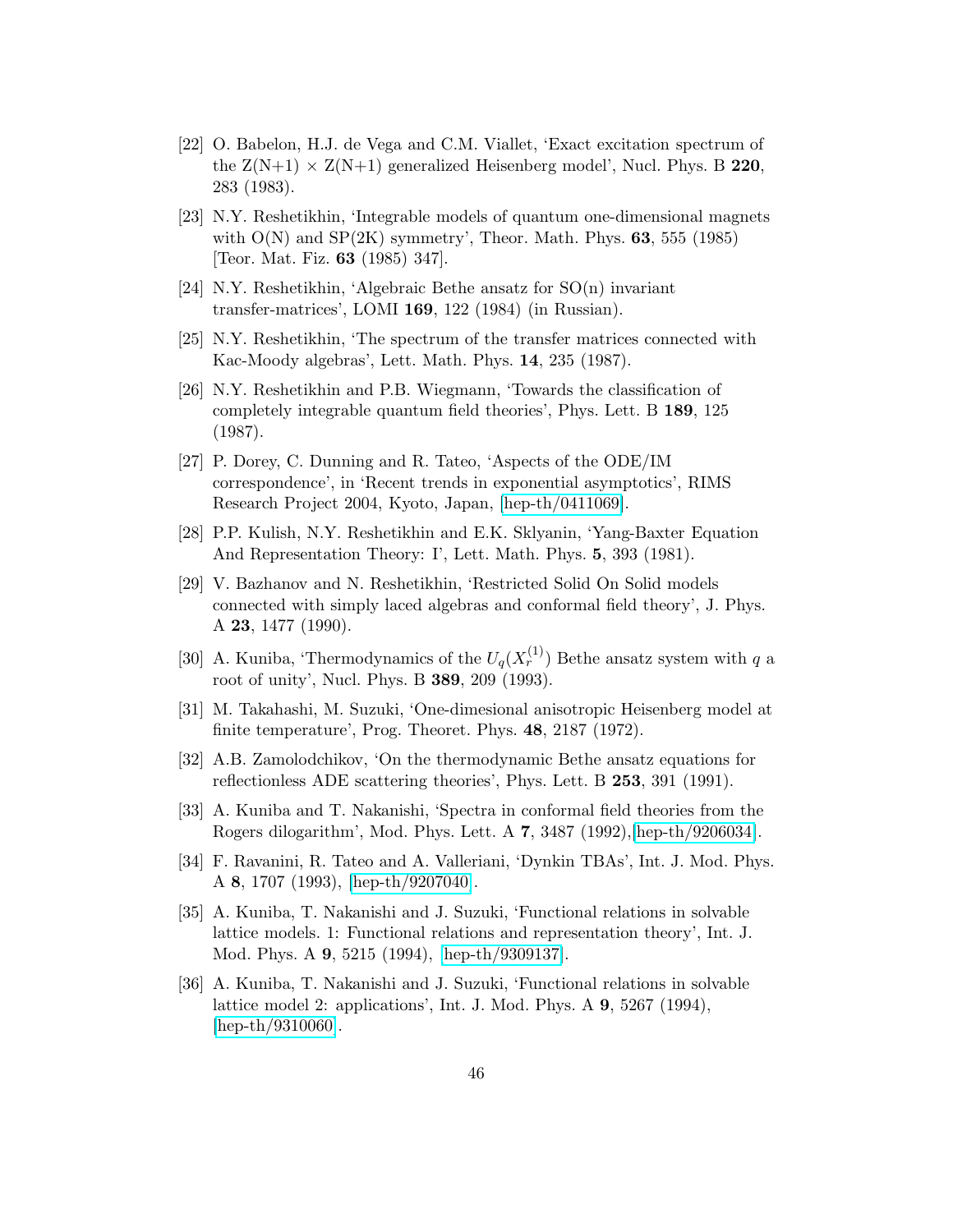- <span id="page-48-0"></span>[37] A. Kuniba and J. Suzuki, 'Analytic Bethe Ansatz for fundamental representations of Yangians', Commun. Math. Phys. 173, 225 (1995), [\[hep-th/9406180\]](http://arXiv.org/abs/hep-th/9406180).
- <span id="page-48-1"></span>[38] S.L. Lukyanov, private communication (1999)
- [39] P. Dorey, J. Suzuki and R. Tateo, 'Finite lattice Bethe ansatz systems and the Heun equation', J. Phys. A 37, 2047 (2004), [\[hep-th/0308053\]](http://arXiv.org/abs/hep-th/0308053).
- <span id="page-48-2"></span>[40] S.L. Lukyanov, 'Notes on parafermionic QFT's with boundary interaction', [\[hep-th/0606155\]](http://arXiv.org/abs/hep-th/0606155).
- <span id="page-48-3"></span>[41] K. Hornfeck, 'W algebras of negative rank', Phys. Lett. B **343**, 94 (1995), [\[hep-th/9410013\]](http://arXiv.org/abs/hep-th/9410013).
- <span id="page-48-4"></span>[42] S.L. Lukyanov and V.A. Fateev, 'Exactly solvable models of conformal quantum theory associated with simple Lie algebra  $D(N)$ <sup>'</sup>, (In Russian) Sov. J. Nucl. Phys. 49, 925 (1989) [Yad. Fiz. 49, 1491 (1989)].
- <span id="page-48-5"></span>[43] P. Cvitanovic, 'Classics illustrated: Group Theory', Nordita notes; and Group Theory webbook at<http://www.nbi.dk/GroupTheory/>
- [44] J. Suzuki, 'Spinons in magnetic chains of arbitrary spins at finite temperatures', J. Phys. A 32, 2341 (1999), [\[cond-mat/9807076\]](http://arXiv.org/abs/cond-mat/9807076).
- <span id="page-48-6"></span>[45] C. Dunning, 'Finite size effects and the supersymmetric sine-Gordon models', J. Phys. A 36, 5463 (2003), [\[hep-th/0210225\]](http://arXiv.org/abs/hep-th/0210225).
- <span id="page-48-7"></span>[46] T.R. Klassen and E. Melzer, 'Purely elastic scattering theories and their ultraviolet limits', Nucl. Phys. B 338, 485 (1990).
- <span id="page-48-8"></span>[47] H.W. Braden, E. Corrigan, P. Dorey and R. Sasaki, 'Affine Toda field theory and exact S matrices', Nucl. Phys. B 338, 689 (1990).
- [48] R. Tateo, 'The sine-Gordon model as  $SO(n)_1 \times SO(n)_1 / SO(n)_2$  perturbed coset theory and generalizations', Int. J. Mod. Phys. A 10, 1357 (1995), [\[hep-th/9405197\]](http://arXiv.org/abs/hep-th/9405197).
- <span id="page-48-10"></span><span id="page-48-9"></span>[49] P. Dorey, R. Tateo and K.E. Thompson, 'Massive and massless phases in self-dual  $Z_N$  spin models: some exact results from the thermodynamic Bethe ansatz', Nucl. Phys. B 470, 317 (1996), [\[hep-th/9601123\]](http://arXiv.org/abs/hep-th/9601123).
- <span id="page-48-11"></span>[50] L.N. Lipatov, 'Asymptotic behavior of multicolor QCD at high energies in connection with exactly solvable spin models', JETP Lett. 59, 596 (1994) [Pisma Zh. Eksp. Teor. Fiz. 59, 571 (1994)].
- <span id="page-48-12"></span>[51] J.A. Minahan and K. Zarembo, 'The Bethe-ansatz for  $N = 4$  super Yang-Mills', JHEP 0303, 013 (2003), [\[hep-th/0212208\]](http://arXiv.org/abs/hep-th/0212208).
- <span id="page-48-13"></span>[52] G. Ferretti, R. Heise and K. Zarembo, 'New integrable structures in large-N QCD', Phys. Rev. D 70, 074024 (2004), [\[hep-th/0404187\]](http://arXiv.org/abs/hep-th/0404187).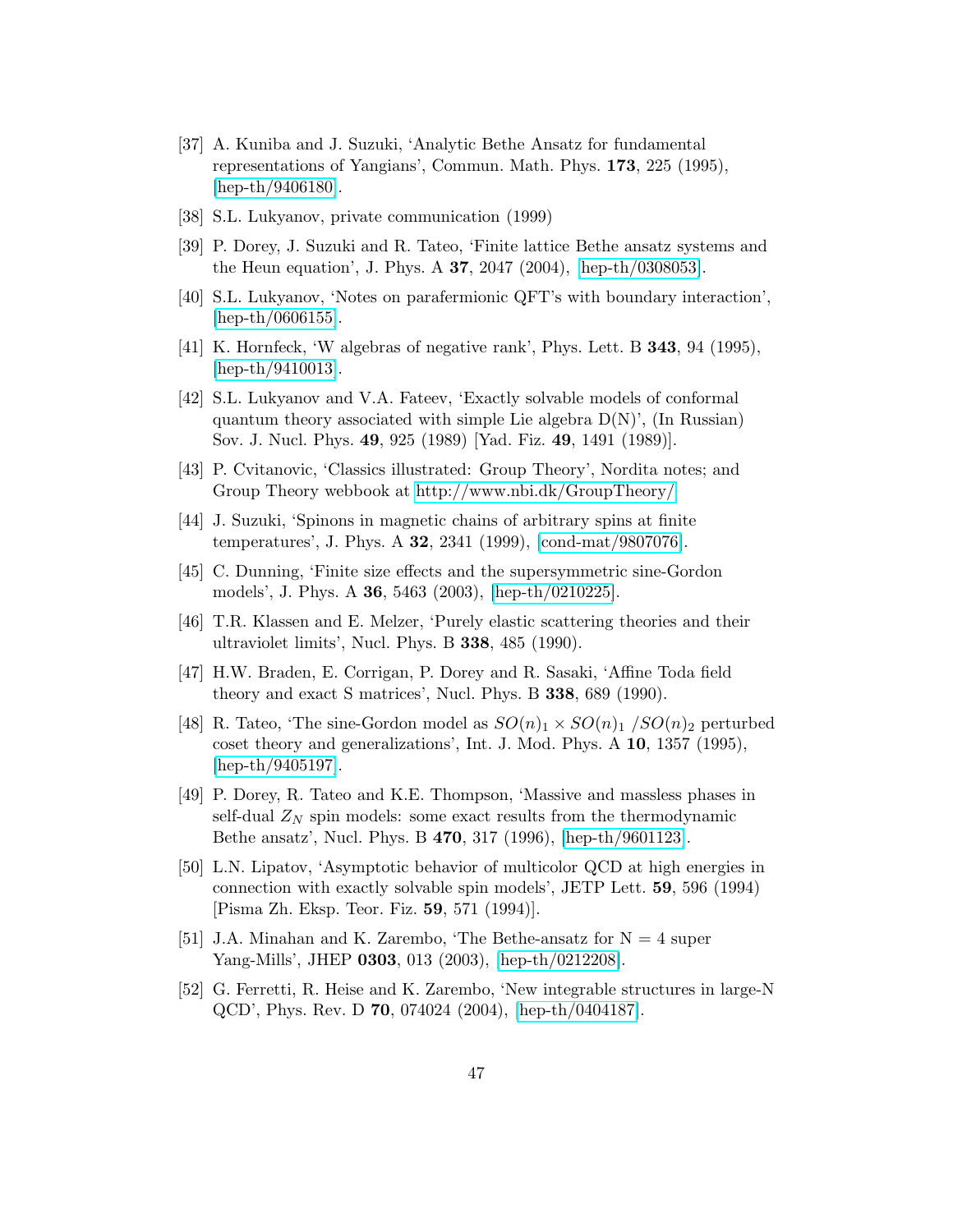- <span id="page-49-0"></span>[53] I.M. Gelfand and L.A. Dikii, 'Asymptotic behavior of the resolvent of Sturm-Liouville equations and the algebra of the Korteweg-De Vries equations', Russ. Math. Surveys 30, 77 (1975) [Usp. Mat. Nauk 30, 67 (1975)].
- <span id="page-49-1"></span>[54] J. Balog, L. Feher, L. O'Raifeartaigh, P. Forgacs and A. Wipf, 'Toda theory and W algebra from a gauged WZNW point of view', Annals Phys. 203, 76 (1990).
- <span id="page-49-2"></span>[55] P. Di Francesco, C. Itzykson and J.B. Zuber, 'Classical W algebras', Commun. Math. Phys. 140, 543 (1991).
- <span id="page-49-3"></span>[56] V.V. Bazhanov, S.L. Lukyanov and A.B. Zamolodchikov, 'Higher-level eigenvalues of Q-operators and Schrödinger equation', Adv. Theor. Math. Phys. 7, 711 (2004), [\[hep-th/0307108\]](http://arXiv.org/abs/hep-th/0307108).
- <span id="page-49-4"></span>[57] D. Fioravanti, 'Geometrical loci and CFTs via the Virasoro symmetry of the mKdV-SG hierarchy: an excursus', Phys. Lett. B 609, 173 (2005), [\[hep-th/0408079\]](http://arXiv.org/abs/hep-th/0408079).
- <span id="page-49-5"></span>[58] Al.B. Zamolodchikov, 'Thermodynamic Bethe ansatz in relativistic models. Scaling three state Potts and Lee-Yang models', Nucl. Phys. B 342, 695 (1990).
- <span id="page-49-6"></span>[59] V.V. Bazhanov, S.L. Lukyanov and A.B. Zamolodchikov, 'Quantum field theories in finite volume: excited state energies', Nucl. Phys. B 489, 487 (1997), [\[hep-th/9607099\]](http://arXiv.org/abs/hep-th/9607099).
- [60] P. Dorey and R. Tateo, 'Excited states by analytic continuation of TBA equations', Nucl. Phys. B 482, 639 (1996), [\[hep-th/9607167\]](http://arXiv.org/abs/hep-th/9607167).
- [61] V. Gritsev, E. Altman, E. Demler, A. Polkovnikov, 'Full quantum distribution of contrast in interference experiments between interacting one dimensional Bose liquids', Nature Physics 2, 705 (2006), [\[cond-mat/0602475\]](http://arXiv.org/abs/cond-mat/0602475).
- [62] S.L. Lukyanov and P. Werner, 'Universal scaling behavior of the single electron box in the strong tunneling limit', [\[cond-mat/0606453\]](http://arXiv.org/abs/cond-mat/0606453).
- [63] V.V. Bazhanov, S.L. Lukyanov and A.M. Tsvelik, 'Analytical results for the Coqblin-Schrieffer model with generalized magnetic fields', Phys. Rev. B 68, 094427 (2003), [\[cond-mat/0305237\]](http://arXiv.org/abs/cond-mat/0305237).
- [64] A. Klümper, M.T. Batchelor and P.A. Pearce, 'Central charges of the 6and 19-vertex models with twisted boundary conditions', J. Phys. A 24, 3111 (1991).
- [65] J. Heading, 'An introduction to phase-integral methods', (Methuen, 1962).
- [66] J. Heading, 'Phase-integral methods I', Q. Jl Mech. Appl. Math. 15, 215 (1962);